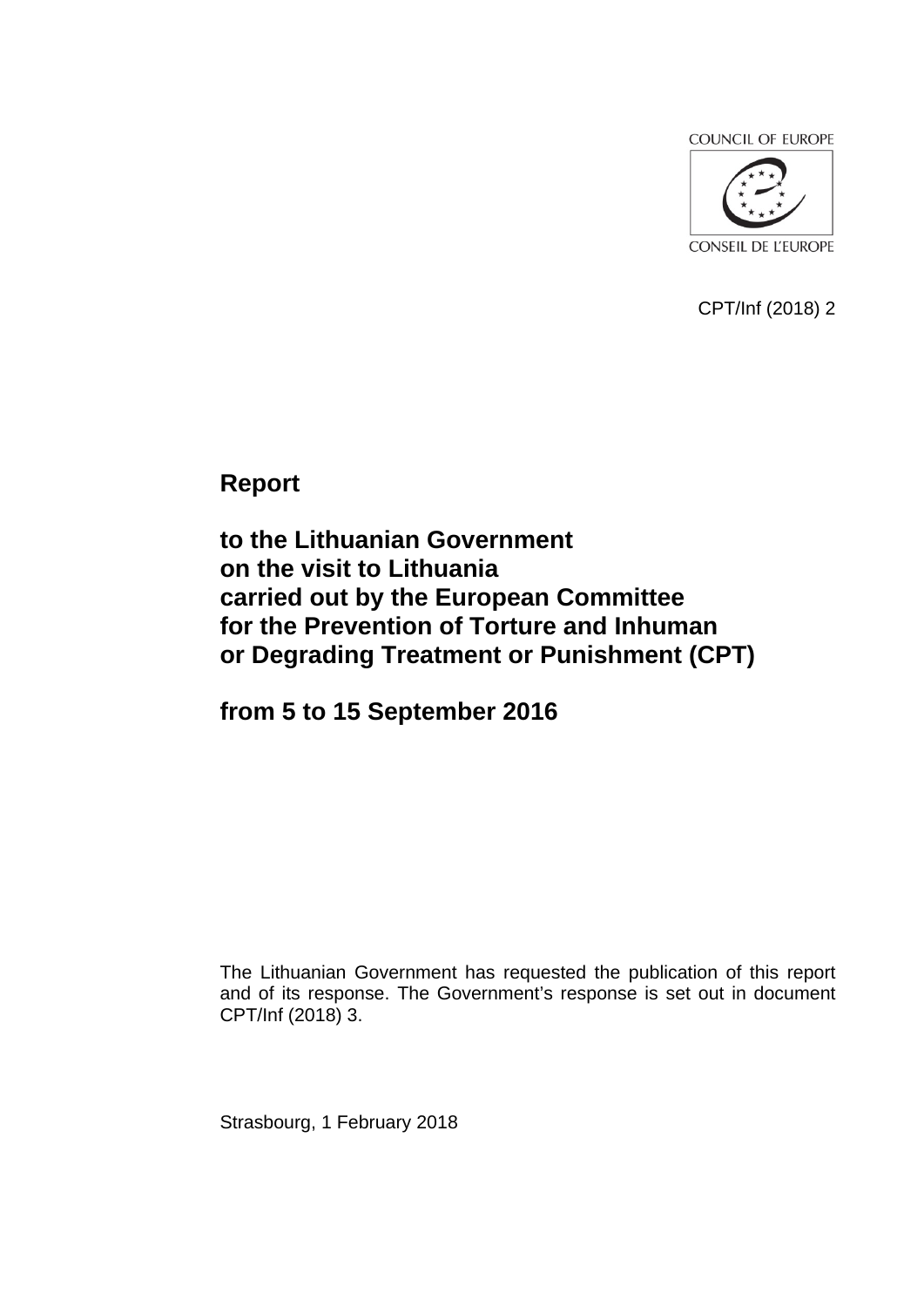# **CONTENTS**

| I.        |    |                                                                     |  |
|-----------|----|---------------------------------------------------------------------|--|
| A.        |    |                                                                     |  |
| <b>B.</b> |    |                                                                     |  |
| C.        |    | Consultations held by the delegation and co-operation encountered10 |  |
| D.        |    |                                                                     |  |
|           |    |                                                                     |  |
| II.       |    | <b>FACTS FOUND DURING THE VISIT AND ACTION PROPOSED 13</b>          |  |
| A.        |    |                                                                     |  |
|           | 1. |                                                                     |  |
|           | 2. |                                                                     |  |
|           | 3. |                                                                     |  |
|           | 4. |                                                                     |  |
| <b>B.</b> |    |                                                                     |  |
|           | 1. |                                                                     |  |
|           | 2. |                                                                     |  |
|           | 3. |                                                                     |  |
|           |    | a.                                                                  |  |
|           |    | $\mathbf b$ .                                                       |  |
|           | 4. |                                                                     |  |
|           |    | a.                                                                  |  |
|           |    | $\mathbf{b}$ .                                                      |  |
|           |    | $C_{\bullet}$                                                       |  |
|           |    | d.                                                                  |  |
|           | 5. |                                                                     |  |
|           |    | a.                                                                  |  |
|           |    | $\mathbf b$ .                                                       |  |
|           |    | $\mathbf{c}.$                                                       |  |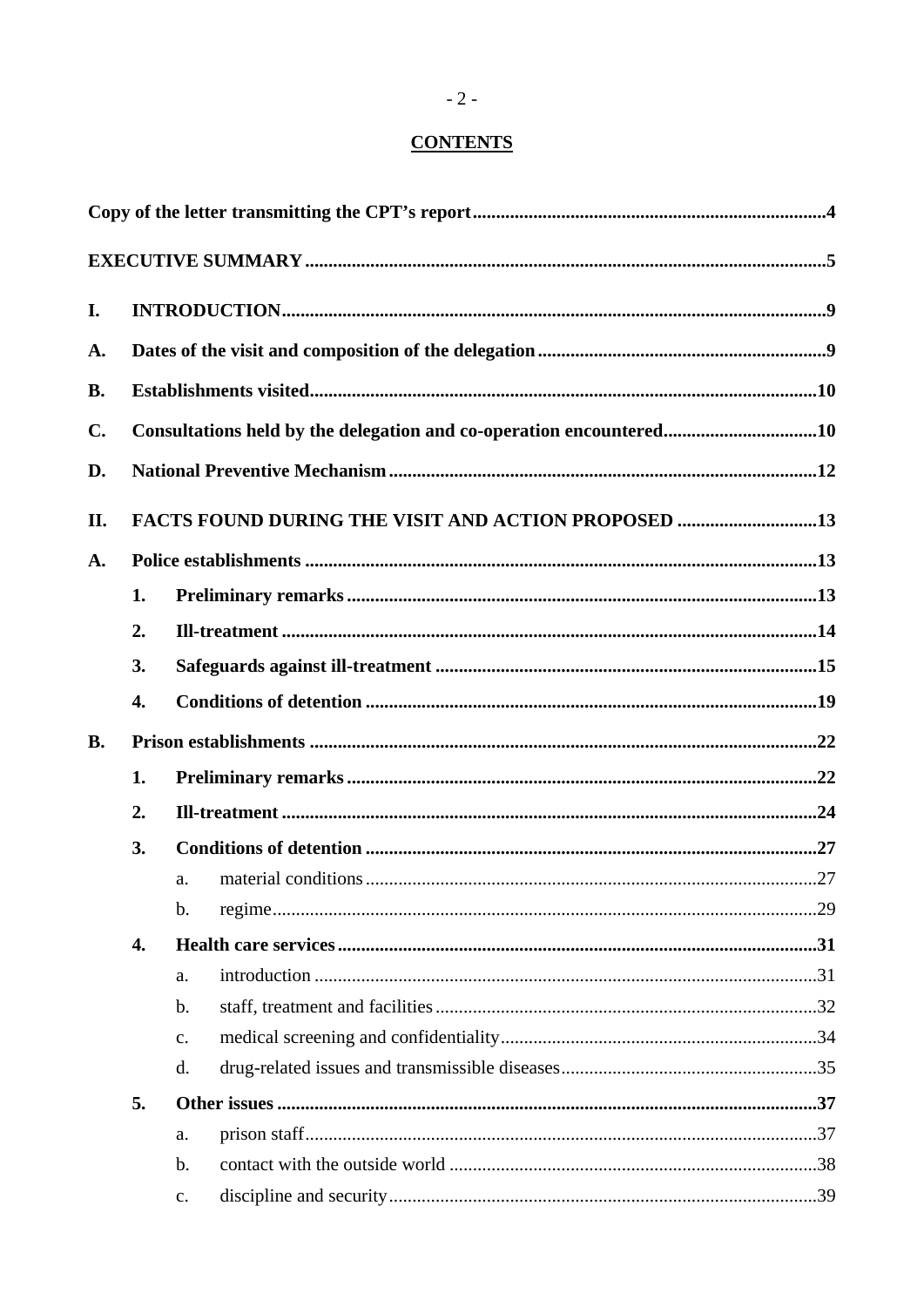| $\mathbf{C}$ . |    |             |  |  |
|----------------|----|-------------|--|--|
|                | 1. |             |  |  |
|                | 2. |             |  |  |
| 3.             |    |             |  |  |
|                |    | a.          |  |  |
|                |    | $h_{\cdot}$ |  |  |
| 4.             |    |             |  |  |
| 5.             |    |             |  |  |
|                | 6. |             |  |  |
| 7.             |    |             |  |  |
| D.             |    |             |  |  |
| 1.             |    |             |  |  |
|                | 2. |             |  |  |
|                | 3. |             |  |  |
| 4.<br>5.       |    |             |  |  |
|                |    |             |  |  |
|                | 6. |             |  |  |

# **APPENDIX:**

| List of national authorities and non-governmental organisations |  |
|-----------------------------------------------------------------|--|
|                                                                 |  |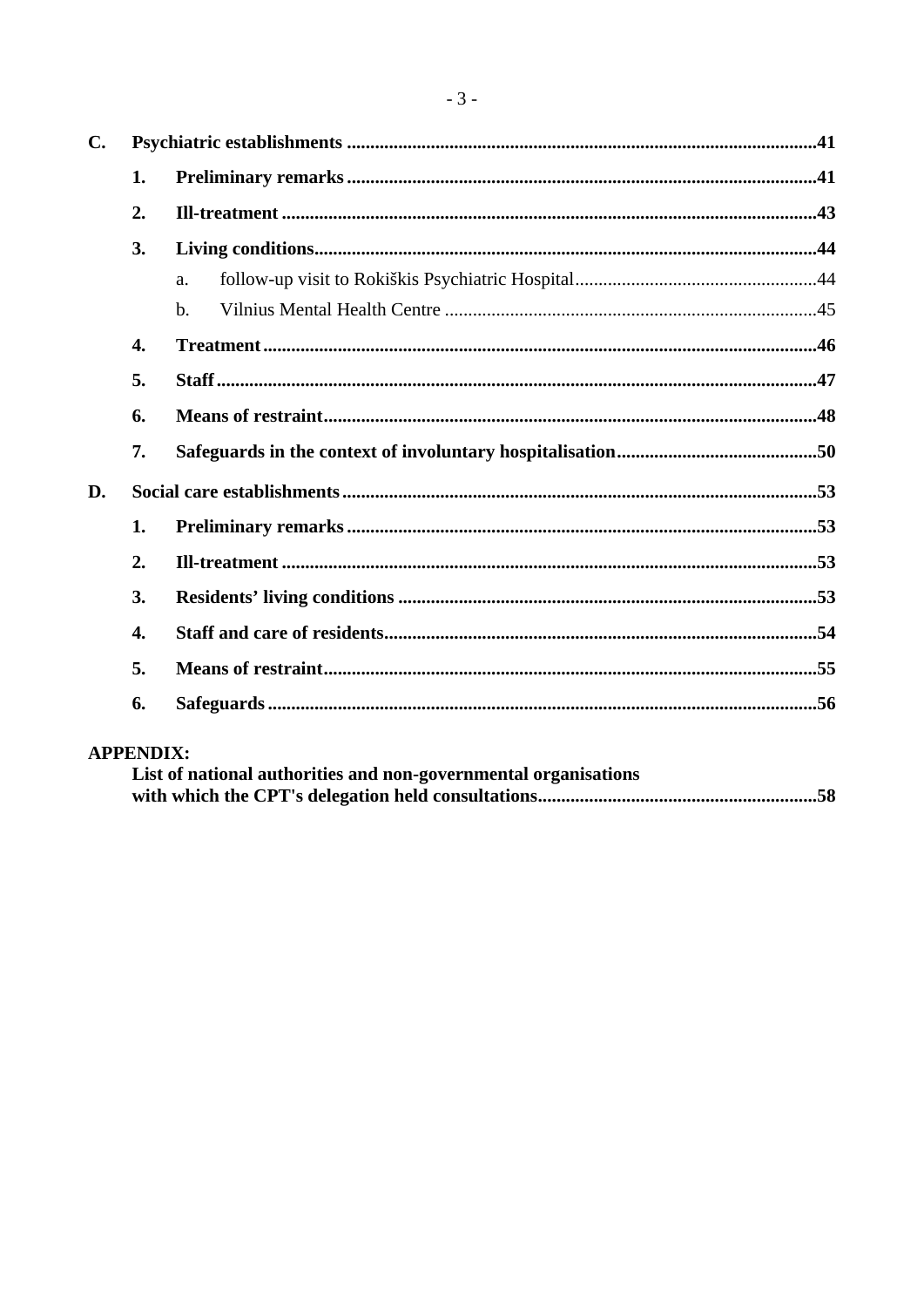## <span id="page-3-0"></span>**Copy of the letter transmitting the CPT's report**

Mr Marius Rakštelis Head of the Penitentiary and Probation System Unit Ministry of Justice Gedimino ave. 30 LT-01104 Vilnius

Strasbourg, 15 March 2017

Dear Mr Rakštelis,

In pursuance of Article 10, paragraph 1, of the European Convention for the Prevention of Torture and Inhuman or Degrading Treatment or Punishment, I enclose herewith the report to the Lithuanian Government drawn up by the European Committee for the Prevention of Torture and Inhuman or Degrading Treatment or Punishment (CPT) following its visit to Lithuania from 5 to 15 September 2016. The report was adopted by the CPT at its 92nd meeting, held from 6 to 10 March 2017.

The various recommendations, comments and requests for information formulated by the CPT are highlighted in bold in the body of the report. As regards more particularly the CPT's recommendations, having regard to Article 10, paragraph 1, of the Convention, the Committee requests the Lithuanian authorities to provide **within six months** a response giving a full account of action taken to implement them.

The CPT trusts that it will also be possible for the Lithuanian authorities to provide, in the abovementioned response, reactions to the comments formulated in this report as well as replies to the requests for information made.

The CPT would ask, in the event of the response being forwarded in Lithuanian, that it be accompanied by an English or French translation.

I am at your entire disposal if you have any questions concerning either the CPT's report or the future procedure.

Yours sincerely,

Mykola Gnatovskyy President of the European Committee for the Prevention of Torture and Inhuman or Degrading Treatment or Punishment

Copy: Ms Laima Jurevičienė, Ambassador Extraordinary and Plenipotentiary, Permanent Representative of Lithuania to the Council of Europe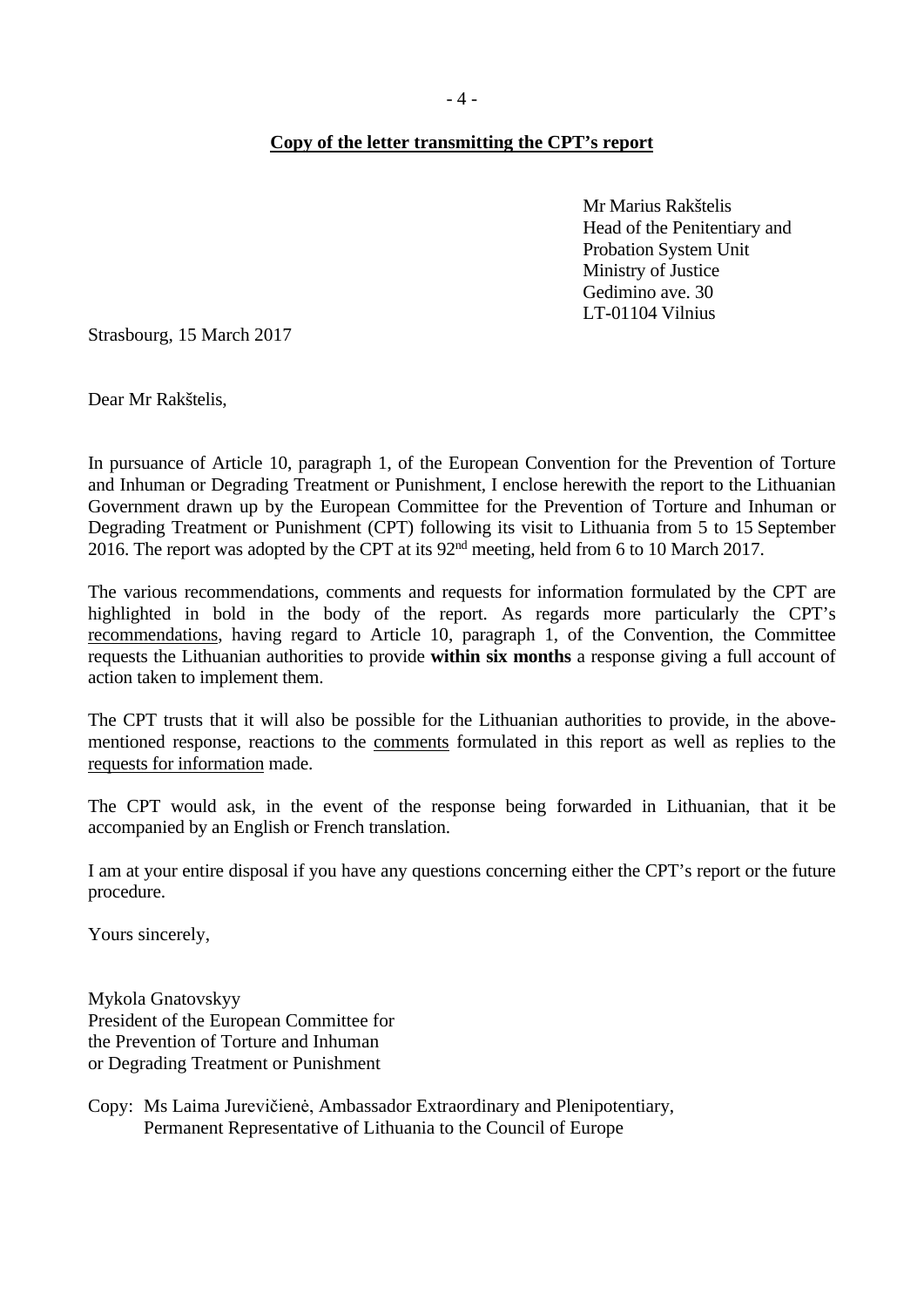### <span id="page-4-0"></span>**EXECUTIVE SUMMARY**

The main objective of the CPT's fifth periodic visit to Lithuania was to review measures taken by the Lithuanian authorities in response to the recommendations made by the Committee after previous visits. In this connection, particular attention was paid to the treatment and conditions of detention of persons in police custody and penitentiary establishments. The delegation also examined the treatment, conditions and legal safeguards offered to psychiatric patients as well as residents of a social care institution.

#### **Police establishments**

As regards ill-treatment, the overwhelming majority of the persons interviewed by the delegation, who were or had recently been in police custody, stated that they had been treated by the police in a correct manner. This confirms the positive conclusion in this regard reached by the CPT during previous visits.

The findings as regards the safeguards against ill-treatment (i.e. the rights of access to a lawyer and to a doctor and the right to have the fact of one's detention notified to a relative or another third party) are in most respects identical to those made by the CPT during the 2012 visit. Thus, the Committee reiterates its long-standing recommendations that the Lithuanian authorities ensure that these rights are enjoyed by all persons obliged to remain with the police, as from the very outset of their deprivation of liberty.

Material conditions in the police arrest houses visited were generally good or even very good for the duration of police custody, i.e. up to 72 hours.

#### **Penitentiary establishments**

The delegation carried out follow-up visits to Alytus Correction Home, Lukiškės Remand Prison and Prison in Vilnius and Marijampolė Correction Home. Further, for the first time, the delegation visited Kaunas Remand Prison and Panevėžys Correction Home (for women).

The Committee acknowledges the efforts of the Lithuanian authorities to reduce the prison population. That being said, the Committee regrets to note that, despite repeated previous recommendations, the official minimum standards of living space per adult sentenced prisoner (i.e. between 3.1 and 3.6 m²) remain too low. The CPT once again calls upon the authorities to raise the standards to at least 4 m² per prisoner in multi-occupancy cells (not counting the area taken up by any in-cell toilet facility) and 6 m² in single-occupancy cells.

The delegation received a number of allegations of deliberate physical ill-treatment and of excessive use of force by prison staff at Alytus and Marijampolė Prisons. In these two establishments, the delegation also heard (as during previous visits) allegations of physical illtreatment by members of special intervention units (both those belonging to the Prison Department and those run by the Public Security Service of the Ministry of the Interior) in the context of largescale cell searches.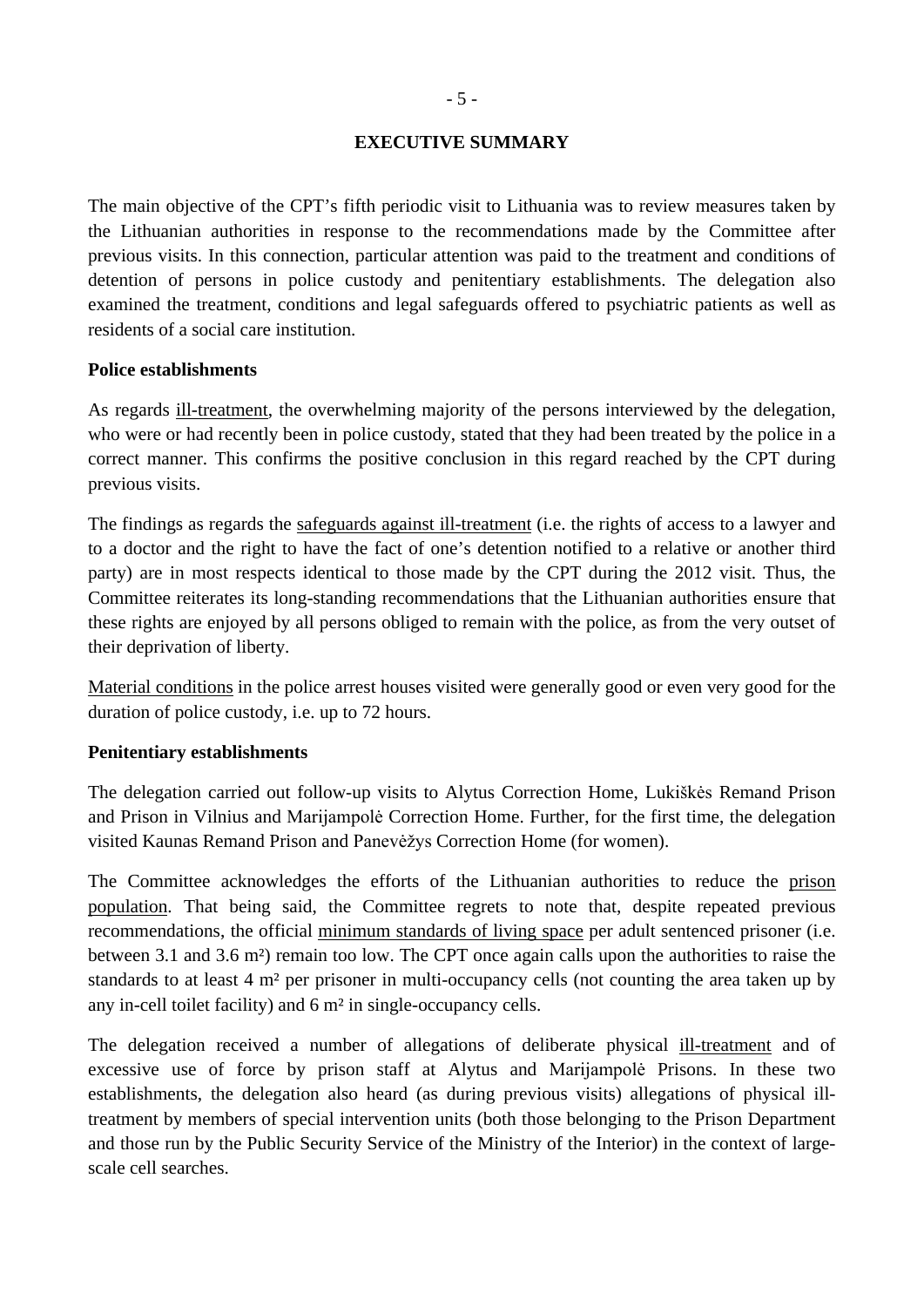Furthermore, the delegation was again struck by the extent of inter-prisoner violence at Alytus and Marijampolė Prisons. It gained the impression that, regrettably, the situation in this respect had become even worse as compared with previous CPT's visits to these establishments. The phenomenon of inter-prisoner violence was also present at Panevėžys Prison, where it seemed to be related mainly to extortion by some powerful inmates.

Material conditions differed widely amongst the prisons visited by the delegation. Nevertheless, all the establishments seen were, to varying degrees, in need of refurbishment. The CPT calls upon the Lithuanian authorities to pursue their efforts to modernise the prison estate.

As regards regimes, the Committee once again calls upon the Lithuanian authorities to take decisive steps to develop programmes of activities for both sentenced and remand prisoners. The current situation where more than half of sentenced prisoners have no meaningful activities certainly does not contribute to their social rehabilitation.

The delegation gained the overall impression that the provision of health care in penitentiary establishments visited was rather poor and the services were not well organised. The CPT invites the Lithuanian authorities to develop a comprehensive long-term strategy for the organisation and provision of health care in the penitentiary system.

The health-care staff complement in the prisons visited could be considered on the whole acceptable as regards doctors; however, nursing staff complements were grossly inadequate in all the prisons visited and there was no 24-hour nursing coverage at Lukiškės and Panevėžys Prisons. The lack of adequate access to psychiatric care is also a matter of serious concern for the Committee. Further, the CPT recommends that the Lithuanian authorities reinforce the provision of psychological assistance in prisons.

As observed during previous visits, there was a high number of registered drug users amongst prisoners, especially in Marijampolė and Alytus. Unfortunately, the situation in this respect had worsened since the 2012 visit, mainly because hardly anything had been done to put an end to the supply of drugs, reduce the demand and provide prisoners concerned with necessary assistance, including harm-reduction measures and specific psycho-socio-educational support.

Furthermore, despite the Committee's earlier recommendation, a multidisciplinary programme for the prevention of transmissible diseases in prisons has still not been developed.

Custodial staffing levels were generally too low in the prisons visited. This was at least partially due to modest staff salaries. To address this, a recruitment strategy should be developed based on proper funding and enhanced conditions of service, including competitive salaries.

The CPT welcomes recent legal amendments which have granted remand prisoners the right to receive short-term visits and to make telephone calls. However, the Committee recommends increasing the visiting entitlement for sentenced prisoners to the equivalent of at least one hour of visiting time per week.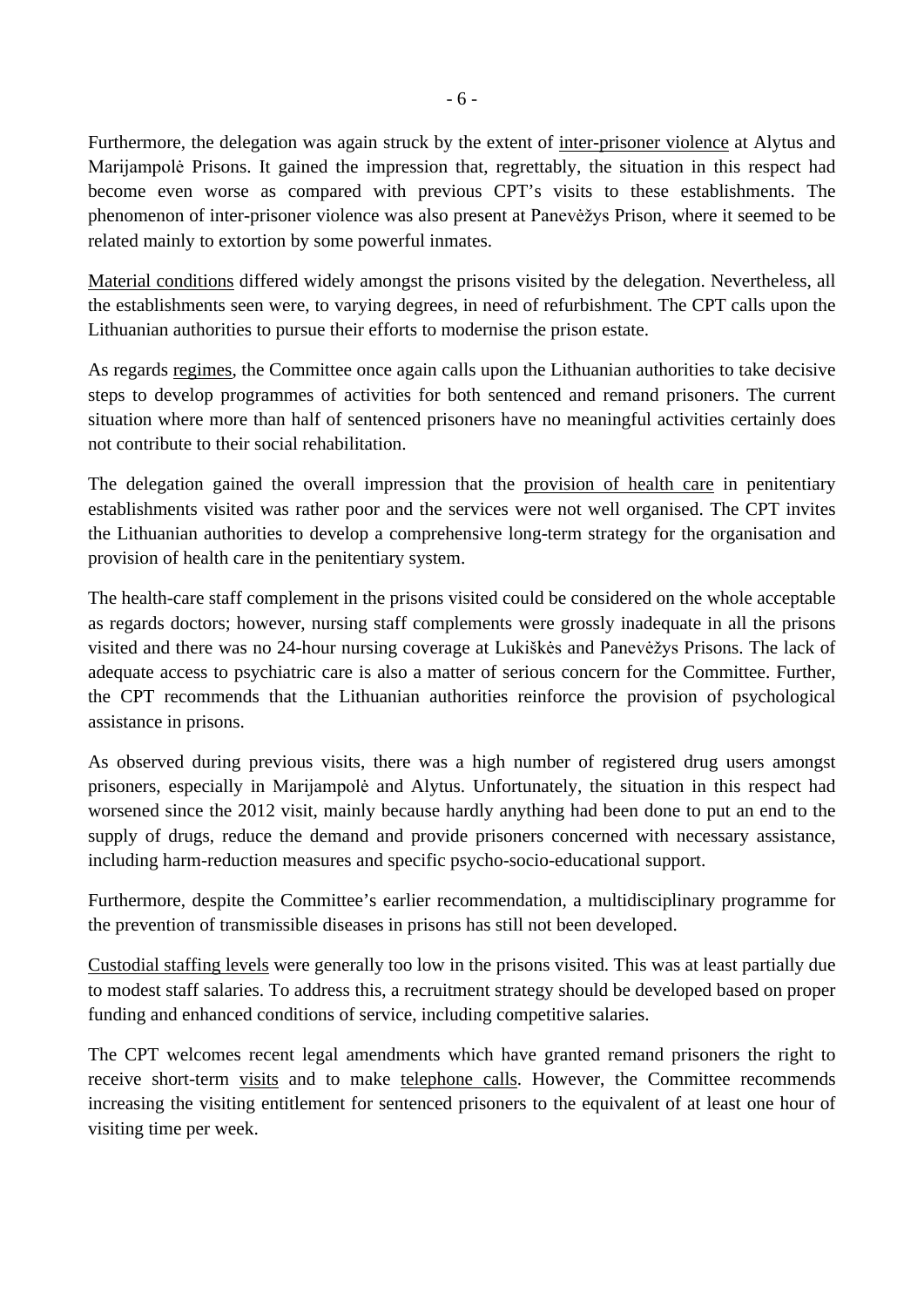Regarding discipline and security, the CPT calls upon the Lithuanian authorities to take immediate steps to improve the presently unacceptable material conditions in several of the disciplinary cells at Alytus and Marijampolė Prisons. Further, the Committee recommends that prisoners in disciplinary cells be allowed visits and telephone calls. The CPT also calls upon the Lithuanian authorities to stop using restraint beds in prisons; such beds should not be used in a non-medical setting.

## **Psychiatric establishments**

The CPT's delegation carried out a follow-up visit to Rokiškis Psychiatric Hospital and visited, for the first time, Vilnius Mental Health Centre.

There had been no significant changes to the legislative framework governing both civil involuntary and forensic psychiatric hospitalisation and treatment since the 2008 visit and thus most (if not all) of the law reform recommendations made by the CPT after that visit remain unimplemented. The CPT calls upon the Lithuanian authorities to speed up the pace of legislative reform and ensure that the new Mental Health Act (the draft of which addresses most of the Committee's concerns) enters into force as soon as possible.

Regarding ill-treatment, most of the patients interviewed by the delegation in both establishments visited spoke positively about the staff, especially the doctors and nurses.

The delegation was impressed by the high standard of refurbishment in Rokiškis Psychiatric Hospital, representing indeed a huge improvement as compared with the situation observed during the 2008 visit. On the other hand, living conditions on the closed wards of Vilnius Mental Health Centre were relatively poor. In this context, the CPT recommends that the Lithuanian authorities implement, as a matter of priority, their well-advanced plans for new purpose-built premises for the closed and psycho-geriatric wards.

Psycho-pharmacotherapy appeared adequate in both psychiatric establishments visited. However, despite the existence of individual treatment and rehabilitation plans and some elements of multidisciplinary team work, patients on both closed wards in Vilnius and those on maximum and medium security units in Rokiškis were not sufficiently involved in psycho-social rehabilitation activities. This was particularly regrettable as both hospitals possessed impressive and generally well-staffed occupation and rehabilitation centres.

Seclusion was not practiced in either of the psychiatric establishments visited. Mechanical restraint (i.e. fixation to a bed with magnetic belts) was not resorted to excessively and was each time accompanied by the administration of tranquillising medication (chemical restraint). The CPT is, however, concerned by the non-implementation of some of its long-standing recommendations: in particular, there were still no dedicated restraint registers (instances of chemical restraint were not recorded at all) and restraint continued to be applied in full view of other patients.

Regarding safeguards in the context of involuntary hospitalisation, the main issues of the CPT's concern are as follows: in practice the patients' presence during court review hearings remains highly exceptional, there is no involvement of external psychiatric expertise and no effective legal assistance, and, in the case of civil involuntary patients, consent to treatment is not always sought separately from consent to hospitalisation.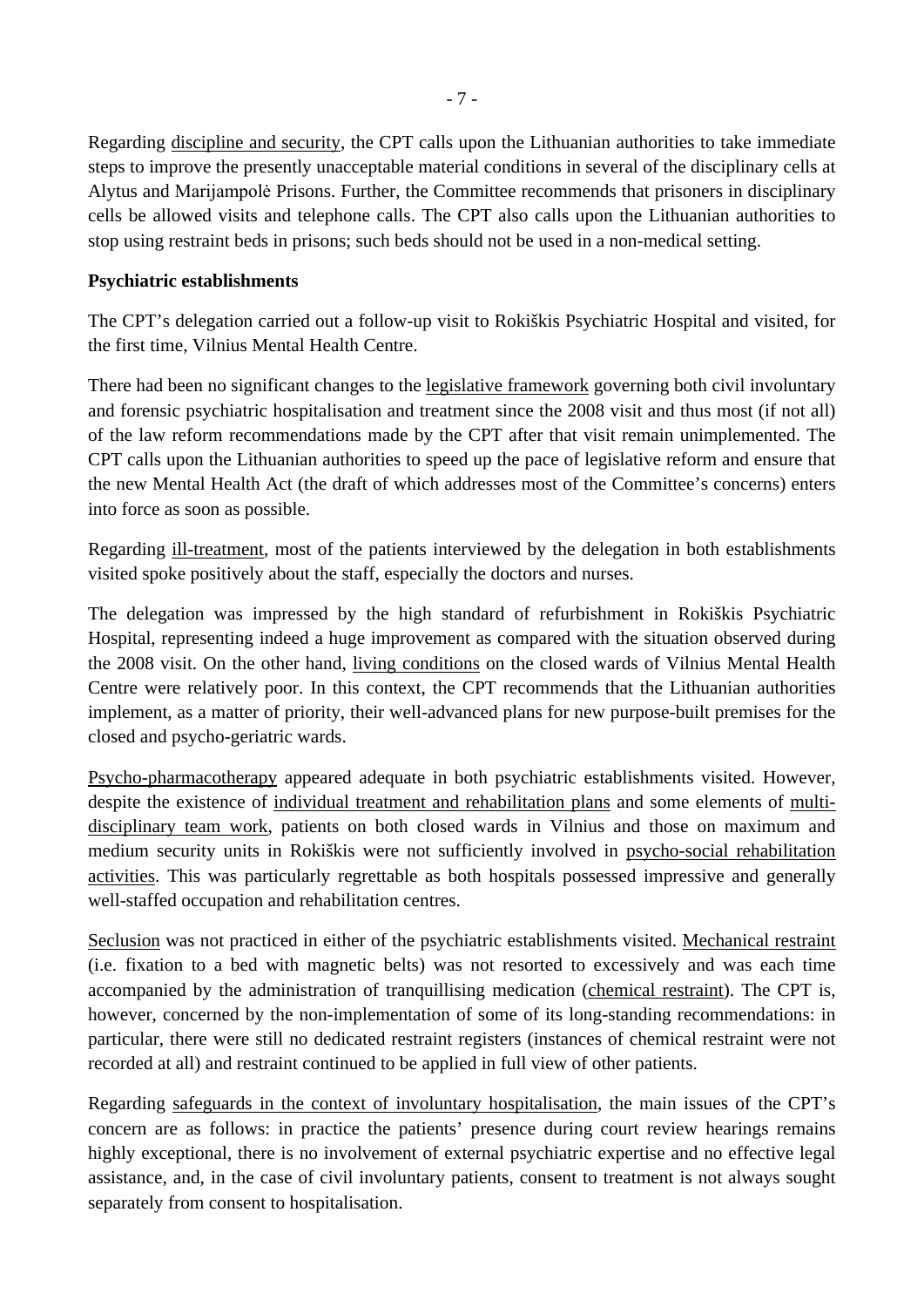# **Social care establishments**

The delegation visited, for the first time, Suvalkijos Social Care Home, an establishment under the responsibility of the Ministry of Social Security and Labour.

No allegations of physical ill-treatment of residents by staff were received. On the contrary, staff appeared to be polite, respectful, and dedicated to providing residents with the best possible care.

Living conditions were mostly very good, especially in the newer building where residents' rooms were spacious, well-lit and ventilated, properly furnished, clean and pleasantly decorated. That said, the older accommodation building could benefit from some refurbishment.

The care provided to the residents appeared to be adequate to their needs and health conditions. Every resident had an individual care plan, which was established after a detailed assessment, and regularly reviewed. Efforts were being made to involve as many residents as possible in occupational and rehabilitative activities.

Resort to seclusion appeared to be rare and its use was well recorded in the dedicated register and complied with internal written instructions. As regards mechanical restraint (fixation to a bed with magnetic belts), establishment's internal guidelines on its use appeared not to be entirely in line with the CPT's standards.

Turning to safeguards, the CPT recommends that the relevant legislation be amended so as to ensure that residents of social care establishments have the effective right to bring proceedings to have the lawfulness of their placement decided by a court, that they are duly informed of this right, and that in this context, they enjoy the rights to legal assistance and to be heard by the judge concerned. The need for continued placement of legally incompetent persons should be automatically reviewed by a court at regular intervals or residents themselves should be able to request at reasonable intervals that the necessity for continued placement be considered by a judicial authority.

Further, the Committee once again calls upon the Lithuanian authorities to search for alternative solutions for guardianship arrangements which would better guarantee the independence and impartiality of guardians. This recommendation applies to both psychiatric patients and residents in social care establishments.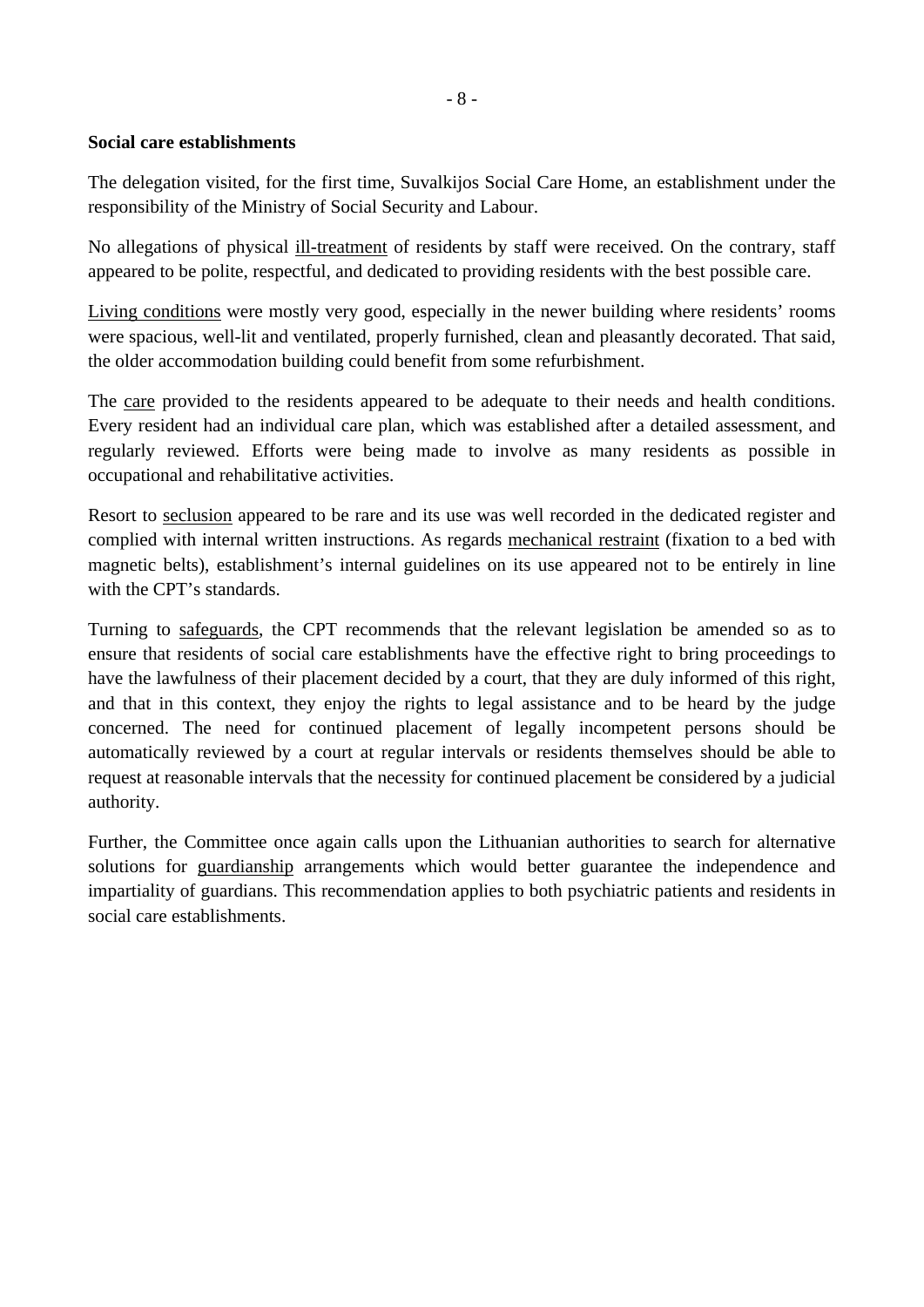# <span id="page-8-0"></span>**I. INTRODUCTION**

## <span id="page-8-1"></span>**A. Dates of the visit and composition of the delegation**

1. In pursuance of Article 7 of the European Convention for the Prevention of Torture and Inhuman or Degrading Treatment or Punishment (hereinafter referred to as "the Convention"), a delegation of the CPT carried out a periodic visit to Lithuania from 5 to 15 September 2016. It was the sixth visit to Lithuania to be carried out by the Committee.<sup>1</sup>

- 2. The visit was carried out by the following members of the CPT:
	- Marzena KSEL, the Committee's 1<sup>st</sup> Vice-President and Head of delegation
	- Inga HARUTYUNYAN
	- Anna MOLNAR
	- Costakis PARASKEVA
	- George TUGUSHI
	- Marika VÄLL.

They were supported by Borys WÓDZ (Head of Division) and Dalia ŽUKAUSKIENĖ of the CPT's Secretariat, and assisted by:

- Andres LEHTMETS, Head of the Centre of Psychiatry, West Tallinn Central Hospital, Estonia (expert)
- Viktorija BYLAITĖ (interpreter)
- Alina DAILIDĖNAITĖ (interpreter)
- Rūta KAUNAITĖ (interpreter)
- Simona PERSSON (interpreter)
- Liudas REMEIKA (interpreter).

<sup>&</sup>lt;sup>1</sup> The CPT has previously carried out four periodic visits (in February 2000, February 2004, April 2008 and December 2012) and one ad hoc visit (in June 2010) to Lithuania. The reports on these visits as well as the respective responses by the Lithuanian authorities are available on the CPT's website [\(http://www.coe.int/en/web/cpt/lithuania](http://www.coe.int/en/web/cpt/lithuania)).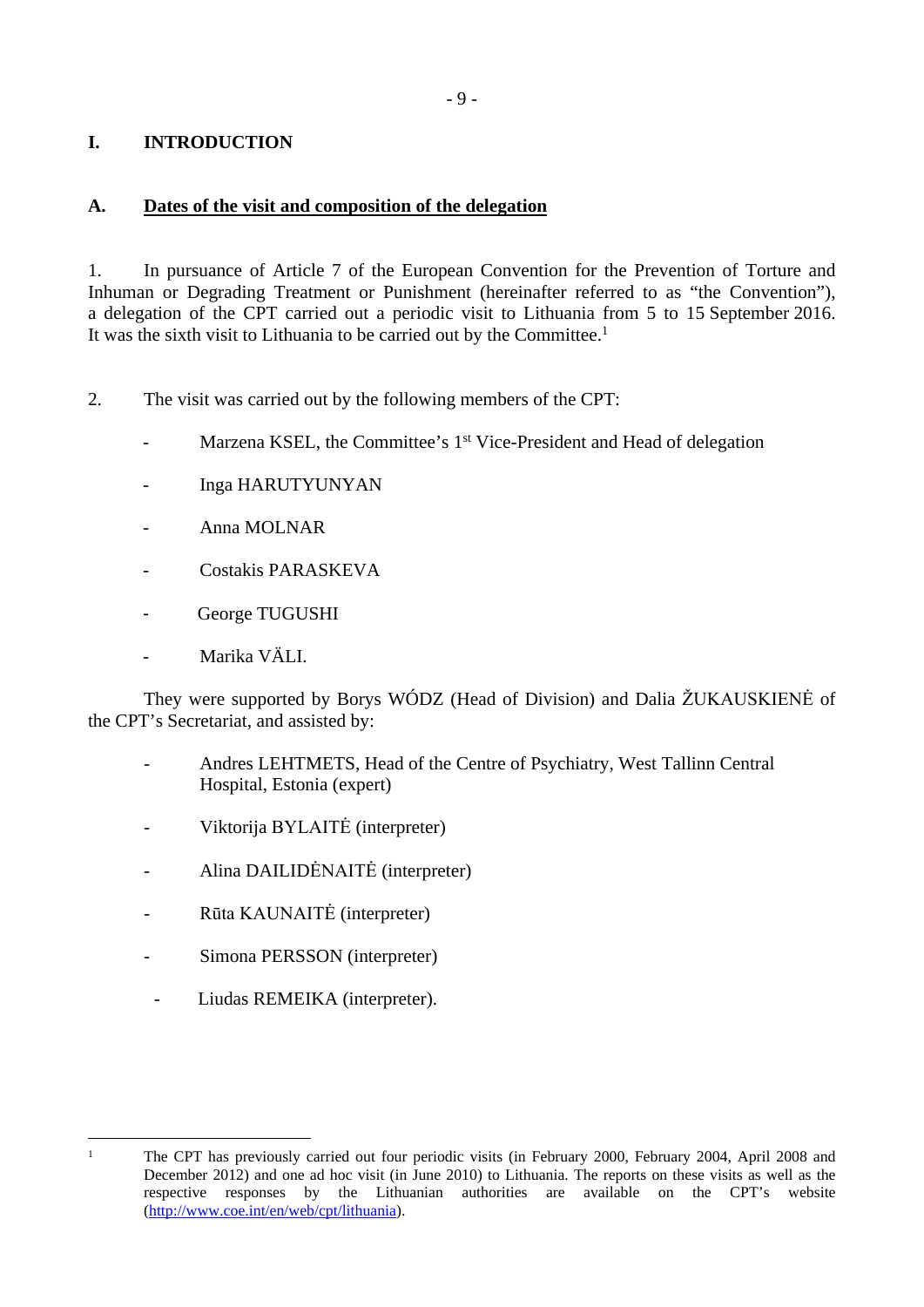## <span id="page-9-0"></span>**B. Establishments visited**

### 3. The CPT's delegation visited the following places of deprivation of liberty:

#### Police establishments

- Alytus City Police Headquarters Arrest House
- Kaunas City Police Headquarters Arrest House
- Kupiškis District Police Department
- Marijampolė City Police Headquarters Arrest House
- Panevėžys City Police Headquarters Arrest House
- Rokiškis District Police Department
- Šiauliai City Police Headquarters Arrest House
- Utena City Police Headquarters Arrest House
- Vilnius City Police Headquarters Arrest House
- Vilnius City First Police Department
- Vilnius City Second Police Department

#### Prisons

- Alytus Correction Home
- Kaunas Remand Prison
- Lukiškės Remand Prison and Prison (Vilnius)
- Marijampolė Correction Home
- Panevėžys Correction Home

### Psychiatric establishments

- Vilnius Mental Health Centre
- Rokiškis Psychiatric Hospital

### Social care establishments

Suvalkijos Social Care Home.

## <span id="page-9-1"></span>**C. Consultations held by the delegation and co-operation encountered**

4. In the course of the visit, the delegation had consultations with Paulius GRICIŪNAS, Deputy Minister of Justice, Artūras NORKEVIČIUS, Deputy Minister of the Interior, Algirdas ŠEŠELGIS, Deputy Minister of Social Security and Labour, Jūratė SABALIENĖ, Deputy Minister of Health, Evaldas PAŠILIS, Prosecutor General, as well as with senior officials from the Ministries of Justice, the Interior, Health, and Social Security and Labour. In addition, talks were held with the Seimas Ombudsmen Augustinas NORMANTAS and Raimondas ŠUKYS. The delegation also met representatives of non-governmental organisations active in areas of concern to the CPT.

A list of the national authorities and non-governmental organisations met by the delegation is set out in the Appendix to this report.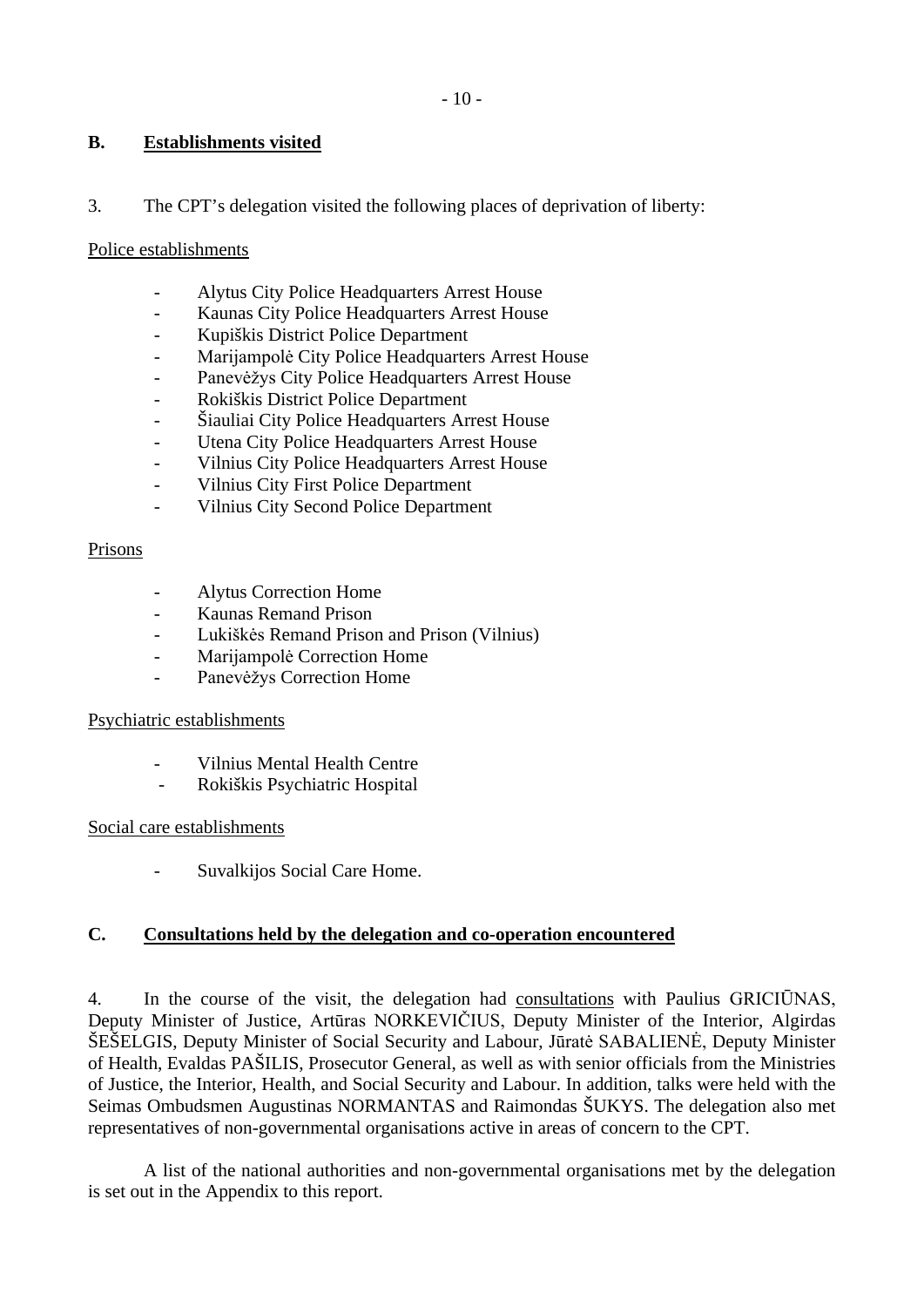5. The co-operation received by the CPT's delegation during the visit, both from the national authorities and from staff at the establishments visited, was (with a few minor exceptions) very good. The delegation enjoyed rapid access to all the places it visited (including those which had not been notified in advance), was provided with the information necessary for carrying out its task and was able to speak in private with persons deprived of their liberty.

The Committee wishes to express its appreciation for the efficient assistance provided to its delegation by the Liaison Officer designated by the national authorities, Marius RAKŠTELIS from the Ministry of Justice. Further, the CPT welcomes the authorities' initiative to have the end-of-visit talks hosted by the Seimas Ombudsmen, which enabled them (as well as staff of the Human Rights Division of their Office, performing the function of National Preventive Mechanism, see paragraph 7 below) to acquaint themselves directly and rapidly with the Committee's preliminary observations.

6. However, as already stressed in the past, the principle of co-operation between a State Party and the CPT is not limited to facilitating the work of a visiting delegation. It also requires that decisive action be taken to improve the situation in the light of the Committee's recommendations. In this context, the CPT regrets to note that many of its long-standing recommendations (some of them dating back to 2004) have still not been implemented. This concerns, in particular, Alytus and Marijampolė Correction Homes.<sup>2</sup> Further, progress has been very slow concerning *inter alia* the regime offered to adult remand prisoners and prisoners sentenced to life imprisonment, as well as the legal framework for involuntary hospitalisation in psychiatric establishments.<sup>3</sup>

The CPT wishes to emphasise that a persistent failure to improve the situation in the light of the Committee's recommendations could oblige it to consider having recourse to Article 10, paragraph 2, of the Convention.<sup>4</sup> The CPT trusts that action taken by the Lithuanian authorities in response to this report will render such a step unnecessary.

<sup>2</sup> See e.g. paragraphs 40 to 42, 44, 46 and 72 below.

<sup>3</sup> See, respectively, paragraphs 57, 61 and 107 below.

<sup>4</sup> "If the Party fails to co-operate or refuses to improve the situation in the light of the Committee's recommendations, the Committee may decide, after the Party has had an opportunity to make known its views, by a majority of two-thirds of its members to make a public statement on the matter."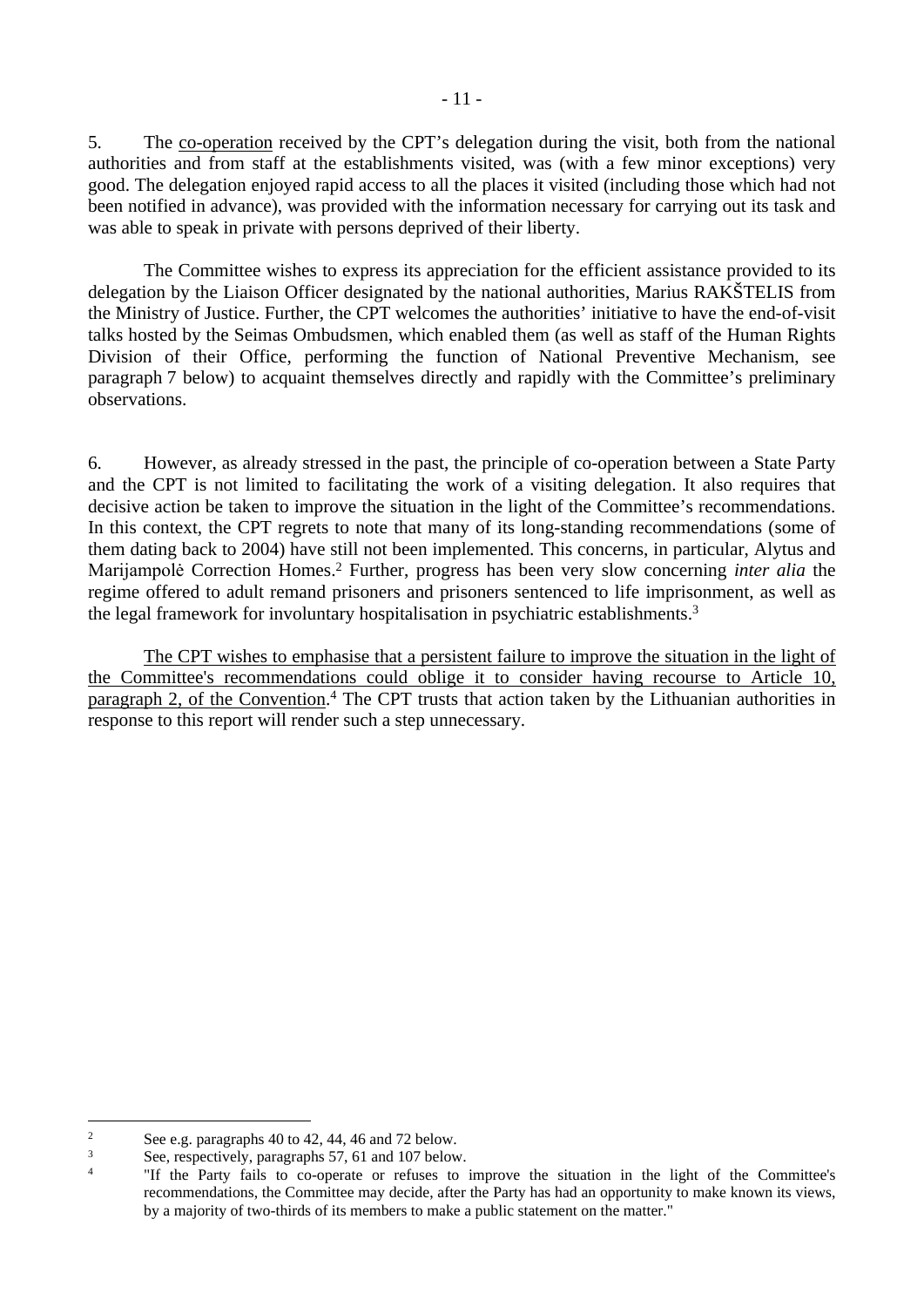## <span id="page-11-0"></span>**D. National Preventive Mechanism**

7. Lithuania ratified the Optional Protocol to the UN Convention against Torture and Other Cruel, Inhuman or Degrading Treatment or Punishment (OPCAT) on 3 December 2013, designating the Seimas Ombudsmen's Office as the National Preventive Mechanism (NPM). The abovementioned Human Rights Division of the Seimas Ombudsmen's Office (hereafter the NPM) became operational in January 2014.<sup>5</sup> The CPT welcomes the positive practice of speedy publication of all visit reports on the official website of the Seimas Ombudsmen.

8. The delegation noted the limited human resources at the disposal of the Human Rights Division (six staff members). As pointed out by some of the delegation's interlocutors (including from the NGO community), the high visit pace combined with such staff resources resulted in the latter being mobilised to carry out operational activities with less time available for more analytical and follow-up work.<sup>6</sup> Further, the delegation's attention was drawn to the fact that all current NPM staff members were lawyers by training, as a result of which expertise in certain crucial fields (such as forensic medicine and psychiatry) was missing.<sup>7</sup> The Seimas Ombudsmen, whom the delegation met at the outset of the visit, stated that they were aware of this problem and that steps were being taken to address it (by hiring medical experts on an *ad hoc* basis for particular visits, and by seeking to expand the NPM team by adding persons with relevant qualifications, including doctors, psychologists and social workers).

9. The Committee must stress that, in order to be able to perform efficiently the role of a National Preventive Mechanism, the Human Rights Division of the Seimas Ombudsmen's Office will require increased resources in terms of suitably qualified personnel, including medical professionals. The Committee welcomes the fact that this is also the stated goal of the Seimas Ombudsmen. **The CPT invites the Lithuanian authorities to take steps in accordance with this goal.**

<sup>5</sup> 128 places of deprivation of liberty (out of the total of some 450 in Lithuania) were visited by the NPM in 2015.

<sup>6</sup> See also paragraph 38 of the Guidelines on national preventive mechanisms adopted by the UN Subcommittee on Prevention of Torture and Other Cruel, Inhuman or Degrading Treatment or Punishment which reads as follows: "NPM should ensure that it has the capacity to and does engage in a meaningful process of dialogue with the State concerning the implementation of its recommendations."

<sup>7</sup> Reportedly, this argument was raised by the management of the establishment concerned and by some representatives of the profession (from the Lithuanian Psychiatric Association) after the NPM's visit to Šiauliai Psychiatric Hospital in September 2014.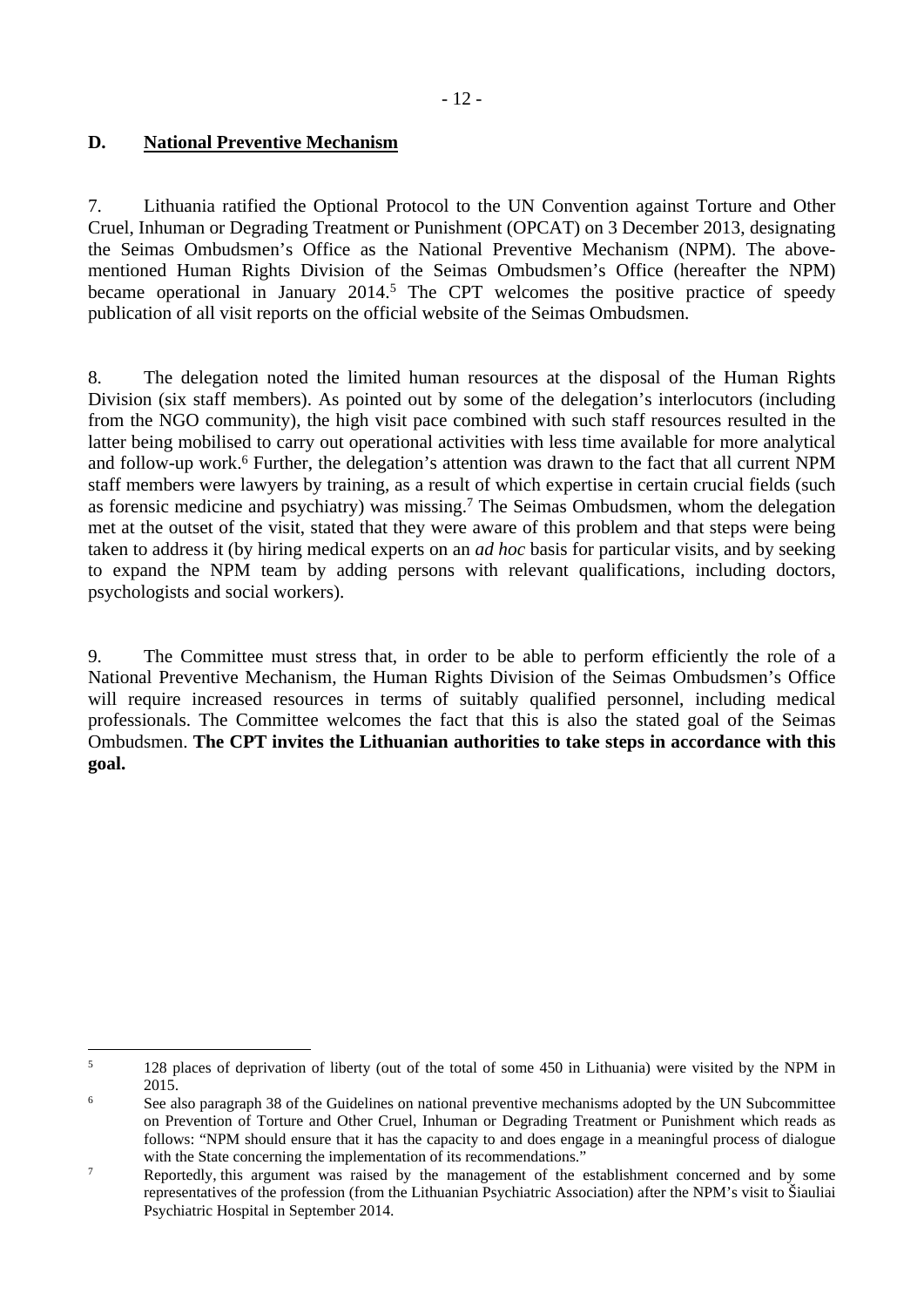## <span id="page-12-0"></span>**II. FACTS FOUND DURING THE VISIT AND ACTION PROPOSED**

### <span id="page-12-1"></span>**A. Police establishments**

### <span id="page-12-2"></span>**1. Preliminary remarks**

10. The legal provisions concerning police custody of persons suspected of having committed a criminal offence have remained unchanged since the CPT's 2012 visit i.e. such persons may be detained by the police on their own authority for up to 48 hours. Within that period, the person concerned must be brought before a judge, who may remand the person in custody for a fixed term. The above-mentioned 48-hour time-limit appeared to be duly respected in the police establishments visited.

As for persons remanded in custody, it remains that (following a judge's decision) they may be held in a police arrest house (*areštinė*) for an initial period not exceeding 15 days.<sup>8</sup> In this context, the CPT must stress once again that, as a matter of principle, remand prisoners should not be held in police detention facilities but instead in a prison.<sup>9</sup> **The Committee once again calls upon the Lithuanian authorities to ensure that persons remanded in custody are promptly transferred to a remand prison. The objective should be to put an end to the practice of holding remand prisoners in police establishments.**

Concerning the return of remand prisoners to police custody (due to the needs of the investigation or for the purpose of attending court hearings), the relevant provisions have changed as from 1 April 2016 in that such returns are now only allowed for a maximum of 5 days at a time (instead of the previous 15 days). In addition, each return requires the express authorisation of a prosecutor or judge (previously, it could also be authorised by an investigator). The CPT welcomes these amendments. That said, as every police arrest house visited accommodated a number of persons belonging to this category, the delegation's impression was that the return of remand prisoners to police custody remained far from being exceptional (although the duration of stay had indeed diminished).

**The Committee recommends that the Lithuanian authorities take further steps to ensure that the return of prisoners to police arrest houses is sought and authorised only very exceptionally (as required by law), for specific reasons and for the shortest possible time. As a rule, the prisoners concerned should not be held overnight in police establishments.**

<sup>8</sup>

At the outset of the visit, the delegation was informed by senior officials from the Ministry of the Interior that, in practice, persons remanded into custody tended to remain in arrest houses for shorter periods than the above-mentioned 15 days. This seems to be corroborated by information obtained in the arrest houses visited, where persons remanded in custody usually stayed for up to a week (exceptionally up to 10 days) prior to their transfer to a remand prison.

<sup>9</sup> See also Rule 10.2 of the European Prison Rules: "In principle, persons who have been remanded in custody by a judicial authority and persons who are deprived of their liberty following conviction should only be detained in prisons, that is, in institutions reserved for detainees of these two categories."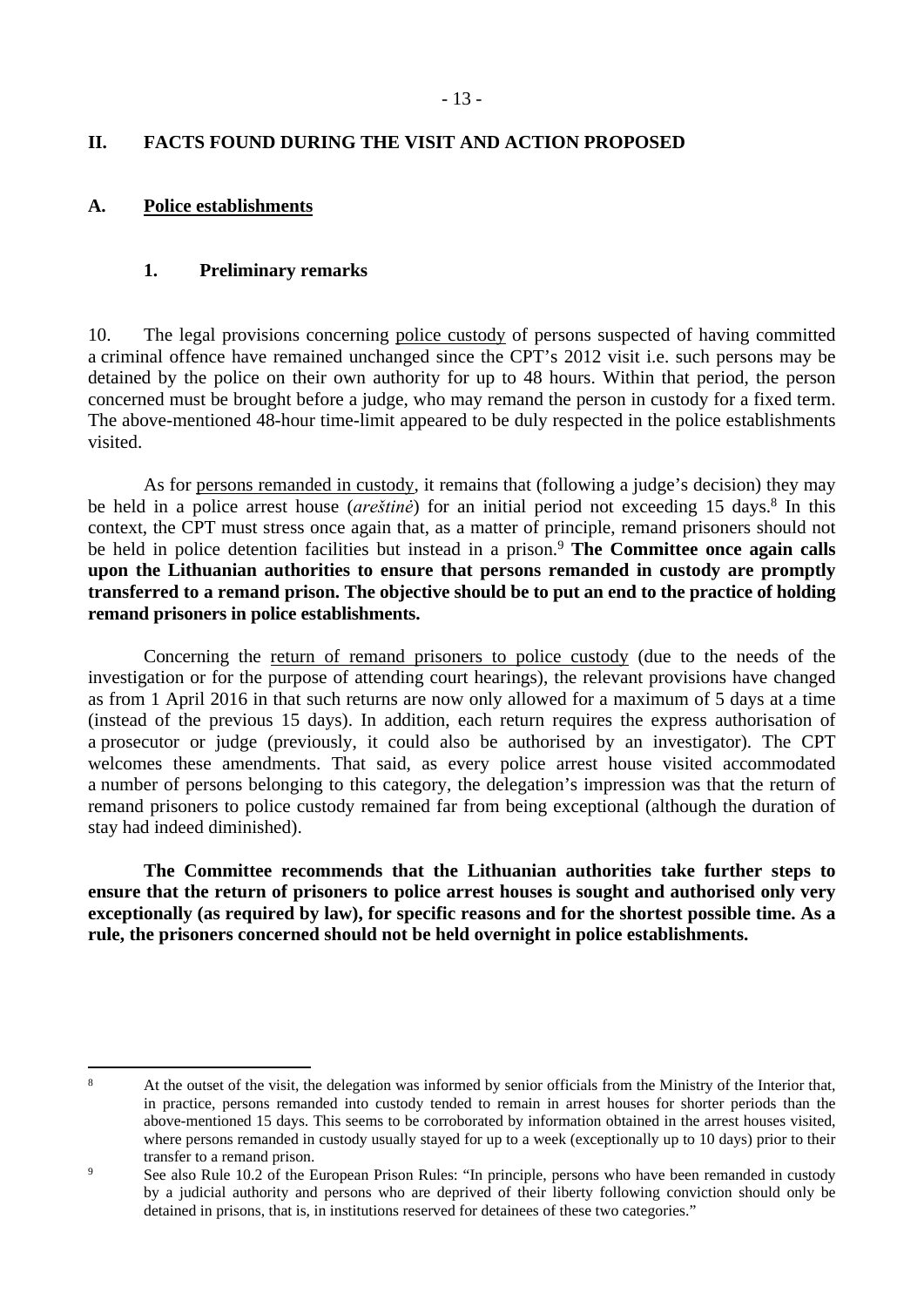11. The CPT takes due note of the abolition, as from 1 January 2017, of the sanction of administrative detention.<sup>10</sup> This is indeed a very welcome development given the fact that police arrest houses are not adapted for prolonged periods of detention (see paragraph 31 below).

### <span id="page-13-0"></span>**2. Ill-treatment**

12. The overwhelming majority of the persons interviewed by the delegation, who were or had recently been in police custody, stated that they had been treated by the police in a correct manner. In addition, no allegations of ill-treatment of detainees by custodial staff were heard in the police arrest houses visited. This confirms the positive conclusion in this regard reached by the CPT during previous visits.

That said, the delegation did receive a few allegations of physical ill-treatment by the police, consisting of punches, kicks and truncheon blows.

13. Virtually all of the allegations referred to excessive force having been applied upon apprehension, while the person concerned had already been brought under control. **The Committee recommends that the Lithuanian authorities continue their efforts to ensure that police officers use no more force than is strictly necessary when effecting an apprehension. Once apprehended persons have been brought under control, there can be no justification for striking them.**

14. The delegation was struck to learn during the initial meeting with senior officials of the Ministry of the Interior that the Ministry did not compile specific statistics of complaints of police ill-treatment (and any ensuing disciplinary/criminal proceedings and sanctions). Some statistical data was made available to the delegation by representatives of the Prosecutor General's Office;<sup>11</sup> however, it was not sufficiently specific and, in particular, did not show the proportion of cases which related to ill-treatment (as opposed to other forms of misconduct).

**The CPT recommends that the Lithuanian authorities establish a national system for compiling statistics on complaints of ill-treatment, investigations and disciplinary and criminal sanctions imposed on law enforcement officials.** Such statistics, if correctly gathered and analysed, will enable the authorities to identify trends and possible problem areas, and facilitate the taking of appropriate measures to address these problems.

<sup>10</sup> Other forms of detention of persons by the police on "non-criminal" grounds (detention for the purpose of identification for up to 3 hours – a period which can be extended to 48 hours under aliens law provisions – or up to 5 hours while completing police proceedings concerning administrative offences, as well as detention of persons for sobering up or for the purpose of enforcing compulsory medical treatment or health care measures) have remained unchanged.

<sup>&</sup>lt;sup>11</sup> According to that information, a total of 133 complaints of "abuse of authority" and "bodily harm" by law enforcement officials had been received by the Prosecutor General's Office as from 1 January 2015; investigation had started into 48 cases but 37 complaints had eventually been dismissed, with 7 proceedings still ongoing and 4 indictments transmitted to court; only one officer had so far been found guilty and another one had appealed his sentence (the appeal was pending at the time of the visit).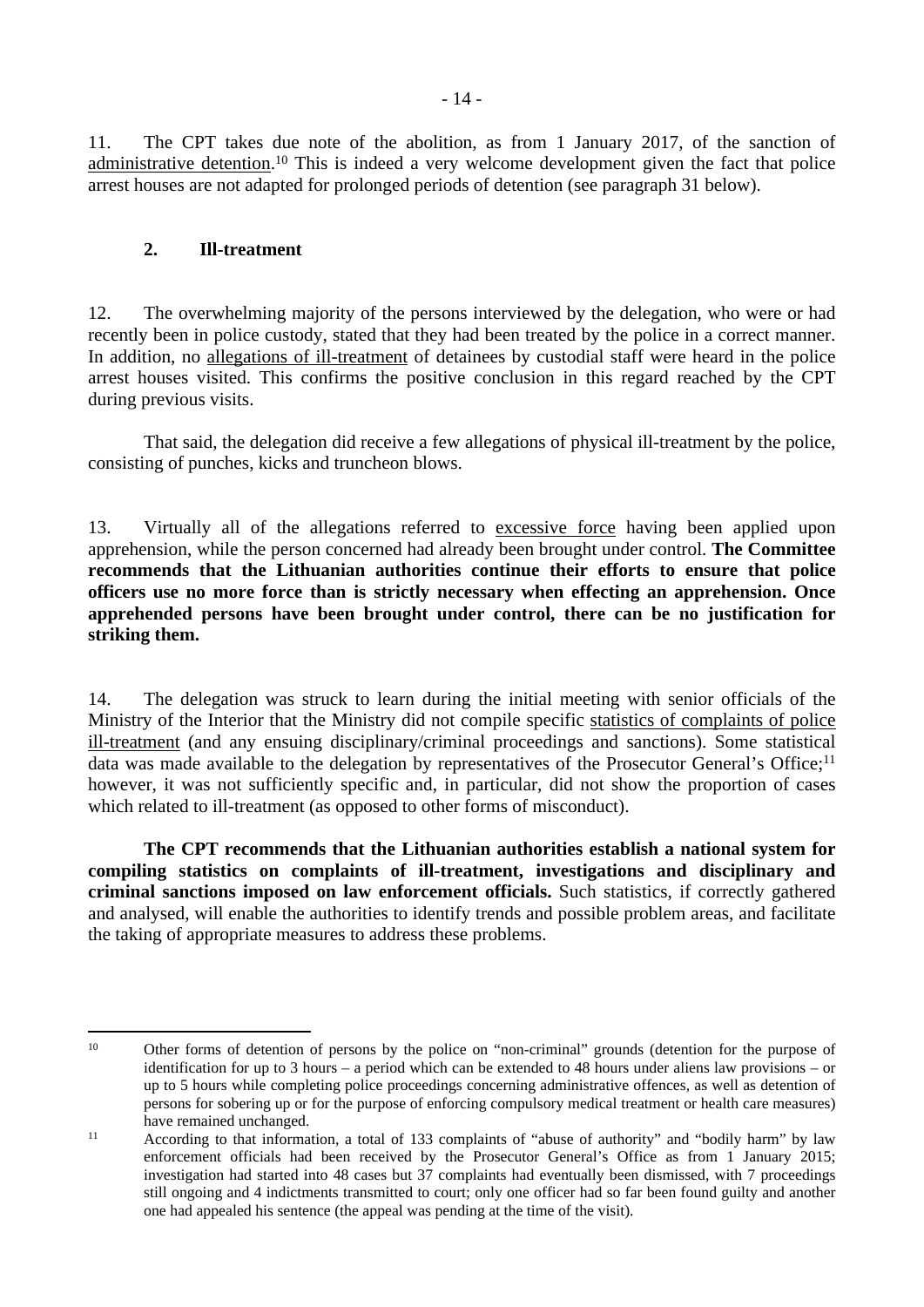15. From the information received at the outset of the visit, the CPT understands that, in practice, investigation of complaints of police ill-treatment is still generally carried out (under the supervision of competent prosecutors) by police officers, albeit not those working in the same units as the officers concerned.<sup>12</sup>

In this respect, the CPT must stress once again that, for an investigation into possible illtreatment to be effective, it is essential that the persons responsible for carrying it out are independent from those implicated in the events. It is also crucial to ensure that the officials concerned are not from the same service as those who are the subject of the investigation. In the Committee's view, those entrusted with the operational conduct of the investigation should be completely independent from the agency implicated. **The CPT recommends that the Lithuanian authorities take steps accordingly, in order to ensure an independent and impartial investigation of complaints of police ill-treatment.** 

## <span id="page-14-0"></span>**3. Safeguards against ill-treatment**

16. The findings of the 2016 visit as regards the three fundamental rights of persons detained by the police (i.e. the rights of access to a lawyer and to a doctor and the right to have the fact of one's detention notified to a relative or another third party) are in most respects identical to those made by the CPT during the  $2012$  visit.<sup>13</sup>

17. The vast majority of detained persons met by the delegation confirmed that they had been in a position to exercise the right of notification of custody. However, some of them claimed that their relatives or other persons of their choice had been notified only after a delay (ranging from several hours to some days – in a few cases, reportedly, only after the person concerned had been transferred to a remand prison). Further, complaints were again received from some detained persons that feedback had not been provided to them and that, as a result, they did not know whether their relatives or other persons of their choice had been notified of the fact of their detention.

**The CPT reiterates its long-standing recommendation that the Lithuanian authorities render fully effective in practice the right of persons deprived of their liberty by the police to inform a close relative or another third party of their situation, as from the very outset of their deprivation of liberty. It also reiterates its recommendation that detained persons be provided with feedback on whether it has been possible to notify a close relative or other person of the fact of their detention**.

18. Most of the detained persons interviewed by the delegation indicated that they had benefited from the presence of a lawyer, albeit only when first questioned by the investigator; it remained the case<sup>14</sup> that access to a lawyer was hardly ever granted at an earlier stage of police custody. Further, some detained persons, essentially those for whom an *ex officio* lawyer had been appointed, complained that they had only met their lawyer after questioning or even only at the court hearing.

<sup>&</sup>lt;sup>12</sup> Reportedly, prosecutors usually (although not necessarily always) confer this task to police officers employed at the Immunity Board, which forms part of the Police Department.

<sup>13</sup> See paragraphs 18 to 24 of CPT/Inf (2014) 18, [http://rm.coe.int/doc/0900001680697367.](http://rm.coe.int/doc/0900001680697367)

In the light of allegations heard from detained persons and the delegation's own observations, based on the examination of relevant documentation and interviews with police officers.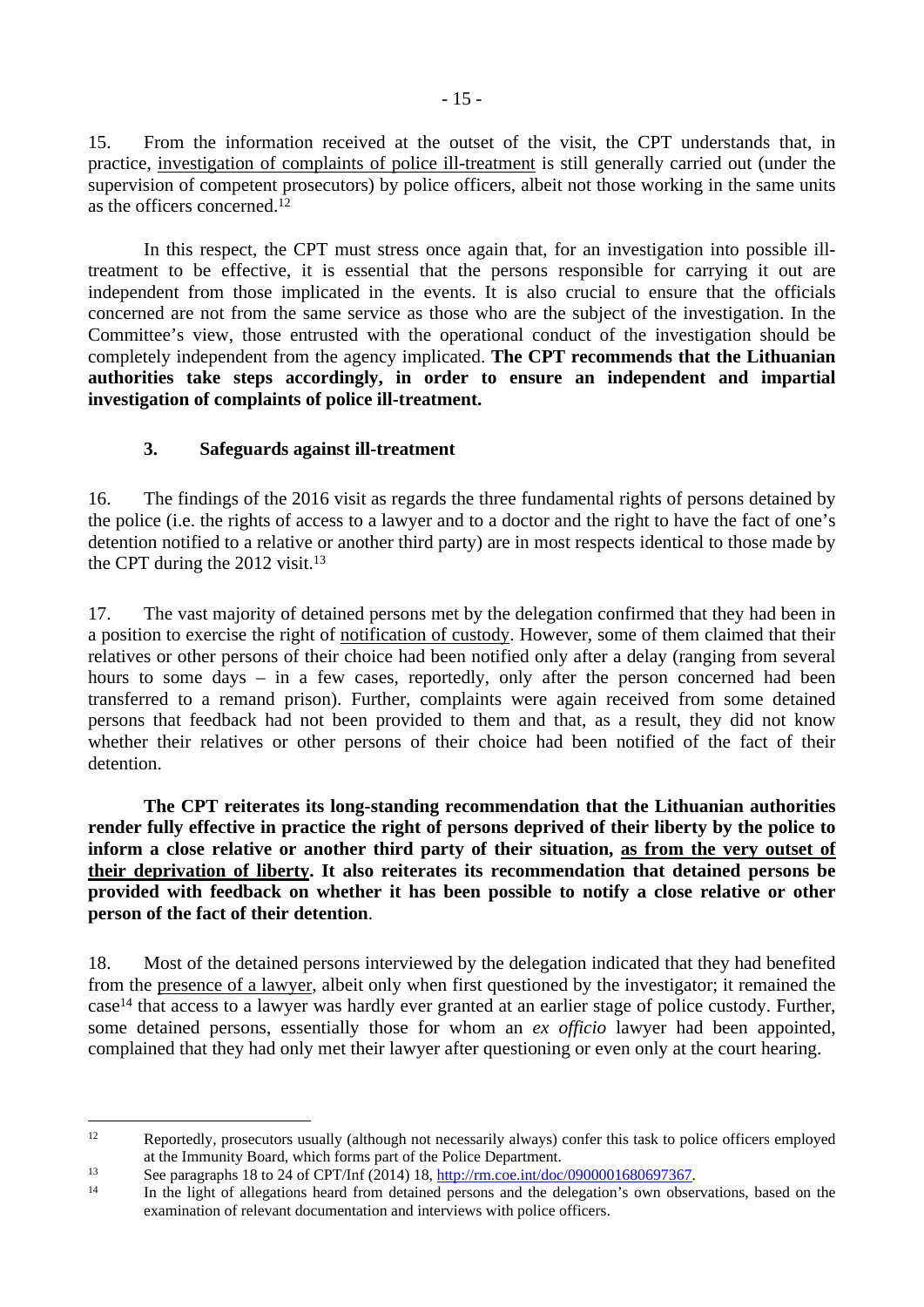### **The CPT once again calls upon the Lithuanian authorities to ensure that the right of access to a lawyer (including** *ex officio* **lawyer) is enjoyed by all persons obliged to remain with the police, as from the very outset of their deprivation of liberty.**

19. Similar to the situation observed on previous visits, the delegation gained the impression that persons detained in police arrest houses who were in need of health care would receive the necessary assistance. However, despite the Committee's long-standing recommendation, there were still no specific legal provisions guaranteeing access to a doctor for persons deprived of their liberty by the police. **The CPT once again calls upon the Lithuanian authorities to adopt legislation granting persons detained by the police an express right of access to a doctor as from the very outset of their deprivation of liberty; that right of access should include the right, if the detained person so wishes, to be examined by a doctor of his/her choice, in addition to any medical examination carried out by a doctor called by the police (it being understood that an examination by a doctor of the detained person's own choice may be carried out at his/her own expense).**

20. Initial medical screening was performed in all of the police arrest houses visited, which benefited from the presence of health-care staff. Such medical screening was usually carried out by a feldsher or a nurse shortly after admission.<sup>15</sup> Injuries were recorded in a special register; however, as observed by the delegation's medical members, the records were mostly superficial and, as previously, health-care professionals made no attempts to assess the consistency between statements made by detained persons and medical findings. Furthermore, the confidentiality of medical screening was generally not ensured, as it usually formed part of the general "check-in" procedure and took place in the presence of non-medical staff.

21. In the context of the above, the Committee wishes to stress that a clear distinction must be made between, on the one hand, the administrative procedures followed when detained persons are handed over to the custody of a police arrest house and, on the other hand, the medical screening which should follow.

It is essential that, during the above-mentioned administrative procedures, health-care staff are as a rule not directly involved in the initial procedure of handover of custody and that detained persons found to display injuries on admission are not immediately questioned about the origin of those injuries. Nevertheless, any injuries observed during the procedure of handover should be recorded by the receiving officer and the record immediately brought to the attention of health-care professionals, together with any photographs of injuries taken.

Consequently, **the CPT recommends that the Lithuanian authorities take steps to ensure that:** 

- **health-care professionals are as a rule**<sup>16</sup> **not directly involved in the administrative procedure of handover of custody of detained persons to a police arrest house;**

<sup>15</sup> Except on weekends when the feldsher/nurse was absent e.g. in Vilnius.

Naturally, a health-care professional should be consulted immediately whenever a newly-arrived detained person requires urgent medical assistance or if there are doubts as to whether the state of health of the person concerned is compatible with admission to a police arrest house.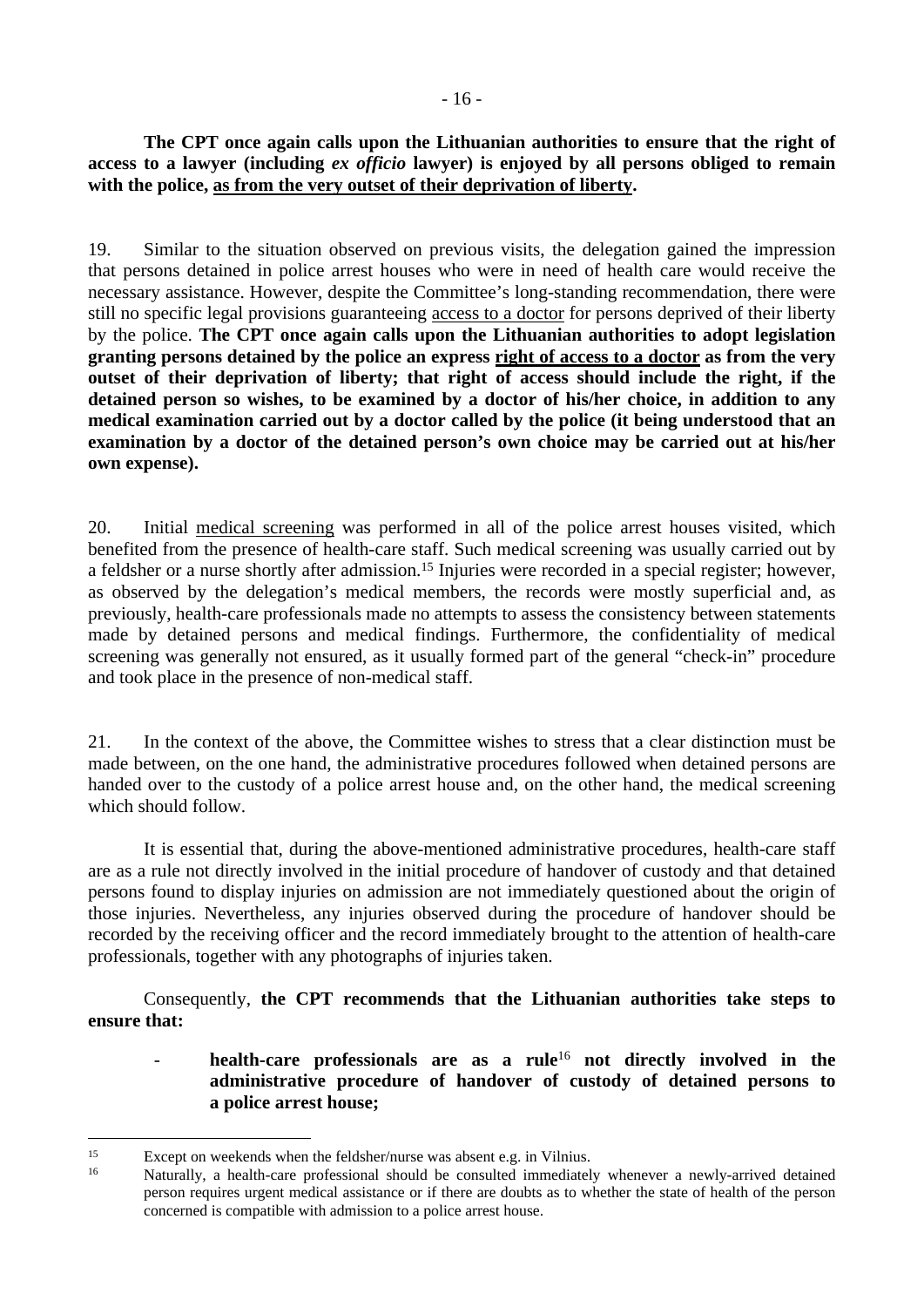- **persons found to display injuries on their admission are not questioned by anyone about the origin of those injuries during the above-mentioned handover procedure;**
- **the record made by the receiving officer, and any photographs taken, of injuries during the handover-of-custody procedures are forwarded without delay to health-care professionals;**
- **all persons admitted to police arrest houses are properly interviewed and thoroughly examined by qualified health-care staff as soon as possible, and no later than 24 hours after their admission;<sup>17</sup>**
- **the same approach is adopted each time a person returns to a police arrest house after having been taken back to the custody of a law enforcement agency for investigative purposes (even for a short period of time);**
- **all medical examinations are conducted out of the hearing and unless the health-care professional concerned expressly requests otherwise in a given case – out of the sight of staff not carrying out health-care duties.**

**The Committee also recommends that the Lithuanian authorities take further action to ensure that:**

- **the record drawn up following the medical examination of a detained person in a police arrest house contains: (i) an account of statements made by the person in question which are relevant to the medical examination (including his/her description of his/her state of health and any allegations of illtreatment), (ii) a full account of objective medical findings based on a thorough examination; (iii) the health-care professional's observations in the light of i) and ii), indicating the consistency between any statements made and the objective medical findings; this record should take fully into account any attestation of injuries observed upon admission during the procedure of handover of custody;**
- **the record also contains the results of additional examinations performed, detailed conclusions of specialised consultations and a description of treatment given for injuries and of any further procedures performed;**
- **the results of every examination, including the above-mentioned statements and the health-care professional's conclusions, are made available to the detained persons and, upon their request, their lawyer;**
- **whenever injuries are recorded which are consistent with allegations of illtreatment made by a detained person (or which, even in the absence of allegations, are indicative of ill-treatment), the record is systematically brought to the attention of the relevant prosecutor, regardless of the wishes of the person concerned;**

<sup>&</sup>lt;sup>17</sup> In the case of police arrest houses without on-site health-care staff, this requirement could be met by having recourse to outside medical services.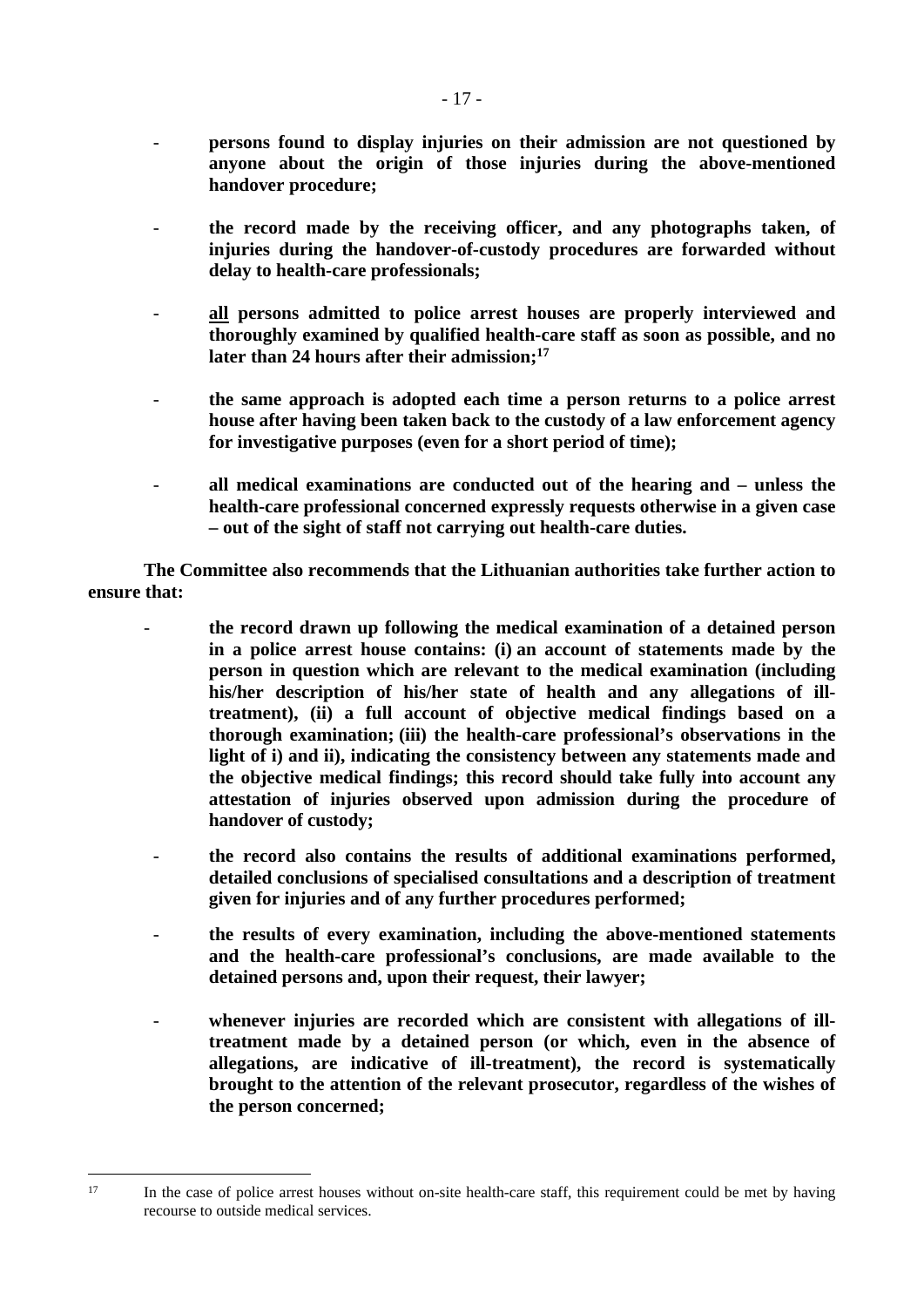- **special training is provided to health-care professionals working in police arrest houses. In addition to developing the necessary competence in the documentation and interpretation of injuries as well as ensuring full knowledge of reporting obligations and procedures, that training should cover the technique of interviewing persons who may have been ill-treated;**
- law enforcement and custodial staff having no health-care duties only have **access to medical information strictly on a need-to-know basis, with any information provided being limited to that necessary to prevent a serious risk for the detained person or other persons. There is no justification for giving staff having no health-care duties access to information concerning the diagnoses made or statements concerning the cause of injuries.**

More generally, as regards the independence of health-care staff, **the CPT recommends that the Lithuanian authorities consider the option of placing such staff working in police arrest houses under the authority of the Ministry of Health.**

22. In some of the police arrest houses visited (e.g. in Vilnius), the delegation was told that persons detained who had followed methadone therapy prior to arrest were not allowed to continue their treatment while in police custody; by contrast, such a continuation was apparently possible at Panevėžys City Police Headquarters Arrest House. **The Committee would like to receive clarification of the applicable procedures from the Lithuanian authorities.** In this context, the CPT wishes to stress that, as a rule, persons enrolled in methadone (or other opiate agonists) programme should be guaranteed the continuation of their treatment while being placed in police custody.

23. The delegation's findings suggest that written information on rights was still not always provided to detained persons upon apprehension but usually several hours later (at the start of the first formal interview by the investigator). Verbal information by the investigator was as a rule (though not always) accompanied by the provision of written information in the form of a copy of the detention protocol (where the rights were listed, albeit in a manner that was difficult to understand for persons without legal education).<sup>18</sup> Further, written information on rights in Lithuanian, English and Russian was seen posted inside most of the cell doors at the arrest houses visited.

**The CPT calls upon the Lithuanian authorities to ensure without further delay that all persons detained by the police – for whatever reason – are fully informed of their rights as from the very outset of their deprivation of liberty (that is, from the very moment when they are obliged to remain with the police). This should be ensured by provision of clear verbal information upon apprehension, to be supplemented at the earliest opportunity (that is, immediately upon first entry into police premises) by provision of a written form setting out the detained person's rights in a straightforward manner. This form should be made available in an appropriate range of languages. Moreover, particular care should be taken to ensure that detained persons are actually able to understand their rights; it is incumbent on police officers to ascertain that this is the case.**

<sup>&</sup>lt;sup>18</sup> The information consisted of texts of the relevant sections of the Code of Criminal Procedure. It is hardly surprising that several detained persons had clearly failed to understand the meaning of the text they had been provided with.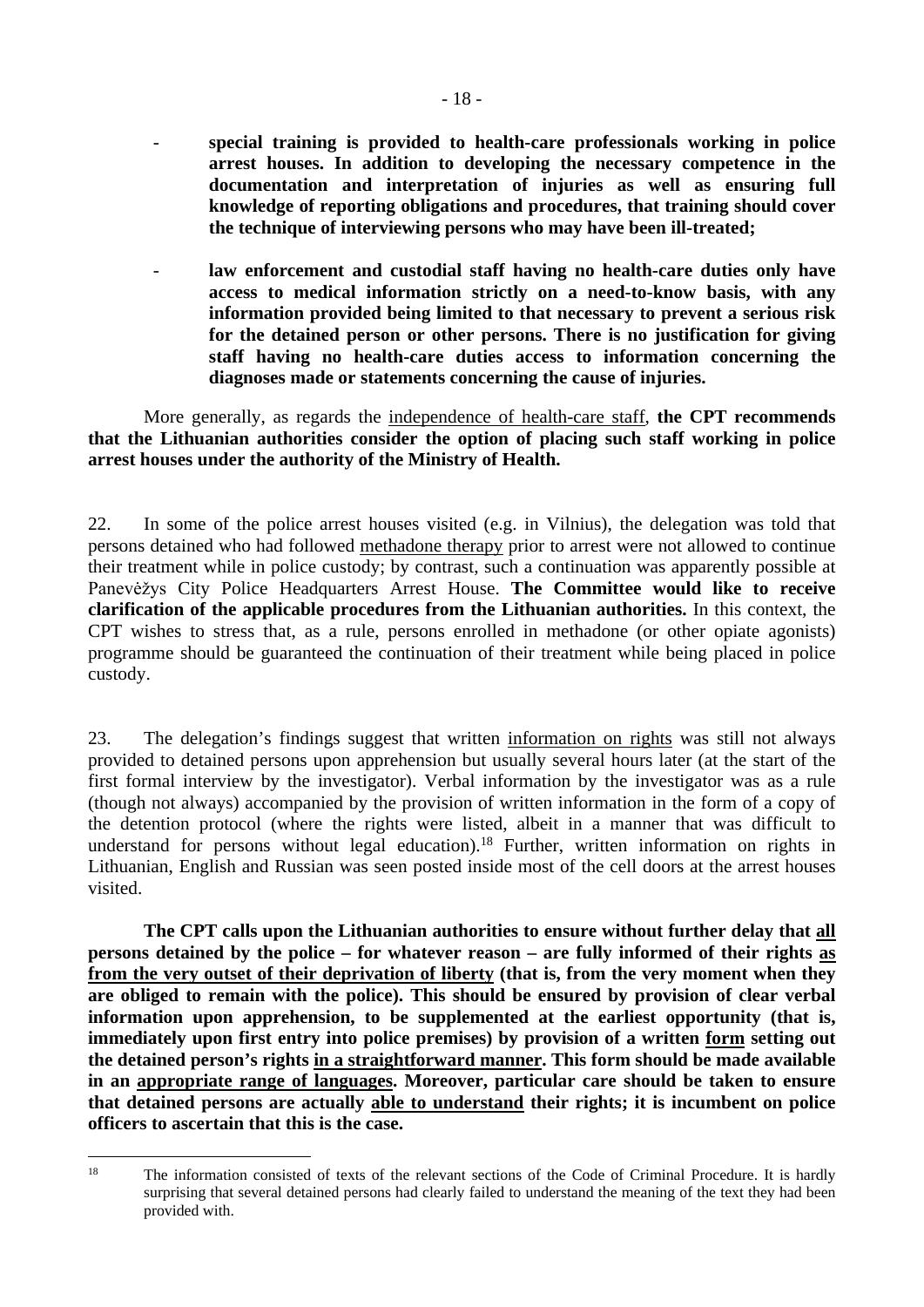24. The custody records in police establishments visited were mostly electronic and well kept (the software preventing any omissions and inconsistencies, for example as regards the dates). However, electronic (i.e. audio and video) recording of police interviews was still carried out only exceptionally. **The CPT recommends that the Lithuanian authorities introduce such systematic recording nationwide, given its role as important additional safeguard against the ill-treatment of detained persons.<sup>19</sup>**

25. Unlike in 2012, all detained juveniles confirmed that they had been interviewed by the police in the presence of their parent/tutor and a lawyer (as well as, in some cases, a representative of the child protection authority). The CPT welcomes this positive development.

# <span id="page-18-0"></span>**4. Conditions of detention**

26. At the outset of the visit, senior officials of the Ministry of the Interior told the delegation that the number of police arrest houses had been reduced from 25 to 17 since the CPT's 2012 visit.<sup>20</sup> This was one of the consequences of the implementation of the Programme for Optimisation of the Activities of Police Detention Facilities for 2009 – 2015, which had also allowed to thoroughly refurbish several arrest houses (e.g. in Šiauliai) and build a number of new facilities (e.g. in Klaipėda).

27. Indeed, the delegation could observe the results of the above-mentioned Programme in the police arrest houses visited, the conditions in which were generally good or even very good (as in  $\text{Šiauliai}$ ). The cells were spacious enough for their intended occupancy<sup>21</sup>, well lit and ventilated, suitably equipped (e.g. beds with bedding, table, stools, lockers, washbasin) and generally in a good state of repair and cleanliness.

As regards food, arrangements had been made to provide detained persons with three meals a day, including at least one warm meal. Further, some personal hygiene items (soap, towel, toilet paper) were systematically offered.

That said, in-cell toilets at all arrest houses visited were only partially screened,<sup>22</sup> despite earlier recommendations by the Committee. Further, although all the arrest houses visited were fitted with decent shower facilities, access to a shower was still only possible once a week.

Moreover, none of the cells in arrest houses visited was equipped with a call system.

<sup>&</sup>lt;sup>19</sup> Such a facility can provide a complete and authentic record of the interview process, thereby greatly facilitating the investigation of any allegations of ill-treatment. This is in the interest both of persons who have been ill-treated by the police and of police officers confronted with unfounded allegations that they have engaged in physical ill-treatment or psychological pressure. Electronic recording of police interviews also reduces the opportunity for persons to later falsely deny that they have made certain statements.

<sup>&</sup>lt;sup>20</sup> There had been 46 police arrest houses in 2009.

<sup>&</sup>lt;sup>21</sup> E.g. two persons in some  $12 \text{ m}^2$ , three persons in some  $18 \text{ m}^2$ , four persons in some  $28 \text{ m}^2$ .<br><sup>22</sup> The pertitions were enproximately 1 metre high

The partitions were approximately 1 metre high.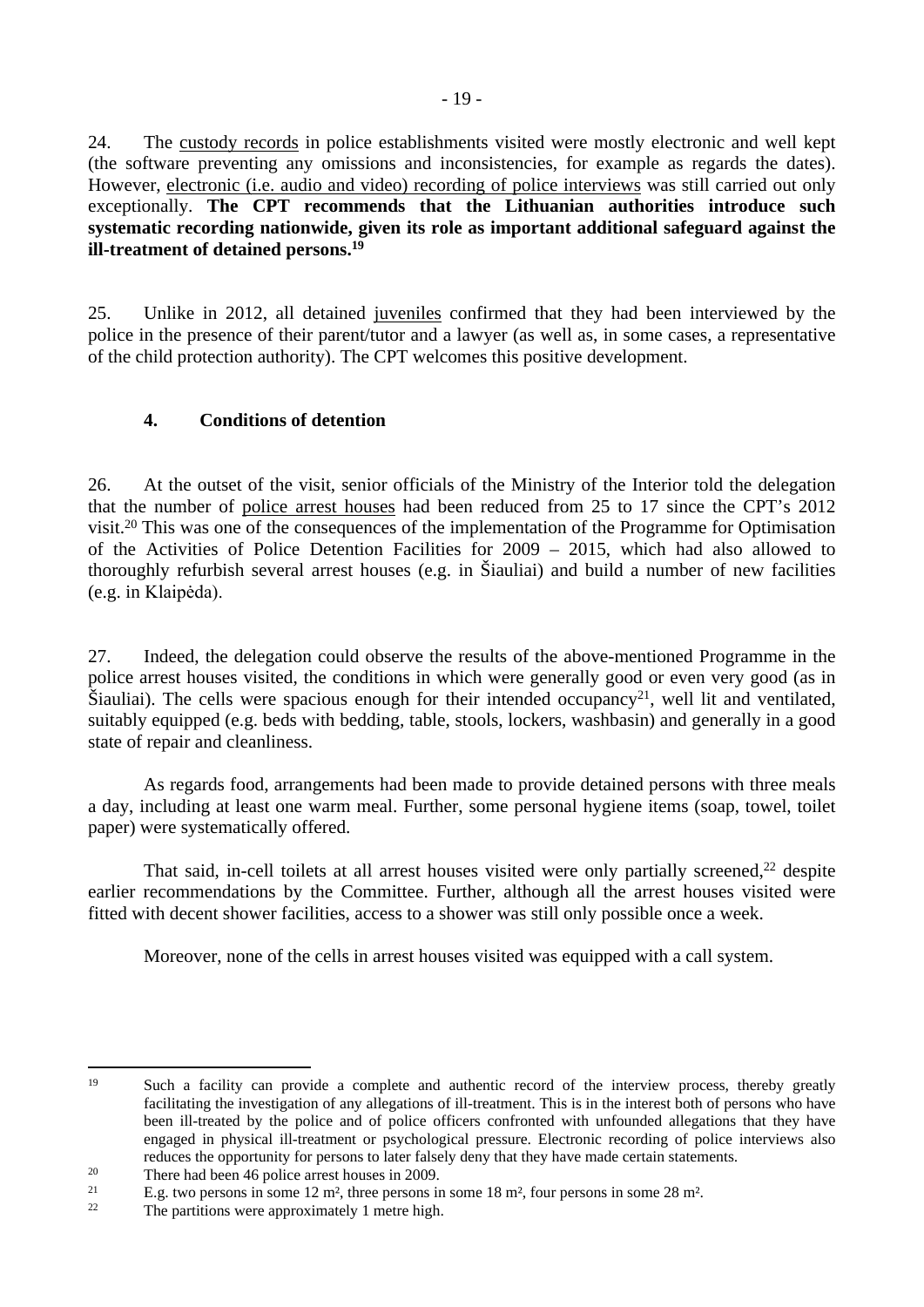28. All police arrest houses had outdoor exercise yards equipped with benches and protection against inclement weather, and detained persons interviewed generally confirmed that they were allowed access to them during one hour every day. That said, at Šiauliai and Vilnius arrest houses, outdoor exercise was only offered to persons remanded in custody.<sup>23</sup> The delegation also noted that the exercise yards at Šiauliai and Utena were too small (some 12 m²) to allow genuine physical exertion; further, the latter yard was located on the roof of the building and covered with an additional roof restricting access to natural light.

29. **The CPT recommends that steps be taken in all police arrest houses to ensure that:**

- in-cell toilets in multi-occupancy cells are fully partitioned (up to the ceiling);
- **a call system is installed in all the cells;**
- **anyone detained for over 24 hours (irrespective of legal status) is granted access to a shower.**

**The Committee also reiterates its recommendation that steps be taken to ensure that persons detained in a police arrest house for 24 hours or more are offered at least one hour of outdoor exercise every day in facilities of adequate size. The exercise yard at Utena City Police Headquarters Arrest House should be reconstructed to allow more daylight.**

Finally, **the Committee calls upon the Lithuanian authorities to take out of use the small (some 5 m²), dark and unventilated "kartzer" cell, seen by its delegation at Marijampolė Arrest House.**

30. Although Vilnius City Police Arrest House<sup>24</sup> had undergone some repairs (new floors, repainted walls, new furniture) and the four worst cells (Nos. 8 to 11) had been taken out of service, conditions were still relatively poor due to the age, structure and general state of repair of the building dating back to early 19<sup>th</sup> century. The delegation was informed at the Ministry of the Interior of plans to replace the current arrest house with a completely new purpose-built facility. The relevant PPP (Public-Private Partnership) agreement was signed in December 2015 and it was expected that the new building would enter into service by 2020. **The CPT encourages the Lithuanian authorities to implement these plans and requests to be provided with more detailed information on the new facility (capacity, floor plans, envisaged staffing, etc.).**

31. More generally, the Committee must reiterate its view that police arrest houses are not suitable for detention periods longer than the period of police custody i.e. 48 hours (as it is still presently frequently the case for persons remanded into custody). Steps must be taken to further reduce the time they spend in arrest houses, the objective being to stop this practice altogether (see paragraph 10 above). Pending this, **persons remanded in custody held in police arrest houses should systematically be offered some form of activity.**

<sup>&</sup>lt;sup>23</sup> And administrative detainees.<br><sup>24</sup> The conditions in which were

The conditions in which were criticised by the CPT in the report on the 2012 visit, see paragraphs 25 and 26 of CPT/Inf (2014) 18, [http://rm.coe.int/doc/0900001680697367.](http://rm.coe.int/doc/0900001680697367)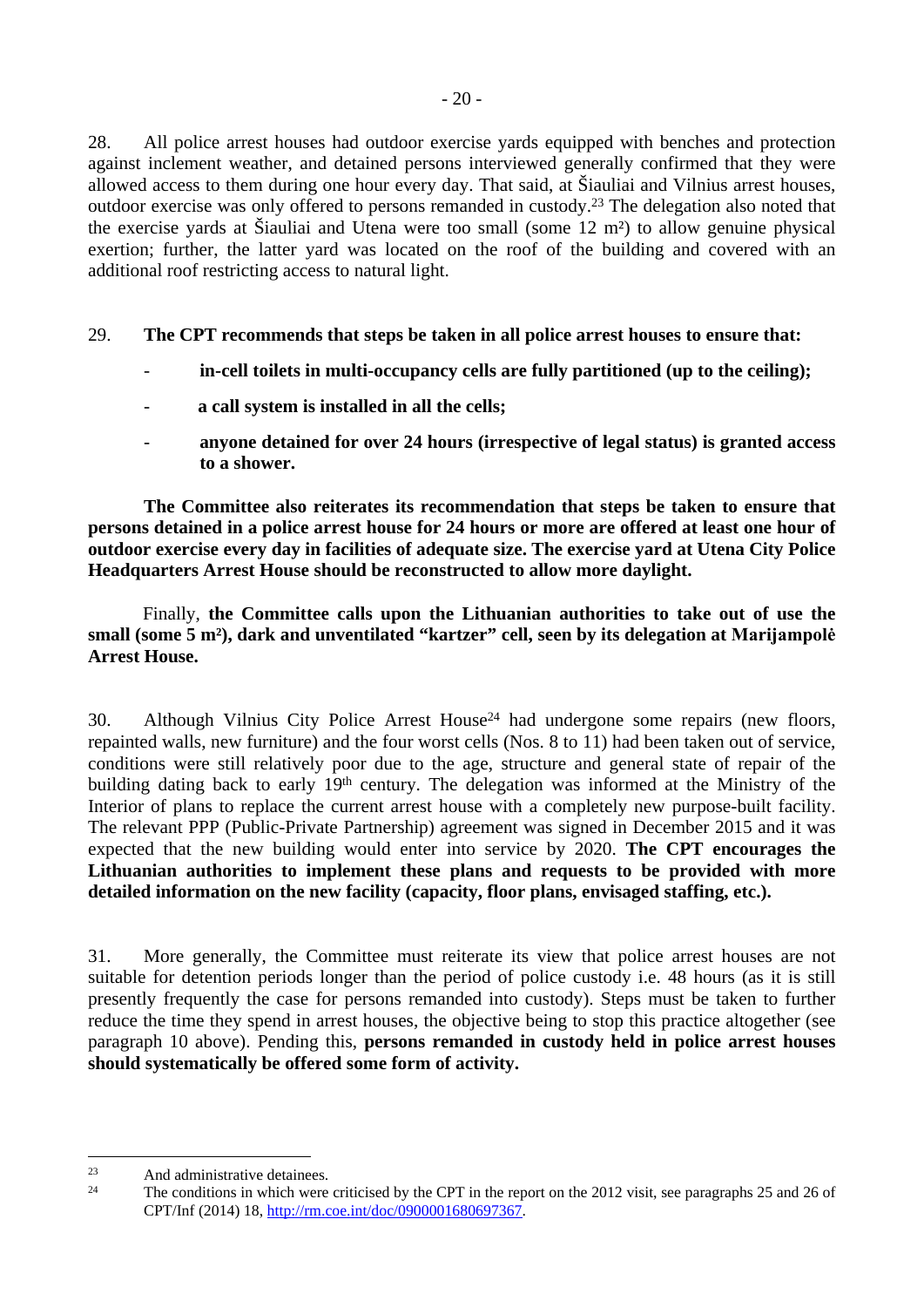32. Material conditions of detention in the holding cells at arrest houses and local police stations (*komisariatas*) visited were adequate for their purpose i.e. detention not exceeding 5 hours. They measured from 3 to 8 m², were in a good state of repair and equipped with a bench, and had adequate artificial lighting and ventilation, though usually no direct access to natural light. There were also decent communal toilets and washbasins available to detained persons.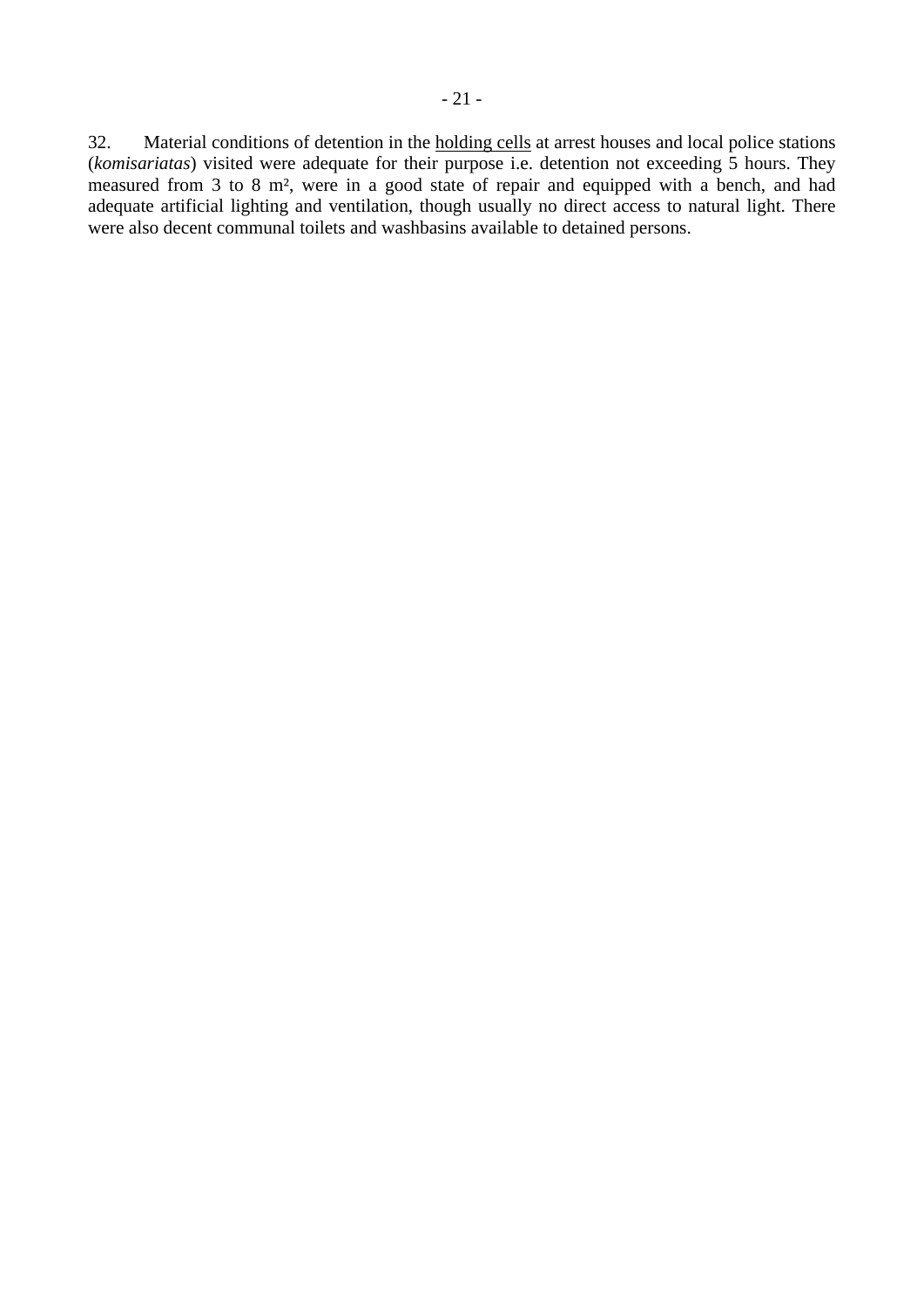## <span id="page-21-0"></span>**B. Prison establishments**

## <span id="page-21-1"></span>**1. Preliminary remarks**

33. The delegation carried out follow-up visits to Alytus Correction Home, Lukiškės Remand Prison and Prison in Vilnius and Marijampolė Correction Home. Further, for the first time, the delegation visited Kaunas Remand Prison and Panevėžys Correction Home (for women).

34. Alytus Correction Home (hereafter – Alytus Prison) was first visited by the CPT in 2012.<sup>25</sup> With an official capacity of 1,460 places, the establishment was accommodating 1,210 adult sentenced male prisoners at the time of the visit.

Kaunas Remand Prison (hereafter – Kaunas Prison) is a three-storey building situated in the centre of Kaunas. A hard labour prison in the past, it was reconstructed and opened as a pre-trial detention facility in 2004. At the time of the visit, the prison – with an official capacity of 336 places – was accommodating 226 inmates, including 12 women.

Lukiškės Remand Prison and Prison (hereafter – Lukiškės Prison) had been visited by the CPT during every past periodic visit to Lithuania and its infrastructure had remained mostly unchanged throughout the years.<sup>26</sup> With an official capacity of 954 places, at the time of the visit, the prison was accommodating 651 inmates, including 91 life-sentenced prisoners.<sup>27</sup>

Marijampolė Correction Home (hereafter – Marijampolė Prison) was first visited by the CPT in 2004.<sup>28</sup> With an official capacity of 1,190, the prison was accommodating 991 adult sentenced male prisoners at the time of the visit.

Panevėžys Correction Home (hereafter – Panevėžys Prison) is the only prison in Lithuania accommodating sentenced women.<sup>29</sup> Located in the centre of the city, its estate was built in the 1860s. At the time of the visit, the prison – with an official capacity of 405 places – was accommodating 256 inmates.

35. From the outset, the CPT wishes to acknowledge the efforts of the Lithuanian authorities to reduce prison population. At the time of the visit, the prison population stood at 7,004 (compared to 9,754 at the time of the 2012 visit).<sup>30</sup> Further, the Committee notes as a positive development the decrease in the number of remand prisoners from 1,304 in 2012 to 611 in 2016. **The Committee recommends that the Lithuanian authorities pursue their efforts in this area.** 

<sup>25</sup> See, in particular, paragraphs 34, 38 – 39 and 44 of CPT/Inf (2014) 18, [http://rm.coe.int/doc/0900001680697367.](http://rm.coe.int/doc/0900001680697367)

<sup>26</sup> See paragraphs 50, 65 and 71 of CPT/Inf (2006) 9 [\(http://rm.coe.int/doc/0900001680697333\)](http://rm.coe.int/doc/0900001680697333) and paragraph 33 of CPT/Inf (2009) 22 (<http://rm.coe.int/doc/0900001680697335>).

<sup>&</sup>lt;sup>27</sup> There were four juveniles and 28 female prisoners, of whom 27 on remand and one serving a life sentence.

<sup>&</sup>lt;sup>28</sup> See paragraph 50 of CPT/Inf (2006) 9,  $\frac{http://rm.co.int/doc/0900001680697333}{Et/29}$ .

<sup>29</sup> Except for life-sentenced women held in Lukiškės Prison.

<sup>30</sup> Prison population rate (per 100,000 of national population) had diminished from 330 in 2012 to 254 in 2016, see [http://www.prisonstudies.org/country/lithuania.](http://www.prisonstudies.org/country/lithuania)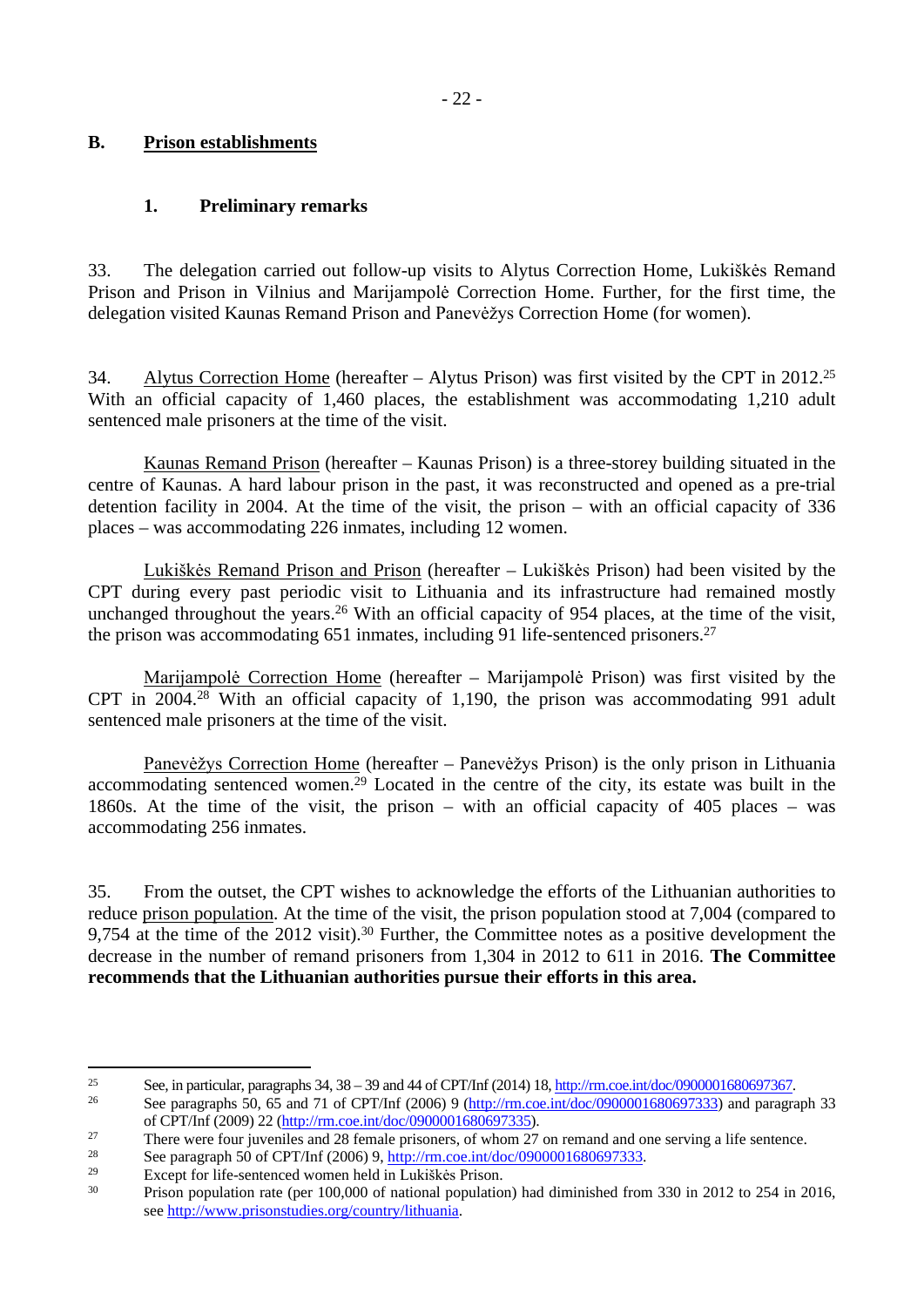36. The Ministry of Justice informed the delegation about its ongoing efforts to modernise the prison estate. In July 2014, the Lithuanian Government adopted a "Programme for Modernisation of Penitentiary Institutions" that replaced the earlier "Strategy for Modernisation of Penitentiary Institutions" and its "Implementation Plan for 2009-2017". Unfortunately, according to the Lithuanian authorities, due to economic difficulties it had not been possible to fulfil the abovementioned Implementation Plan.

The new Programme foresees that there will be six modern penitentiary institutions in Lithuania by 2022. Its main objectives are the construction of new prisons in Vilnius, Šiauliai, Klaipėda and Panevėžys, as well as the closing down of Lukiškės Prison which would be transferred to a new establishment in Pravieniškės. Further, the Programme includes plans of a partial reconstruction of Marijampolė Prison (and, eventually, its closure not earlier than in 2022) as well as partial reconstruction of Alytus Prison. **The CPT calls upon the Lithuanian authorities to take decisive steps to achieve these objectives.**

37. The Committee also notes that some steps are being taken at Marijampolė Prison (and planned at Alytus Prison) to move away from the system of large-capacity dormitories/cells<sup>31</sup> towards accommodation based on smaller living units. As repeatedly stressed by the CPT in the past, and as confirmed once again during the 2016 visit to Lithuania, large-capacity accommodation facilitates the development of offender subcultures within penitentiary establishments and entails a high risk of inter-prisoner intimidation and violence.<sup>32</sup> Consequently, the Committee encourages **the Lithuanian authorities to accelerate the refurbishment of the two above-mentioned prisons (and initiate the same in other penitentiary establishments, where relevant) with the aim of replacing all the large-capacity dormitories with smaller living units.**

38. The CPT regrets to note that, despite the Committee's repeated previous recommendations,<sup>33</sup> the official minimum standards of living space per adult sentenced prisoner remain unchanged i.e. 3.1  $m^2$  for dormitory-type accommodation and 3.6  $m^2$  for multi-occupancy cells. Furthermore, even these inadequate standards were not always complied with in the establishments visited e.g. there were 65 inmates accommodated in a dormitory measuring approximately 144 m<sup>2</sup> in Marijampolė Prison.<sup>34</sup>

**The Committee once again calls upon the Lithuanian authorities to raise the minimum standard of living space per prisoner to at least 4 m² in multi-occupancy cells (not counting the area taken up by any in-cell toilet facility) and 6 m² in single-occupancy cells. The official capacities of all prisons should be reviewed accordingly.**

 $31$  See also paragraphs 48 and 51 below.

 $32$  See paragraph 44 below.

See *inter alia* paragraph 35 of CPT/Inf (2009) 22, [http://rm.coe.int/doc/0900001680697335,](http://rm.coe.int/doc/0900001680697335) and paragraph 36 of CPT/Inf (2014) 18, <http://rm.coe.int/doc/0900001680697367>.

 $34$  I.e. 2.2 m<sup>2</sup> of living space per inmate.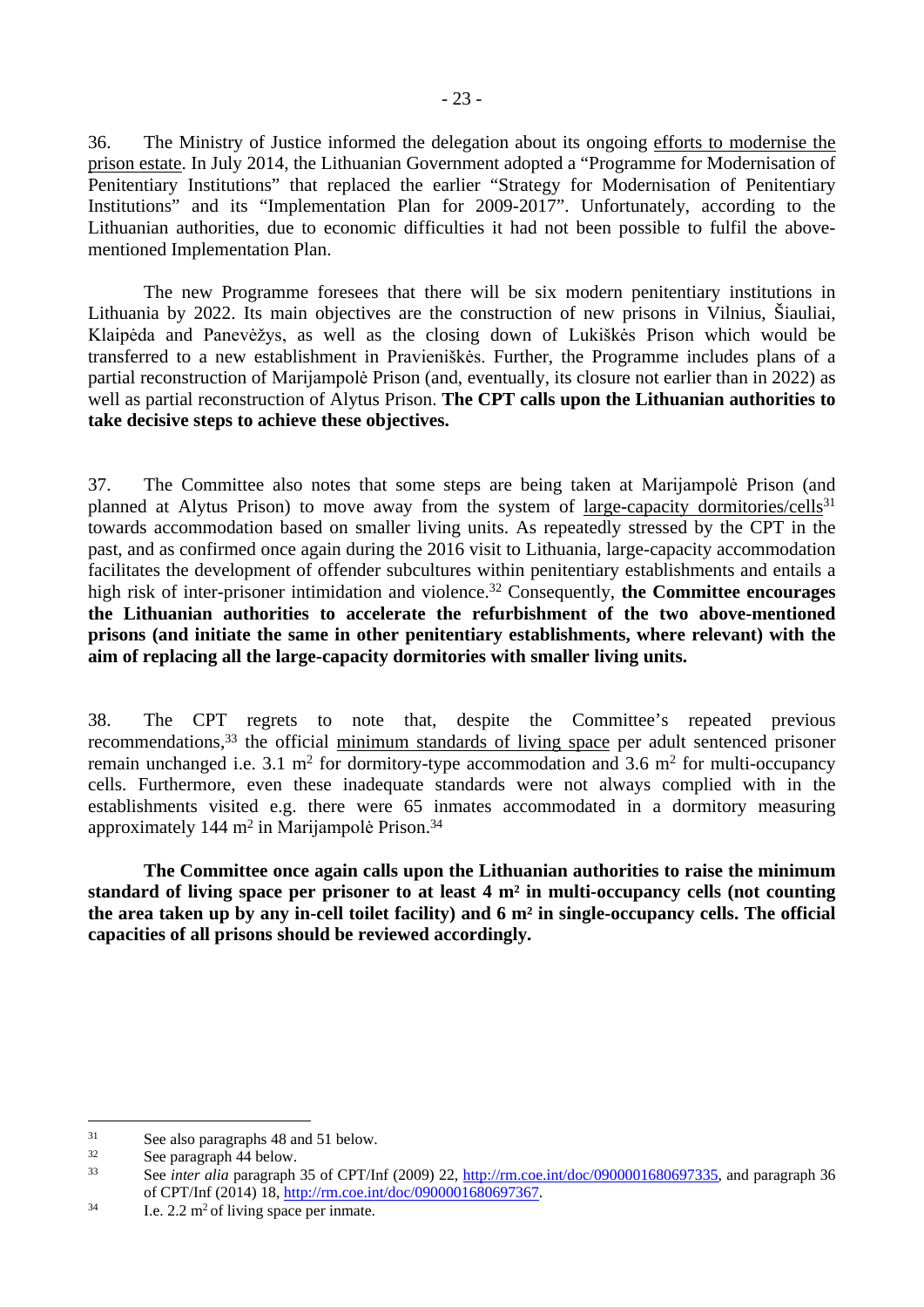## <span id="page-23-0"></span>**2. Ill-treatment**

39. The delegation received no allegations of physical ill-treatment by staff at *Kaunas, Lukiškės and Panevėžys Prisons*.

However, some allegations of verbal abuse of inmates by staff were heard at *Panevėžys and Kaunas* (in the latter establishment, mostly vis-à-vis foreign prisoners). **The CPT recommends that staff at Panevėžys and Kaunas Prisons be reminded that verbal abuse of inmates is prohibited and will be punished.** 

40. At *Alytus and Marijampolė Prisons*, the delegation received a number of allegations of deliberate physical ill-treatment and of excessive use of force by prison staff. The ill-treatment alleged consisted mostly of punches, kicks and blows with truncheons.

In particular, it was alleged at *Alytus Prison* that the ill-treatment was usually inflicted on prisoners when they were on the way to the disciplinary unit or in areas of that unit that were not covered by the CCTV. In some cases, the delegation gathered medical evidence (records of haematomas on the thighs and the back) which was consistent with allegations made.

At *Marijampolė Prison*, allegations were heard about custodial staff provoking conflicts and then beating prisoners, as well as about excessive recourse to "special means" (essentially truncheons and handcuffs). The delegation noted, in the relevant medical records, descriptions of lesions (e.g. haematomas on the arms, bruises on the face and ears) consistent with these allegations.

**The Committee recommends that the management of Alytus and Marijampolė Prisons take appropriate steps to ensure that prison staff do not abuse their authority and resort to ill-treatment. As part of their training, staff should be delivered the clear message that the illtreatment of inmates is not acceptable and will be punished accordingly.** 

41. In the two above-mentioned establishments, the delegation heard again (as during previous visits) allegations of physical ill-treatment by members of special intervention units (both those belonging to the Prison Department and those run by the Public Security Service of the Ministry of the Interior) assisting custodial staff in the context of large-scale cell searches.<sup>35</sup>

According to these allegations, inmates had been forced to run out of their dormitories while being struck with truncheons and kicked by members of the special intervention units positioned along both sides of the corridor, and then made to stand facing the outer wall with their hands against the wall and their legs spread wide, while being kicked and punched. The prisoners concerned also alleged that members of the special intervention units were wearing helmets; further, inmates were not able to tell whether the above-mentioned officers had any insignia or identification numbers on their uniforms.

**The CPT would like to be informed whether any internal inquiries and/or criminal investigations have been carried out into the above-mentioned allegations and, if so, what was the outcome of these inquiries/investigations.**

<sup>&</sup>lt;sup>35</sup> The searches were performed by custodial staff of the establishments concerned, while members of the special intervention units were present to ensure order.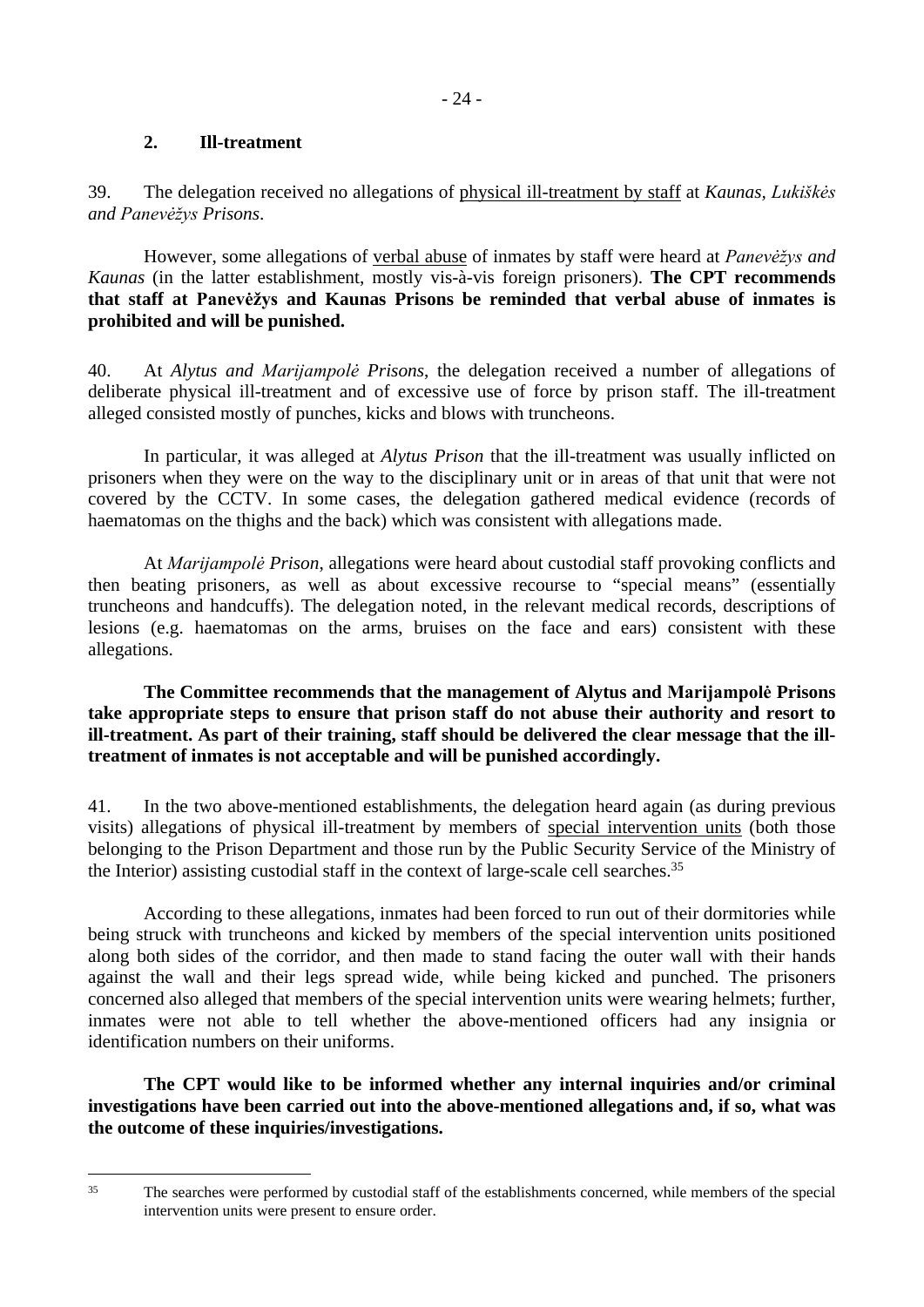42. The CPT is aware that the task of special intervention units is often difficult and dangerous and that the use of force against prisoners might be necessary when performing their task. Any force used during the intervention must nevertheless be limited to what is strictly necessary. In addition, as soon as recalcitrant prisoners have been brought under control, there can be no justification for them being struck.

The Committee also recognises that, for operational and/or security reasons, the wearing of protective helmets may be necessary. However, it should be ensured that subsequent identification of the officers concerned is always possible by the relevant authorities and by prisoners, through both a clearly distinctive badge and a prominent identification number on each uniform/helmet. In addition, any interventions of this type should be video-recorded and the footage preserved for investigation purposes, as well as for the purpose of subsequent debriefing, evaluation and training.

### **The CPT reiterates its recommendation that the Lithuanian authorities take the necessary measures in the light of these remarks.**

43. More generally, the Committee has some concerns regarding the legal basis for participation of members of special intervention units belonging to the Public Security Service of the Ministry of the Interior in large-scale searches carried out inside prisons. According to Section 7 of the Public Security Service Act, the tasks of the aforementioned Service include *inter alia*: 1) suppressing riots in places of detention, group resistance to prison administration and other intentional actions grossly violating the internal order of places of detention; 2) in special and emergency cases, preventing actions that pose a threat to human life or health, property, the environment or serious violation of the internal order of the place of detention. It would appear that assisting prison staff in carrying out cell searches is not covered, at least not explicitly, by any of the two above-mentioned provisions. **The CPT would welcome the Lithuanian authorities' observations on this subject.** 

44. The delegation was again struck by the extent of inter-prisoner violence at *Alytus and Marijampolė Prisons* and gained the impression that, regrettably, the situation in this respect had become even worse as compared with previous CPT's visits to these establishments. Physical violence between inmates, extortion and coercion to commit new offences (e.g. telephone scams or drug trafficking) were widespread and accepted by prisoners, not only the most vulnerable ones, as being inevitable. At *Alytus Prison*, the delegation also received a few accounts of prisoners being sexually exploited; reportedly, staff were aware of the situation and did nothing to stop it. If true, this is extremely alarming.

As previously, several major factors could be seen as contributing to the phenomenon of inter-prisoner violence: accommodation in cramped large-capacity dormitories, the existence of an informal prisoner hierarchy, the abundance of illicit drugs and smuggled mobile telephones and, last but not least, the low number of custodial staff, insufficient to ensure the safety of prisoners.<sup>36</sup>

<sup>36</sup> See paragraph 76 below.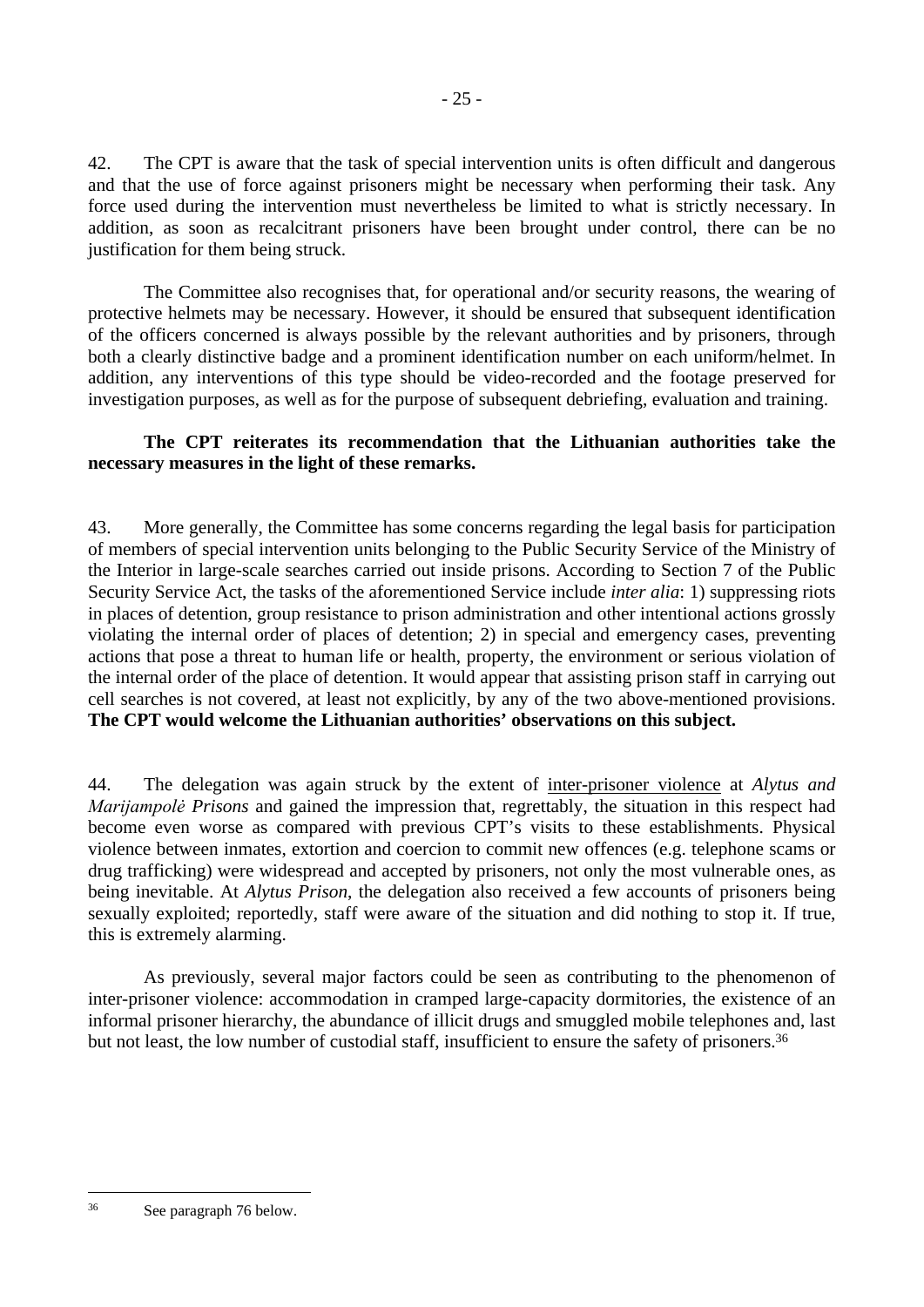The above-mentioned situation led to a large number of inmates (approximately 50 at *Marijampolė Prison* and some 120 at *Alytus Prison*) refusing to be accommodated in the sections they considered as dangerous and choosing placement in a disciplinary isolation unit instead. The delegation was also very concerned to note that prisoners at *Alytus Prison* perceived self-injuring as one of the most effective ways to attract the attention of the prison's management to their problems.<sup>37</sup>

45. Albeit to a lesser extent, the phenomenon of inter-prisoner violence was also present at *Panevėžys Prison*, where it seemed to be mainly related to extortion (of money, food, clothes, TV sets, etc.) by some powerful inmates.

46. The Committee wishes to emphasise once again that the duty of care which is owed by the prison authorities to prisoners in their charge includes the responsibility to protect them from other prisoners who might wish to cause them harm. The prison authorities must act in a proactive manner to prevent violence by inmates against other inmates.

Addressing the phenomenon of inter-prisoner violence and intimidation requires that prison staff be alert to signs of trouble and both resolved and properly trained to intervene when necessary. The existence of positive relations between staff and prisoners, based on the notions of dynamic security and care, is a decisive factor in this context; this will depend in large measure on staff possessing appropriate interpersonal communication skills.<sup>38</sup> It is also obvious that an effective strategy to tackle inter-prisoner intimidation/violence should seek to ensure that prison staff is placed in a position to exercise their authority in an appropriate manner. Consequently, the level of staffing must be sufficient (including at night-time) to enable prison officers to supervise adequately the activities of prisoners and support each other effectively in the exercise of their tasks. Both initial and on-going training programmes for staff of all grades must address the issue of managing inter-prisoner violence.

In the light of the remarks in paragraphs 44 and 45 above, the CPT recommends that an **effective strategy to tackle inter-prisoner violence be put in place in Alytus, Marijampolė and Panevėžys Prisons; this strategy will also have to include investing far more resources in recruiting additional staff and developing staff professionalism.**

<sup>&</sup>lt;sup>37</sup> A number of prisoners the delegation saw in the disciplinary isolation unit had visible scars from self-inflicted wounds.

<sup>38</sup> See also paragraph 58 below as regards the importance of a proper regime and activities in prisons.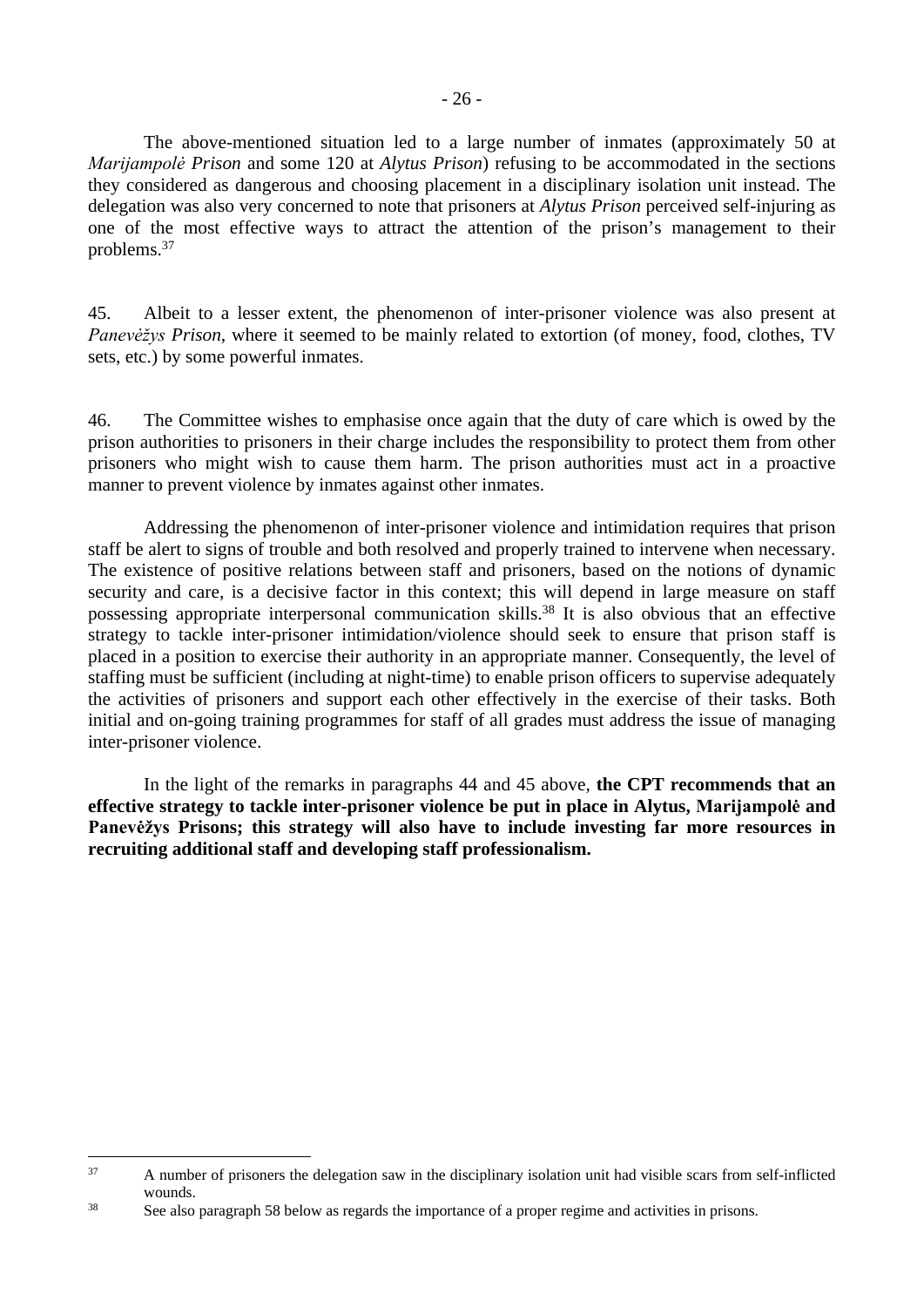## <span id="page-26-0"></span>**3. Conditions of detention**

<span id="page-26-1"></span>a. material conditions

47. Material conditions differed widely amongst the prisons visited by the delegation. Nevertheless, all the establishments were to varying degrees in need of refurbishment.

48. At *Alytus Prison*, one of the two main detention blocks, No. 1, was run-down and in a poor state of repair even though it had been partially renovated a few years ago. The building had dilapidated large-capacity dormitories (walls and ceilings were crumbling, floors were damaged, etc.) and the communal sanitary facilities (washbasins and toilets) were generally insalubrious. The conditions in the second block, as well as in the building for prisoners subject to the strict regime, were relatively better. However, the premises in the latter building were rather dirty; it was later ascertained that this was because inmates accommodated there (who belonged to the highest echelons of the informal prisoner hierarchy) refused to engage in any cleaning work.

49. At *Kaunas Prison*, conditions for all inmates were generally acceptable as regards the state of cleanliness, access to natural light, artificial lighting and ventilation (although ventilation was not sufficient in the cells on the third floor). However, some cells were overcrowded (even according to the national standards<sup>39</sup>) and in-cell toilets were not fully partitioned in all the prison.

50. At *Lukiškės Prison,* the delegation noted that material conditions were in general better than during the 2012 visit due to continuous efforts of the management to renovate parts of the prison.<sup>40</sup> However, a number of unrenovated cells were still dilapidated, humid and lacking adequate ventilation; proper access to daylight was problematic throughout the prison due to small windows. Despite the decrease of population, some cells were overcrowded and did not provide 4 m<sup>2</sup> of living space per inmate.

The Committee is aware of many structural and technical restrictions that impede an overall renovation of the establishment, as well as of the fact that any efforts to improve the material conditions are only meant to provide a temporary solution. It is exactly for this reason that the Committee has repeatedly encouraged the Lithuanian authorities to implement their plans to close the prison down. $41$ 

 $39$  A cell accommodating three inmates measuring approximately 10 m<sup>2</sup> (including a sanitary annexe) or a cell with four inmates measuring approximately 13  $m<sup>2</sup>$  (including a sanitary annexe) leaving thus about 3.3  $m<sup>2</sup>$  per prisoner.

<sup>&</sup>lt;sup>40</sup> Since 2012, renovation had been carried out in a number of cells and exercise yards, rooms for short-term visits without partition had been installed, etc.

<sup>41</sup> See paragraph 44 of CPT/Inf (2009) 22 [\(http://rm.coe.int/doc/0900001680697335\)](http://rm.coe.int/doc/0900001680697335) and paragraph 50 of CPT/Inf (2014) 18 (<http://rm.coe.int/doc/0900001680697367>).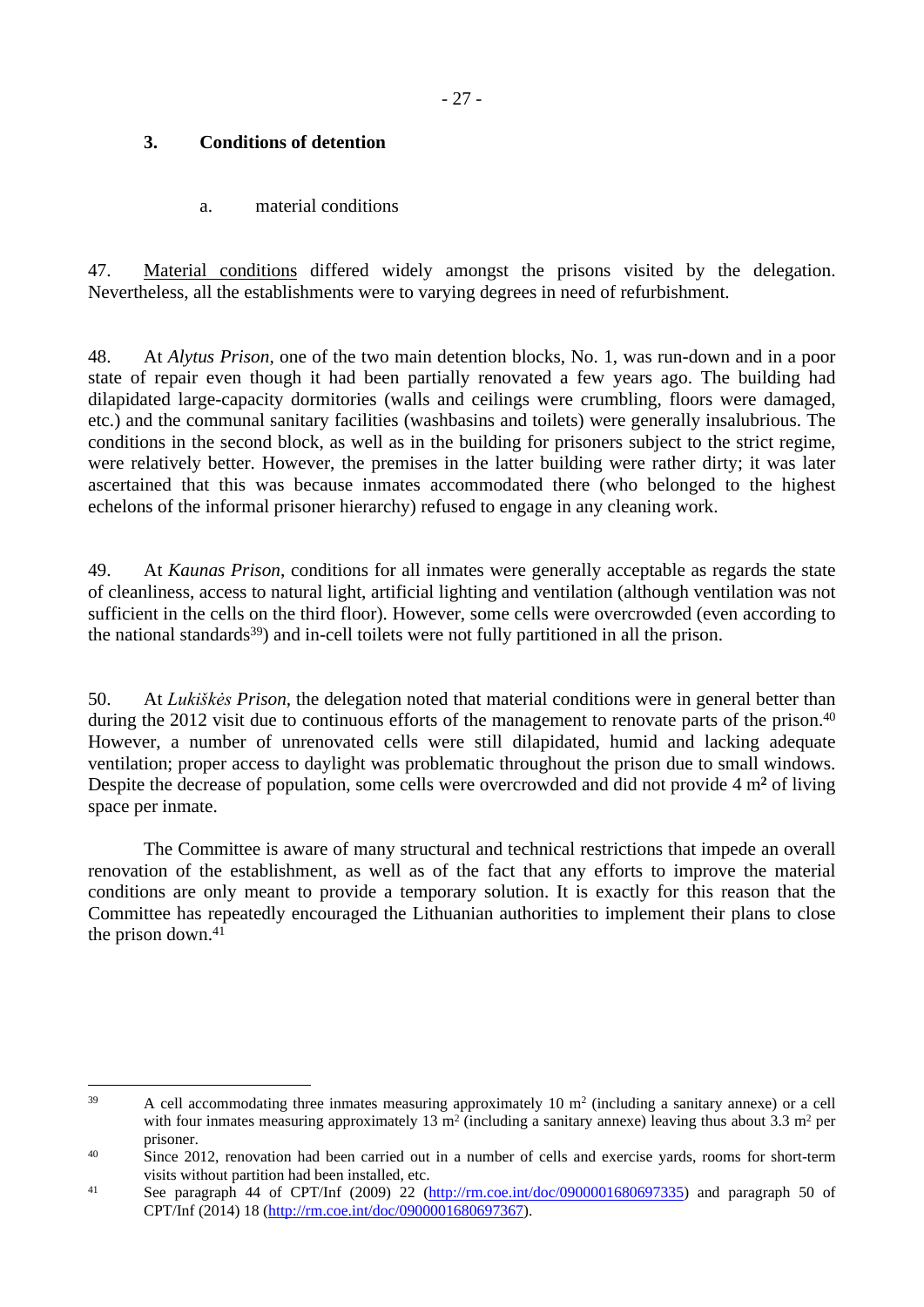51. The entire premises of *Marijampolė Prison* were decrepit, run-down and in a poor state of cleanliness. The vast majority of prisoners were accommodated in very cramped conditions in large-capacity dormitories, which inevitably meant a lack of privacy. To try and provide at least some private space, most of the dormitories had been divided by the inmates themselves into small living areas in a makeshift manner (usually by tarpaulin sheets).<sup>42</sup>

52. At *Panevėžys Prison*, material conditions were overall satisfactory despite the advanced age of the buildings – the dormitories (accommodating from 10 to 25 inmates each) were clean, suitably furnished, access to natural light was generally adequate and the artificial lighting and ventilation were sufficient. However, a number of dormitories in Block No. 1 were overcrowded and did not offer 4 m**<sup>2</sup>** of living space per inmate.

At the time of the visit, some refurbishment work was being carried out in the establishment – the roofs, windows and sewage pipes were being replaced, the canteen was undergoing renovation and the short-term visit rooms were being repainted. The delegation was also informed about plans for construction of a new women's prison (at the outskirts of Panevėžys or near Klaipėda) which would allow closing down the current establishment.

53. In the light of the information referred to in paragraphs 48 to 52 above, **the CPT recommends that the Lithuanian authorities take steps to:**

- reduce occupancy rates in all penitentiary establishments visited, with a view to **offering a minimum of 4 m² of living space per inmate in multiple occupancy cells and dormitories (not counting the area taken up by any in-cell toilet facility); see also paragraph 38**;
- **refurbish the accommodation areas, paying particular attention to the state of the floors, the walls and the ceilings;**
- **ensure that all prisoner accommodation areas, as well as communal sanitary facilities, at Alytus and Marijampolė Prisons are maintained in a clean condition;**
- improve ventilation in the cells at Kaunas Prison;
- **provide all in-cell toilets with a full partition, i.e. up to the ceiling.**

More generally, **reference is made to the recommendations in paragraphs 36 and 37 above**.

<sup>42</sup> The delegation noted that one of the blocks at *Marijampolė Prison* (which had previously accommodated sections Nos. 9 to 12) was closed down for renovation at the moment of the visit, in order to transform it into cell-type accommodation.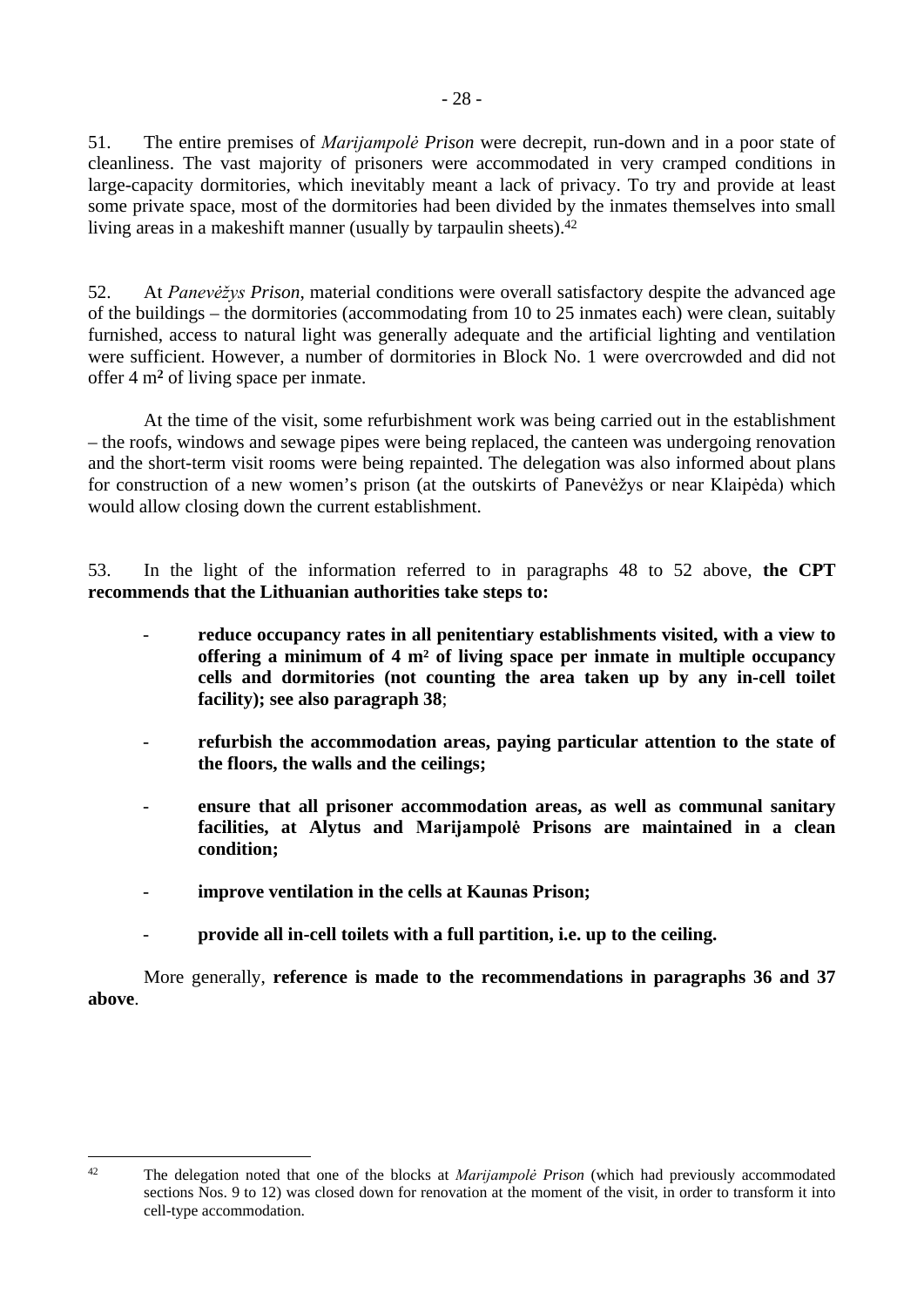54. As during previous visits, all inmates (with the exception of female prisoners at *Panevėžys Prison* who could shower at least twice a week) complained that they were only allowed to take a shower once a week. The Committee reiterates its view that prisoners should be able to take a shower at least twice a week and more frequently if warranted by the circumstances.<sup>43</sup> **The CPT recommends that the Lithuanian authorities increase the frequency of showers accordingly.**

55. In all establishments visited, and at *Alytus and Marijampolė Prisons* in particular*,* the delegation received numerous complaints from prisoners about the poor quality and, especially, insufficient quantity of the prison food. In the two above-mentioned establishments, allegations were also heard that inmates working in the kitchen and in the canteen were stealing the food and exchanging it for drugs. Further, the delegation had serious concerns about the deplorable state of repair and level of hygiene in the kitchens of these two prisons. **The CPT recommends that the Lithuanian authorities take steps to review the quality and quantity of the food provided to inmates in all prisons visited.** Additionally**, measures should be taken, without delay, to refurbish the kitchens and to investigate the allegations of food theft at Alytus and Marijampolė Prisons.** 

56. In Lithuania, sentenced women prisoners may be allowed to keep their infants in prison until the child reaches the age of 3. Such prisoners are accommodated in the mother-and-child unit, a separate building on the territory of *Panevėžys Prison*.

The unit had two playrooms, a common living room and five individual rooms of which only one was occupied at the time of the CPT's visit by a mother with a two-year old.<sup>44</sup> The rooms were spacious, pleasantly decorated, reasonably well kept and suitably furnished. The unit also had a kitchen, sanitary facilities and a utility room with a washing machine.

<span id="page-28-0"></span>b. regime

57. The delegation noted that approximately a quarter of the sentenced prisoners in *Alytus and Marijampolė Prisons*, and more than a half in *Panevėžys*, were involved in work, general education or vocational training. However, a significant proportion of sentenced prisoners had no constructive regime and no meaningful activities; this certainly did not contribute to their rehabilitation.

Turning to the regime in remand prisons, it remained impoverished even though remand prisoners were now allowed to attend secondary education. This notwithstanding, remand prisoners continued to be locked up in their cells for up to 22-23 hours per day.

<sup>&</sup>lt;sup>43</sup> See also Rule 19.4 of the European Prison Rules: "Adequate facilities shall be provided so that every prisoner may have a bath or shower, at a temperature suitable to the climate, if possible daily but at least twice a week (or more frequently if necessary) in the interest of general hygiene."

<sup>&</sup>lt;sup>44</sup> The other three prisoners with children under the age of three were accommodated outside the prison in a special facility funded by the Norway Grants.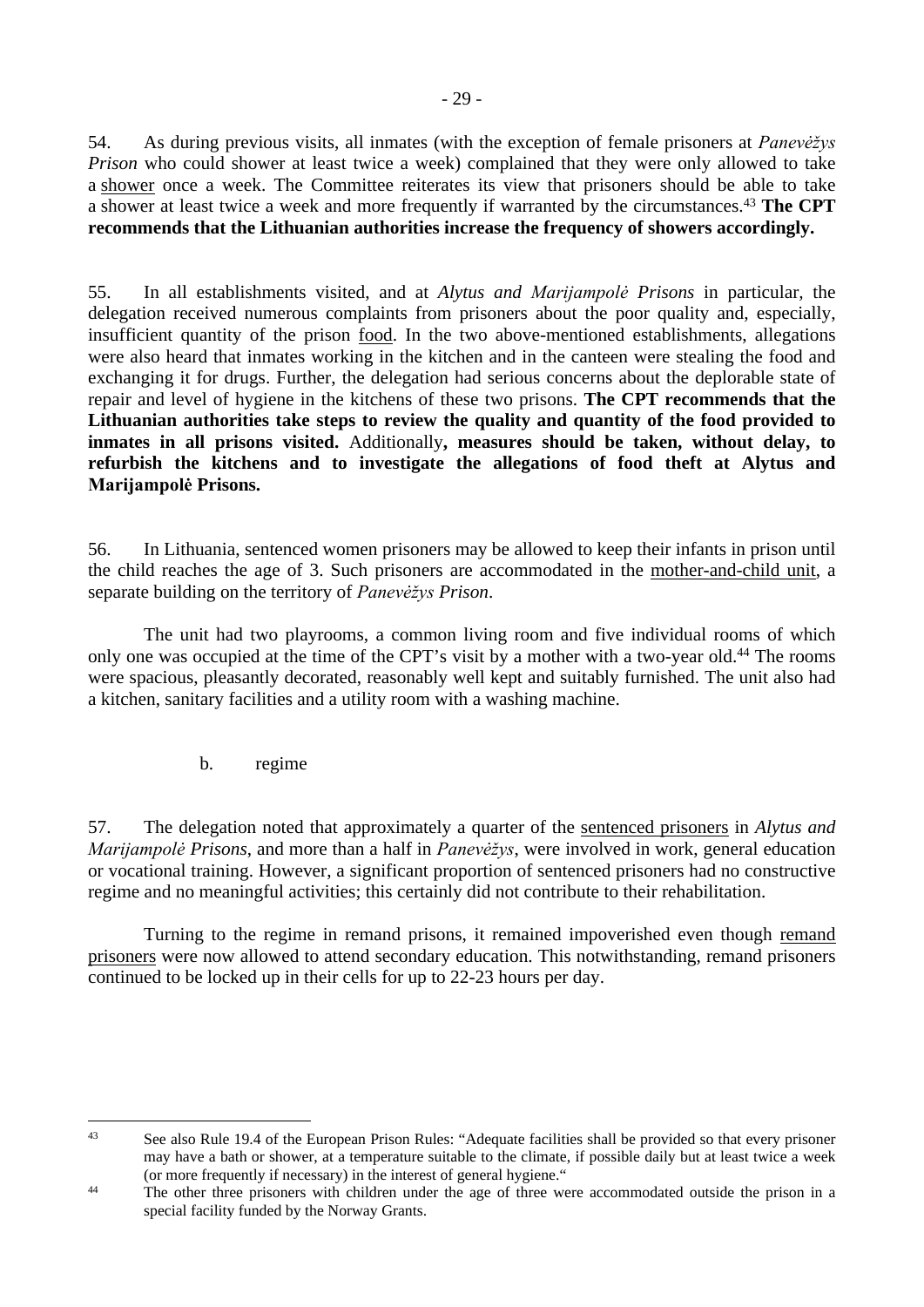58. The Committee wishes to reiterate that ensuring that sentenced prisoners are engaged in purposeful activities of a varied nature (work, preferably with vocational value; education; sport; recreation/association) is not only an essential part of rehabilitation and re-socialisation, but it also contributes to the establishment of a more secure environment within prisons. Moreover, remand prisoners should also, as far as possible, be offered work and other structured activities.

**The CPT once again calls upon the Lithuanian authorities to take decisive steps to develop programmes of activities for both sentenced and remand prisoners. The aim should be to ensure that prisoners are able to spend a reasonable part of the day (8 hours or more) outside their cells, engaged in purposeful activities of a varied nature (work, education, sport, etc.) tailored to the needs of each category of prisoner (adult remand or sentenced prisoners, inmates serving life sentences, female prisoners, etc.).**

59. At *Lukiškės Prison*, the delegation was informed of plans to adapt parts of the adjoining premises of the former Prison Hospital for organised activities such as work, schooling and sports. **The Committee would like to be informed whether these plans have now been implemented and if so, how many remand prisoners participate in the aforementioned activities.**

60. Despite the CPT's long-standing recommendations, remand prisoners from different cells at *Kaunas and Lukiškės Prisons* were still not allowed to associate with each other. The Committee reiterates its view that such a generalised ban on association leads to *de facto* small-group isolation with known harmful effects due to the reduction of human contact. **The Committee calls upon the Lithuanian authorities to amend the existing legislation in order to allow, as a rule, remand prisoners from different cells to associate.<sup>45</sup>**

61. Regarding the regime for life-sentenced prisoners accommodated at *Lukiškės Prison*, the delegation noted that there had been some progress as regards the offer of activities within their unit; further, as previously, life-sentenced prisoners were allowed to associate with each other during part of the day.<sup>46</sup> However, despite the Committee's long-standing recommendations<sup>47</sup>, lifers were still being systematically segregated from the general prison population.

As the CPT has stressed in the past, it can see no justification for systematically segregating life-sentenced prisoners. Indeed, the experience in various European countries has shown that lifesentenced prisoners are not necessarily more dangerous than other prisoners; many of them have a long-term interest in a stable and conflict-free environment. Therefore, the approach to the management of life-sentenced prisoners should proceed from an individual risk and needs assessment to allow decisions concerning security, including the degree of contact with others, to be made on a case-by-case basis.

<sup>&</sup>lt;sup>45</sup> Naturally, it should still be possible to separate from each other remand prisoners who are co-accused in the same criminal case.

<sup>&</sup>lt;sup>46</sup> The only life-sentenced female prisoner was able to associate with other women serving long sentences.<br><sup>47</sup> See inter glig personant 50 of CPT/Inf (2014)18, http://rm.geo.int/deg/0000001680607367.

<sup>47</sup> See *inter alia* paragraph 59 of CPT/Inf (2014)18, <http://rm.coe.int/doc/0900001680697367>.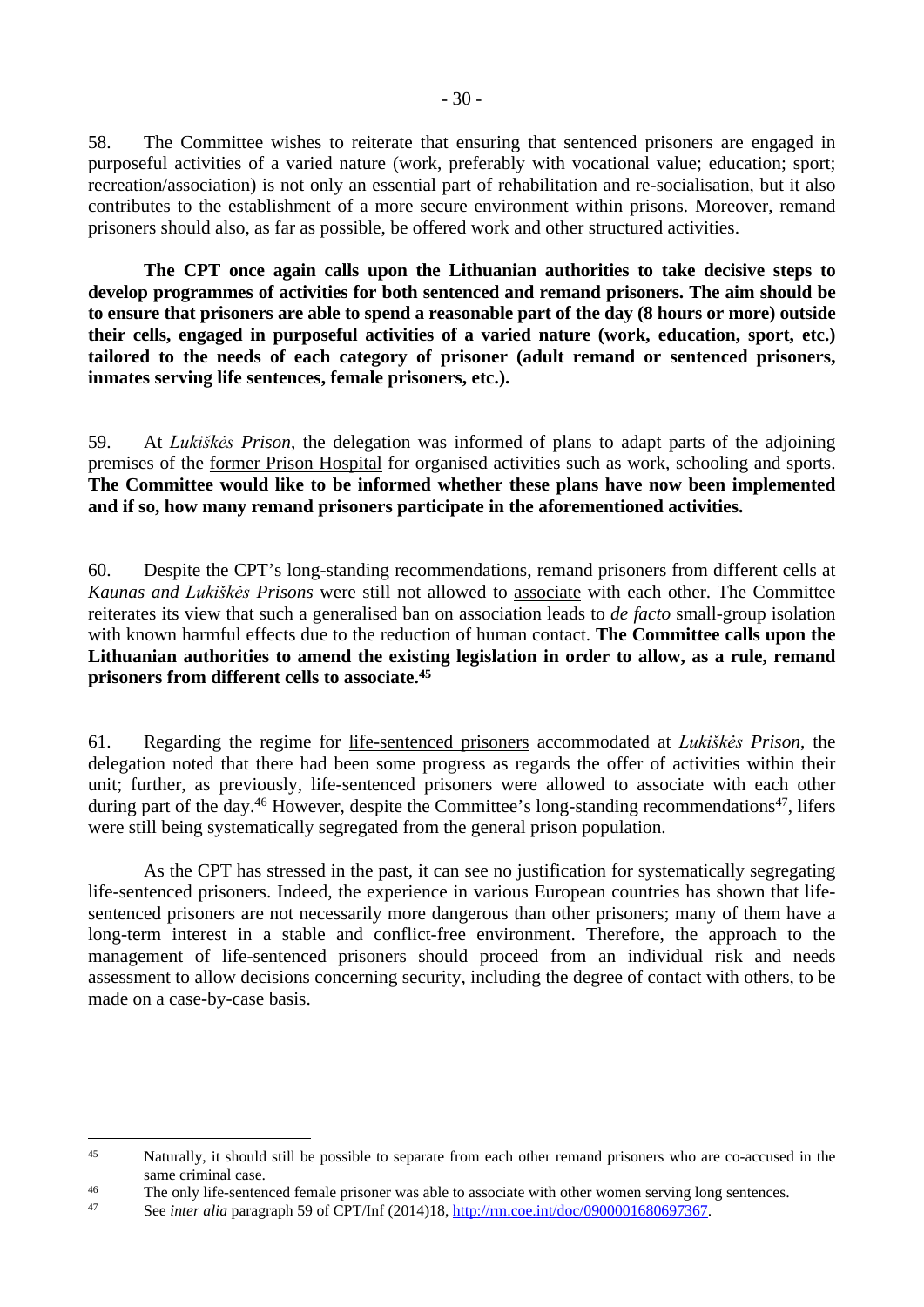**The Committee calls upon the Lithuanian authorities to review the legal provisions and practice as regards life-sentenced prisoners, in the light of the above remarks. In so doing, the authorities should be guided,** *inter alia***, by Recommendation Rec(2003)23 of the Committee of Ministers of the Council of Europe on the management by prison administrations of life sentence and other long-term prisoners, as well as by the CPT's standards set out in its 25th General report.<sup>48</sup>**

## <span id="page-30-0"></span>**4. Health care services**

<span id="page-30-1"></span>a. introduction

62. In Lithuania, the responsibility for health care in prisons lies primarily with the Ministry of Justice. In this context, the CPT wishes to stress that it supports, in principle, the clear policy trend that can be observed in Europe, favouring prison health-care services being placed, to a great extent or entirely, under the responsibility of the Ministry of Health.<sup>49</sup> In any event, the Committee is convinced that a greater participation of the Ministry of Health in this area (including as regards recruitment of health-care staff, their in-service training, evaluation of clinical practice, certification and inspection) will help to ensure optimum health care for prisoners, as well as implementation of the general principle of the equivalence of health care in prison with that in the wider community.

**The CPT reiterates its recommendation that the Lithuanian authorities review the provision of prison health care, taking into consideration the above-mentioned remarks.** 

Further, in the light of the delegation's findings (see paragraphs 64 to 75 below), **the CPT invites the Lithuanian authorities to develop a comprehensive long-term strategy for the organisation and provision of health care in the penitentiary system.**

63. The delegation gained the overall impression that the provision of health care in the penitentiary establishments visited was rather poor and the services were not well organised. The concerns expressed by the Committee after its visit in 2012 have indeed, and most unfortunately, come to pass.<sup>50</sup> The delegation was informed that the Prison Hospital, which had been transferred to new premises in Pravieniškės in August 2016, was struggling to find qualified staff willing to work there. This, in turn, further reduced prisoners' access to specialist care. Moreover, the Lithuanian authorities' future plans in this respect would result in the Prison Hospital becoming the only option for outside medical care for all the prison population.

<sup>48</sup> See paragraphs 67 to 82 of CPT/Inf (2016) 10, [http://rm.coe.int/doc/09000016806cc447.](http://rm.coe.int/doc/09000016806cc447)

<sup>49</sup> See Rules 40.1 and 40.2 of the European Prison Rules and the Commentary on these Rules as well as Rule 24 (1) of the United Nations Standard Minimum Rules on the Treatment of Prisoners (Nelson Mandela Rules) and Principle 24 of the United Nations Body of Principles for the Protection of All Persons under Any Form of Detention or Imprisonment (A/RES/43/173). Reference is also made to a document published in 2013 by the United Nations Office on Drugs and Crime and the WHO Regional Office for Europe, entitled "Good governance for prison health in the 21st century: a policy brief on the organization of prison health", [http://www.euro.who.int/\\_\\_data/assets/pdf\\_file/0017/231506/Good-governance-for-prison-health-in-the-21st](http://www.euro.who.int/__data/assets/pdf_file/0017/231506/Good-governance-for-prison-health-in-the-21st-century.pdf?ua=1)[century.pdf?ua=1](http://www.euro.who.int/__data/assets/pdf_file/0017/231506/Good-governance-for-prison-health-in-the-21st-century.pdf?ua=1).

<sup>50</sup> See paragraph 63 of CPT/Inf (2014) 18, <http://rm.coe.int/doc/0900001680697367>.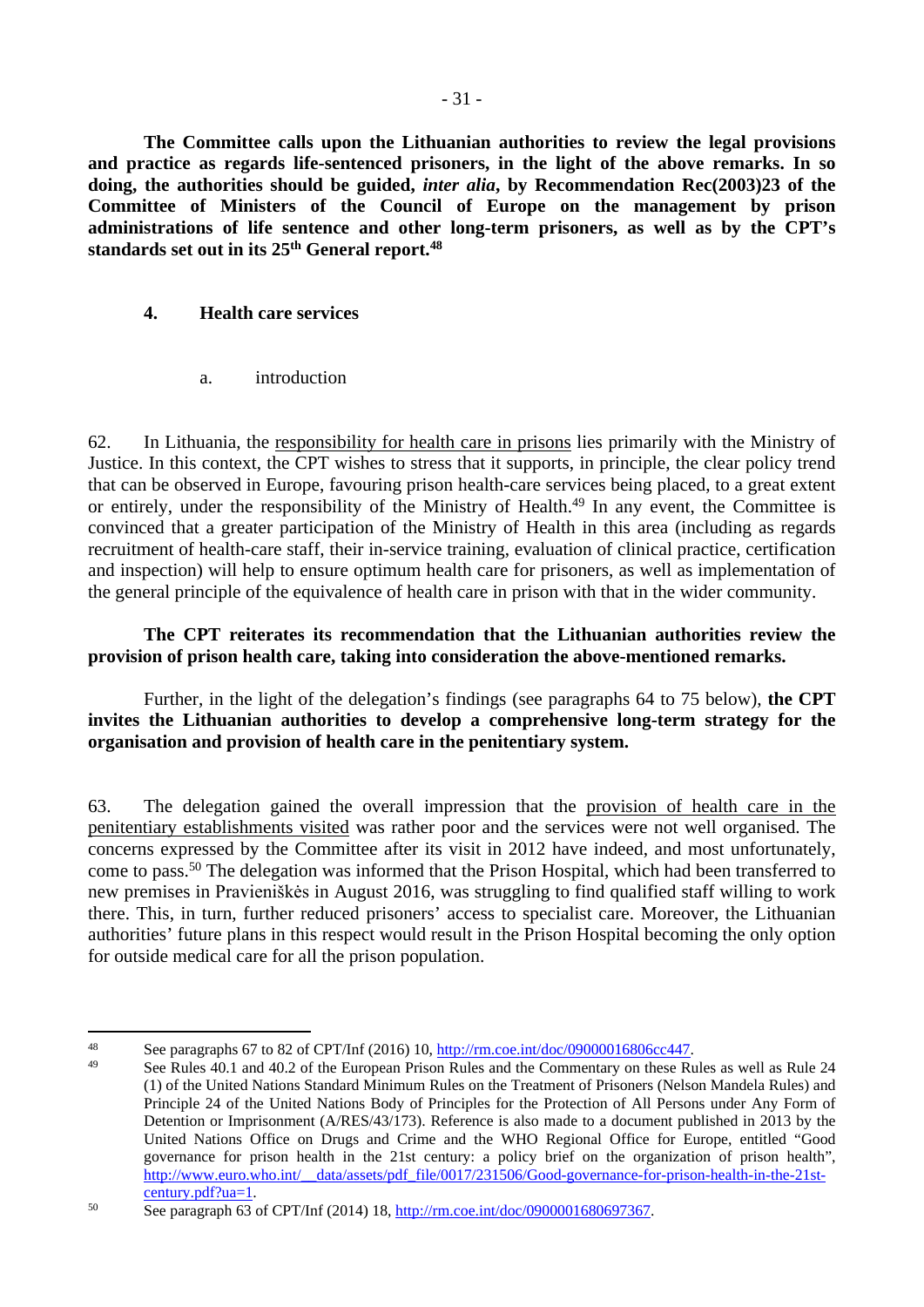**The CPT would like to receive updated information on the health-care staff complement at the Prison Hospital and the number vacant posts (per specialty). The Committee would also like to receive the Lithuanian authorities' observations regarding the above-mentioned concerns as regards prisoners' access to outside medical care.**

### <span id="page-31-0"></span>b. staff, treatment and facilities

64. The health-care team at *Alytus Prison<sup>51</sup>* comprised five doctors (including the head doctor, two half-time general practitioners, a dentist and a radiologist), a feldsher, a head nurse and 12 nurses (occupying 10.5 posts). One nurse was on duty at night and during the weekend. The post of psychiatrist had been vacant since 2003, which was acknowledged as a significant problem by the prison's management.

The health-care service at *Marijampolė Prison<sup>52</sup>* was staffed with two full-time general practitioners (one of whom performed the function of head doctor), a part-time dentist, a feldsher, four nurses and two part-time medical technicians. There was one nurse present during the night and on weekends. The psychiatrist's post had been vacant for years, with urgent mental health interventions being performed by the GPs.

At *Kaunas Prison<sup>53</sup>*, there was one full-time general practitioner and three part-time doctors (a dentist, a dermatologist and a radiologist). Five nursing posts were occupied by the head nurse, two half-time nurses and another nurse occupying 1.5 posts (the post of feldsher was vacant). There was also a radiology technician and a dental technician. Nursing staff were present day and night, including on weekends.

There were no vacancies in the health-care team at *Lukiškės Prison<sup>54</sup>* which comprised three full-time doctors (the head doctor, an internal medicine specialist and a psychiatrist), eight half-time doctors (two general practitioners, two dentists, two dermatologists, a gynaecologist and a radiologist), the head nurse, eight full-time nurses and two medical technicians (radiology and dental). The health-care staff were present from 6 a.m. to 9 p.m. on weekdays and from 7 a.m. to 7 p.m. during weekends and holidays.

The health-care service at *Panevėžys Prison<sup>55</sup>* was staffed with the head doctor (working also as a general practitioner and an internal medicine specialist), four part-time doctors (a paediatrician, a general practitioner, a gynaecologist and a dentist), a feldsher, the head nurse, and four full-time nurses. There was no nursing staff present at night and on weekends.

<sup>&</sup>lt;sup>51</sup> Population at the time of the visit – 1,210.<br> **Example 1. Population at the time of the visit – 001** 

 $^{52}$  Population at the time of the visit – 991.<br>Population at the time of the visit – 260

 $^{53}$  Population at the time of the visit – 260.<br> $^{54}$  Population at the time of the visit – 651

<sup>&</sup>lt;sup>54</sup> Population at the time of the visit – 651.<br> $\frac{55}{256}$ 

Population at the time of the visit  $-256$ .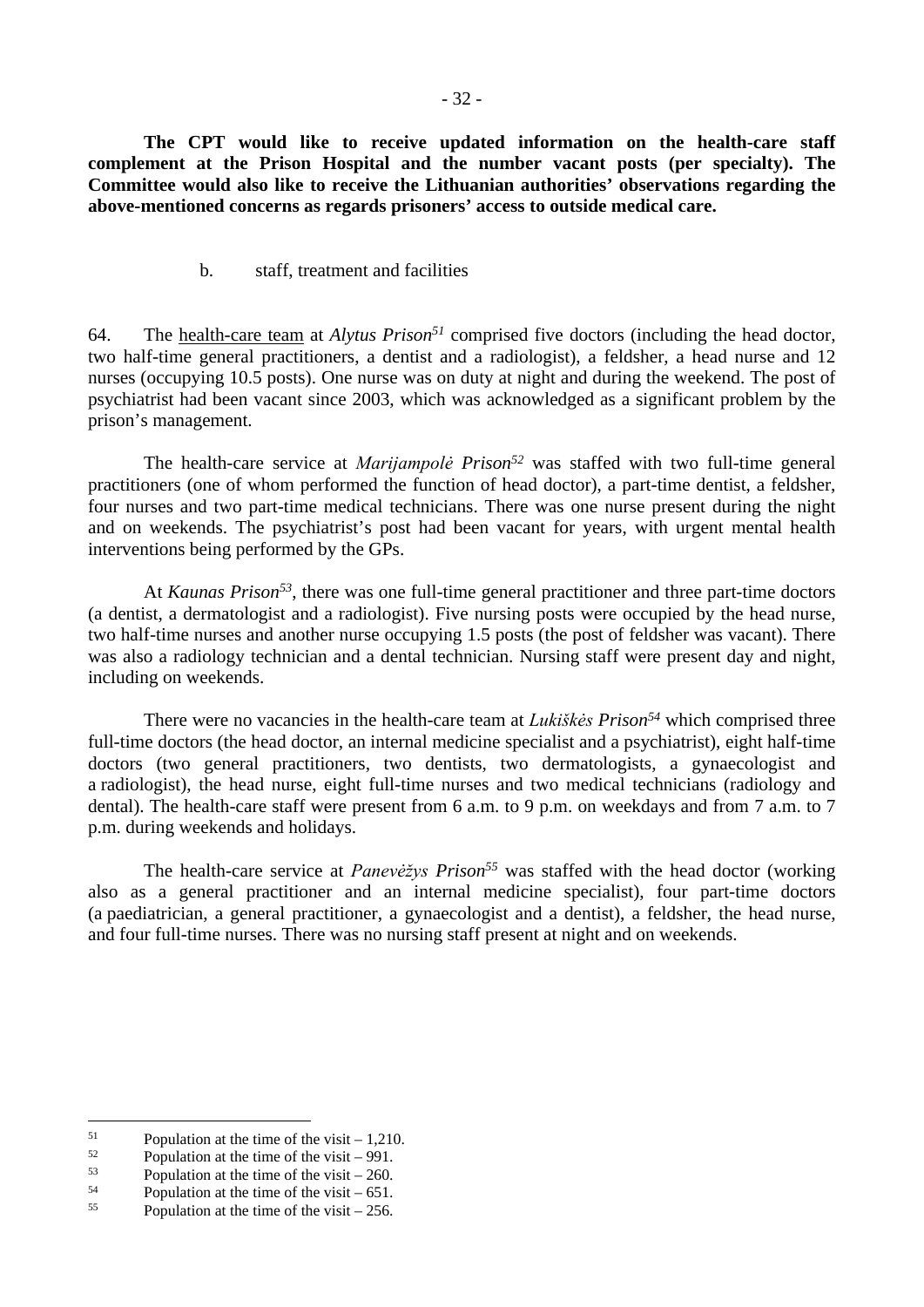65. To sum up, the health-care staff complement in the prisons visited could be considered on the whole acceptable as regards doctors. That said, prisoners' access to general practitioners was insufficient at *Alytus and Marijampolė Prisons*. <sup>56</sup> Further, nursing staff complements were grossly inadequate in all the establishments visited and there was no 24-hour nursing coverage at *Lukiškės and Panevėžys Prisons.*

As for psychiatric care, the Committee is of the view that a doctor qualified in psychiatry should be attached to the health-care service of each prison.

66. **The CPT calls upon the Lithuanian authorities to take urgent steps to reinforce healthcare resources in the prisons visited, by providing working conditions that are sufficiently attractive to recruit and retain staff, and in particular to:**

- **employ the equivalent of at least two additional full-time general practitioners at**  *Alytus Prison* **and one additional full-time general practitioner at** *Marijampolė Prison***;**
- **significantly reinforce nursing staff complements at** *Alytus* **and** *Marijampolė Prisons***; efforts should also be made to reinforce nursing staff complements at**  *Kaunas and Lukiškės Prisons***;**
- **ensure that someone qualified to provide first aid, preferably with a recognised nursing qualification, is always present on the premises of all prisons visited (and, more generally, all penitentiary establishments in Lithuania), including at night and on weekends**
- **urgently fill the vacant psychiatrists' posts at** *Alytus and Marijampolė Prisons* **and recruit a psychiatrist at** *Kaunas and Panevėžys Prisons* **(and other prisons where such a post is absent or vacant).**

67. As regards psychological assistance, there were psychologists at every prison visited.<sup>57</sup> However, the delegation again observed that psychologists had to combine two quite different functions i.e. risk assessment of prisoners and therapeutic clinical work. In the Committee's opinion, such an arrangement might hamper the establishment of trust between prisoners and psychologists. Further, from a validity point of view concerning risk assessment *per se*, there are disadvantages if therapeutic and risk assessment roles are mixed and/or performed by the same person.

**The CPT recommends that the Lithuanian authorities reinforce the provision of psychological assistance in prisons and, in particular, develop, within the health-care services, the therapeutic role of psychologists. The objective should be to separate completely the risk assessment and therapeutic functions; this will require recruiting more clinical psychologists.**

<sup>56</sup> For example, on the first day of the delegation's visit to *Alytus Prison*, there were 111 prisoners on the waiting list to see the two GPs.

<sup>57</sup> Three psychologists (and one vacant post) in Alytus, two psychologists (and two vacant posts) in Marijampolė, two psychologists (and one vacant post) in Kaunas, five psychologists in Lukiškės and two psychologists in Panevėžys.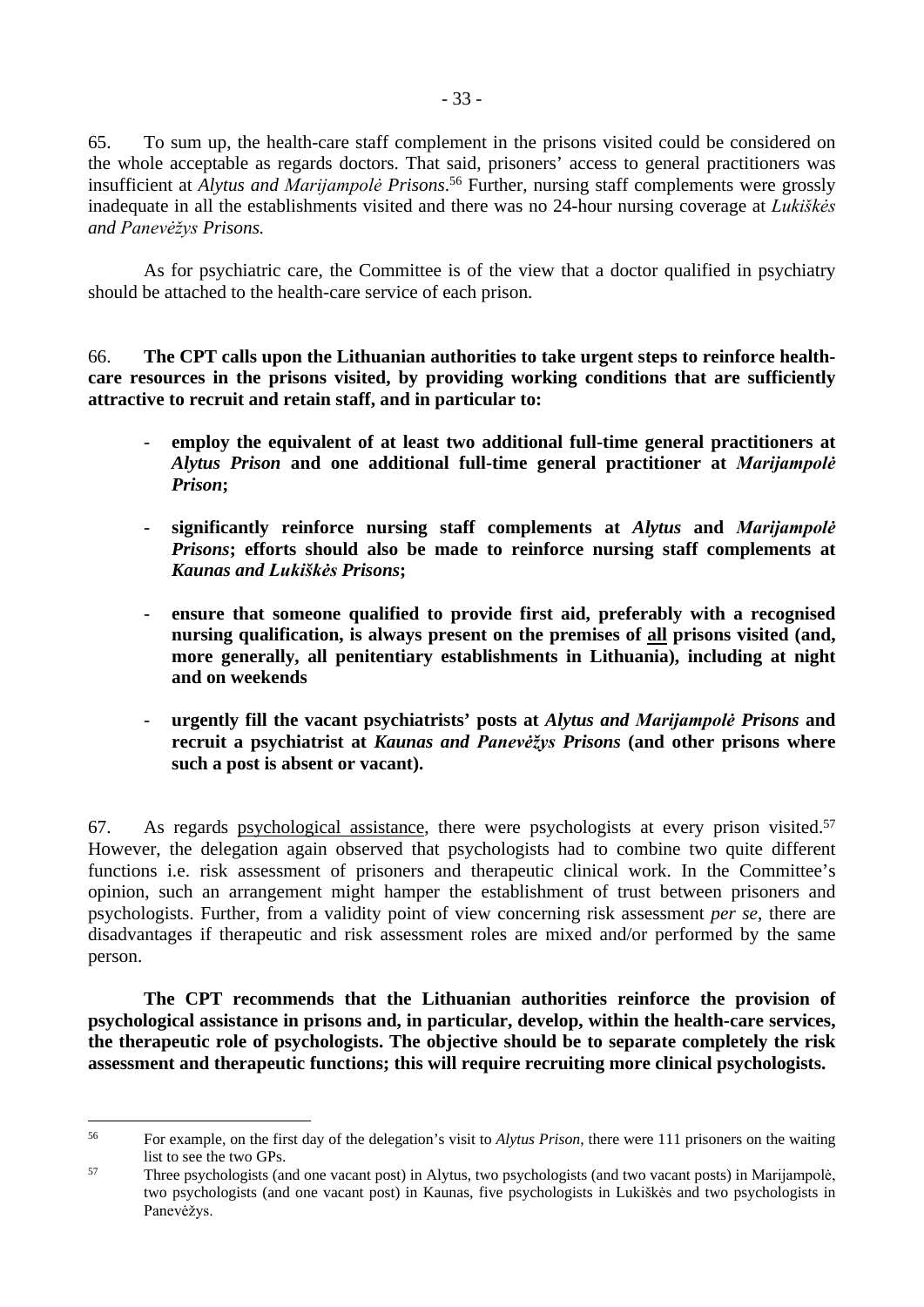68. Health-care facilities were generally found to be satisfactory in all the establishments visited. **The Committee recommends, however, replacing the old dental equipment at**  *Panevėžys Prison* **as a matter of priority.**

<span id="page-33-0"></span>c. medical screening and confidentiality

69. In the prisons visited, procedures for medical screening on admission were on the whole satisfactory. Newly-arrived prisoners were usually examined within 24 hours after admission by a doctor or a nurse reporting to a doctor. In addition, screening for various transmissible diseases (such as tuberculosis, hepatitis C, HIV, etc.) as well as screening for depression and suicide risk was offered in a systematic manner.

The principle of confidentiality seemed to be respected – medical examinations were carried without custodial staff being present, and prisoners' medical files were accessible to health-care staff only.

70. The quality of the recording of injuries was generally rather poor in *Alytus, Kaunas* and *Marijampolė Prisons*, with descriptions limited to mentioning the type of injury (e.g. "bruise", "haematoma") but with no further detail as to the colour, morphological features, etc.<sup>58</sup> Further, as had been the practice observed during previous visits to Lithuania, there were usually no conclusions by the doctor as to the possible origin of injury or the consistency of the injuries with the statements made by the prisoner.

As already stressed by the Committee in the past, prison health-care services can and should make a significant contribution to the prevention of ill-treatment by police or prison staff. Any signs of violence observed when a prisoner is being medically screened on admission should be fully recorded, together with any relevant statements by the prisoner and the doctor's conclusions. The same approach should be followed whenever a prisoner is medically examined following a violent episode within the prison.

Consequently, **the CPT reiterates its long-standing recommendation that steps be taken to ensure in all prisons that:**

- **the record drawn up after the comprehensive medical examination of a newlyarrived prisoner contains (i) an account of statements made by the person concerned which are relevant to the medical examination (including his/her description of his/her state of health and any allegations of ill-treatment); (ii) a full account of objective medical findings based on a thorough examination, and (iii) the health-care professional's observations, in the light of (i) and (ii), indicating the consistency between any allegations made and the objective medical findings; this record should take fully into account any attestation of injuries observed upon admission during the procedure of handover of custody;**

<sup>58</sup> The quality of the recording was somewhat better at *Lukiškės and Panevėžys Prisons.*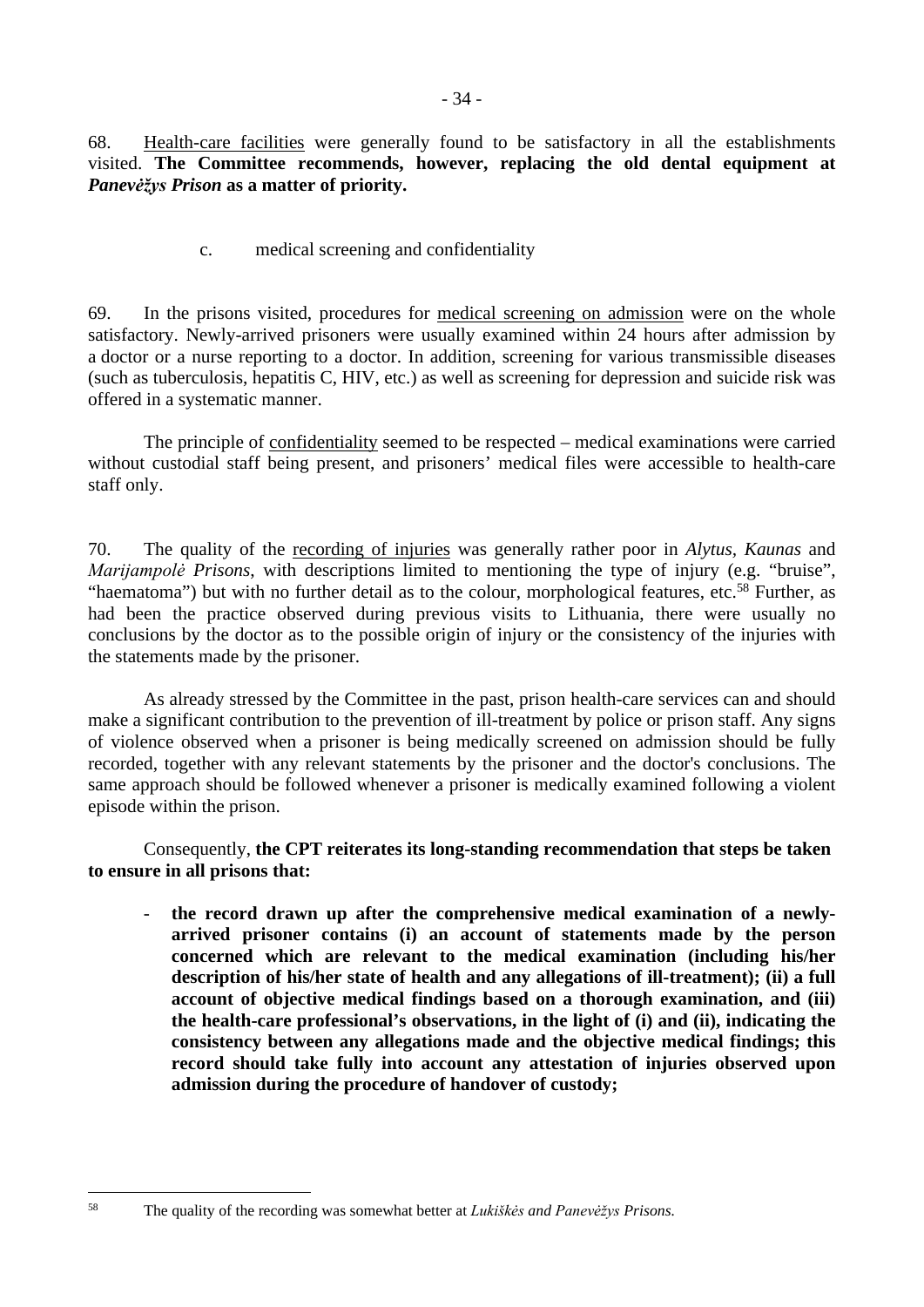- **the results of every examination, including the above-mentioned statements and the health-care professional's conclusions, are made available to the prisoner and his/her lawyer;**
- the procedure described above is also followed whenever a prisoner sustains a **traumatic lesion while in prison.**

**The record should also contain the results of any additional examinations performed, detailed conclusions of any specialised consultations and an account of treatment given for injuries and of any further procedures conducted.** 

**The recording of the medical examination in cases of traumatic injuries should be made on a special form provided for this purpose, with "body charts" for marking traumatic injuries that will be kept in the medical file of the prisoner. If any photographs are made, they should be filed in the medical record of the inmate concerned. This should take place in addition to the recording of injuries in the special trauma register.**

## **Reference is also made to recommendations in paragraph 21 above,<sup>59</sup> which apply**  *mutatis mutandis***.**

71. The delegation was not able to form a clear view as regards the procedure for reporting injuries to competent authorities, with the practice observed in different establishments appearing to vary according to the prison and circumstances in which the injuries were sustained. For example, at *Lukiškės Prison*, the practice seemed to be that only injuries observed on newly-arriving inmates would be reported to the prosecutor, while those sustained inside the establishment would either be reported internally (to investigators working for the Prison Department) or to the police.

**The Committee recommends that steps be taken to ensure in all prisons in Lithuania that, whenever injuries are recorded which are consistent with allegations of ill-treatment made by a prisoner (or which, even in the absence of allegations, are indicative of illtreatment), the record is systematically brought to the attention of the relevant prosecutor, regardless of the wishes of the person concerned.**

<span id="page-34-0"></span>d. drug-related issues and transmissible diseases

72. As observed on previous visits, there was a high number of registered drug users amongst prisoners, especially in *Marijampolė* and *Alytus*. Unfortunately, the situation in this respect had worsened since the 2012 visit, mainly because hardly anything had been done to put an end to the supply of drugs, reduce the demand and provide prisoners concerned with necessary assistance including harm-reduction measures (e.g. substitution therapy, syringe and needle exchange programmes) and specific psycho-socio-educational support.

<sup>59</sup> Regarding, in particular, the role of health-care staff during the administrative handover procedure and the training for such staff in describing injuries.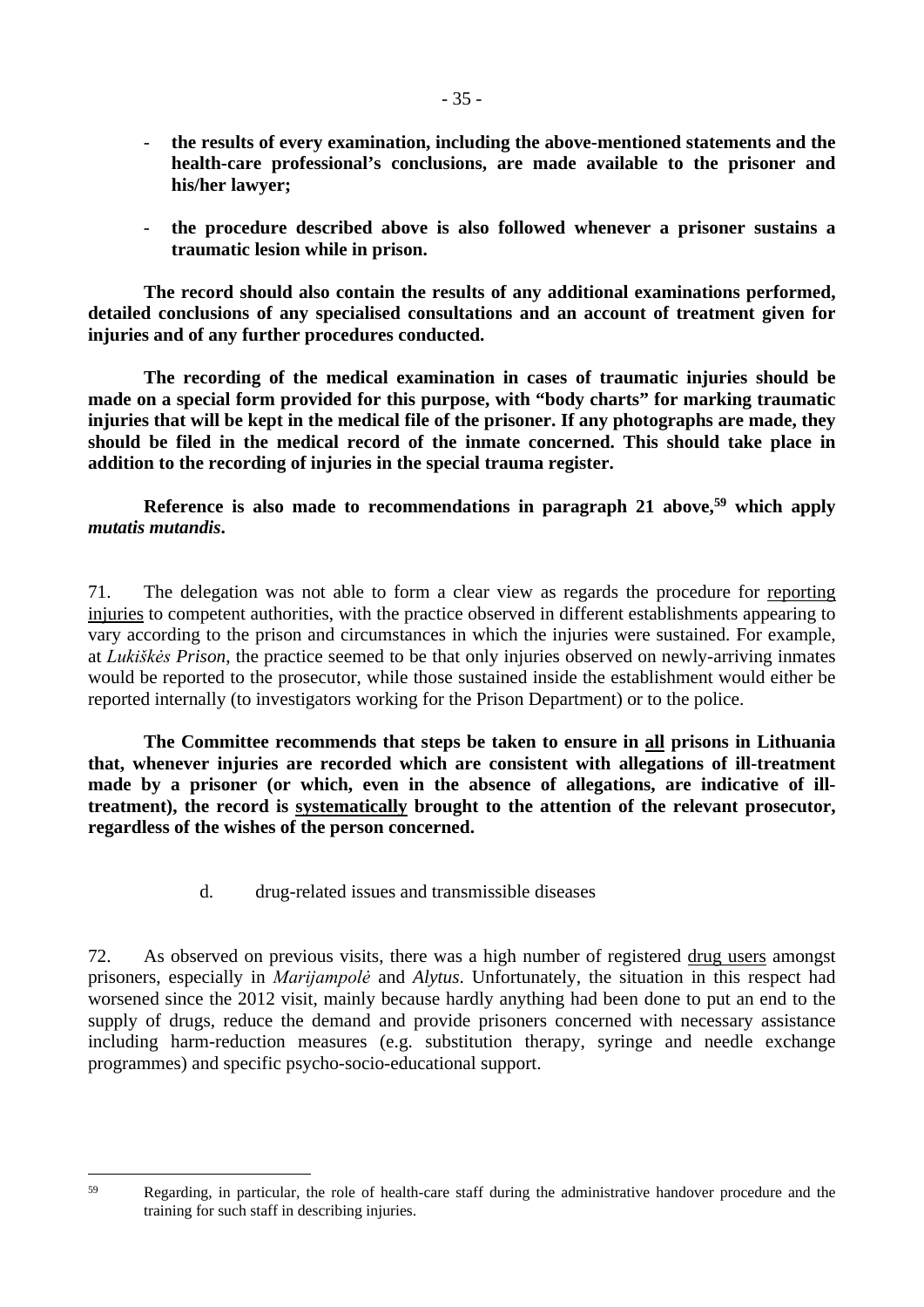The delegation was told by both prisoners and staff (especially at *Alytus and Marijampolė Prisons* and, to a lesser extent, at *Panevėžys Prison*) that drugs entered the establishments on an almost daily basis – thrown across perimeter walls, delivered by drones, smuggled in body cavities after long-term visits or, allegedly, brought in by some prison officers. An elaborate system of drug distribution existed, supervised by informal prison leaders.

Furthermore, none of the health-care services in the prisons visited offered any special medical and psychological treatment for prisoners with drug-related problems. Methadone or other drug-substitution programmes were not available.<sup>60</sup>

73. The delegation noted that a "drug-free unit" had been set up at *Alytus Prison*. However, its precise role, operating procedures and admission criteria were not clear to the delegation.<sup>61</sup> The **CPT requests to be provided with detailed information regarding the aforementioned unit, including the admission procedure and the unit's role in providing support to prisoners with drug-related problems.**

74. In the CPT's view, treatment options for prisoners in withdrawal as well as opioid agonist maintenance should be available in prison to the same extent as in the outside community; this is also in line with the Opioid Dependence Treatment Guidelines issued by the WHO in 2009.<sup>62</sup>

More generally, the Committee wishes to stress that the management of drug-addicted prisoners must be varied – eliminating the supply of drugs into prisons, dealing with drug abuse through identifying and engaging drug misusers, providing them with treatment options and ensuring that there is appropriate through care, developing standards, monitoring and research on drug issues, and the provision of staff training and development – and linked to a proper national prevention policy. It goes without saying that health-care staff must play a key role in drawing up, implementing and monitoring the programmes concerned and must co-operate closely with the other (psycho-socio-educational) staff involved.

**The CPT urges the Lithuanian authorities to develop a comprehensive strategy for the provision of assistance to prisoners with drug-related problems (as part of a wider national drugs strategy), in the light of the above remarks.** 

75. Despite the Committee's earlier recommendation, a multidisciplinary programme for the prevention of transmissible diseases in prison (in particular, hepatitis C and HIV) has still not been developed. There were HIV-positive inmates in some of the prisons visited<sup>63</sup> and, at *Alytus Prison*, the delegation noted with concern that there had been 21 new cases originating from within the establishment since January 2015.<sup>64</sup>

As regards TB, inmates found to be TB-positive were swiftly transferred to the Prison Hospital.

<sup>&</sup>lt;sup>60</sup> Unlike in some of the police arrest houses visited, see paragraph 22.

Reportedly, the drug-free unit was run by a non-governmental organisation whose representatives were deciding on which inmates could be admitted to the unit.

<sup>62</sup> See [http://apps.who.int/iris/bitstream/10665/43948/1/9789241547543\\_eng.pdf.](http://apps.who.int/iris/bitstream/10665/43948/1/9789241547543_eng.pdf)<br>63 Een avample 24 et Lukiškás Brigge and 182 et Abrtus Brigge

<sup>63</sup> For example, 24 at *Lukiškės Prison* and 182 at *Alytus Prison*.

<sup>64</sup> Approximately 200 inmates at *Alytus Prison* were also hepatitis C-positive.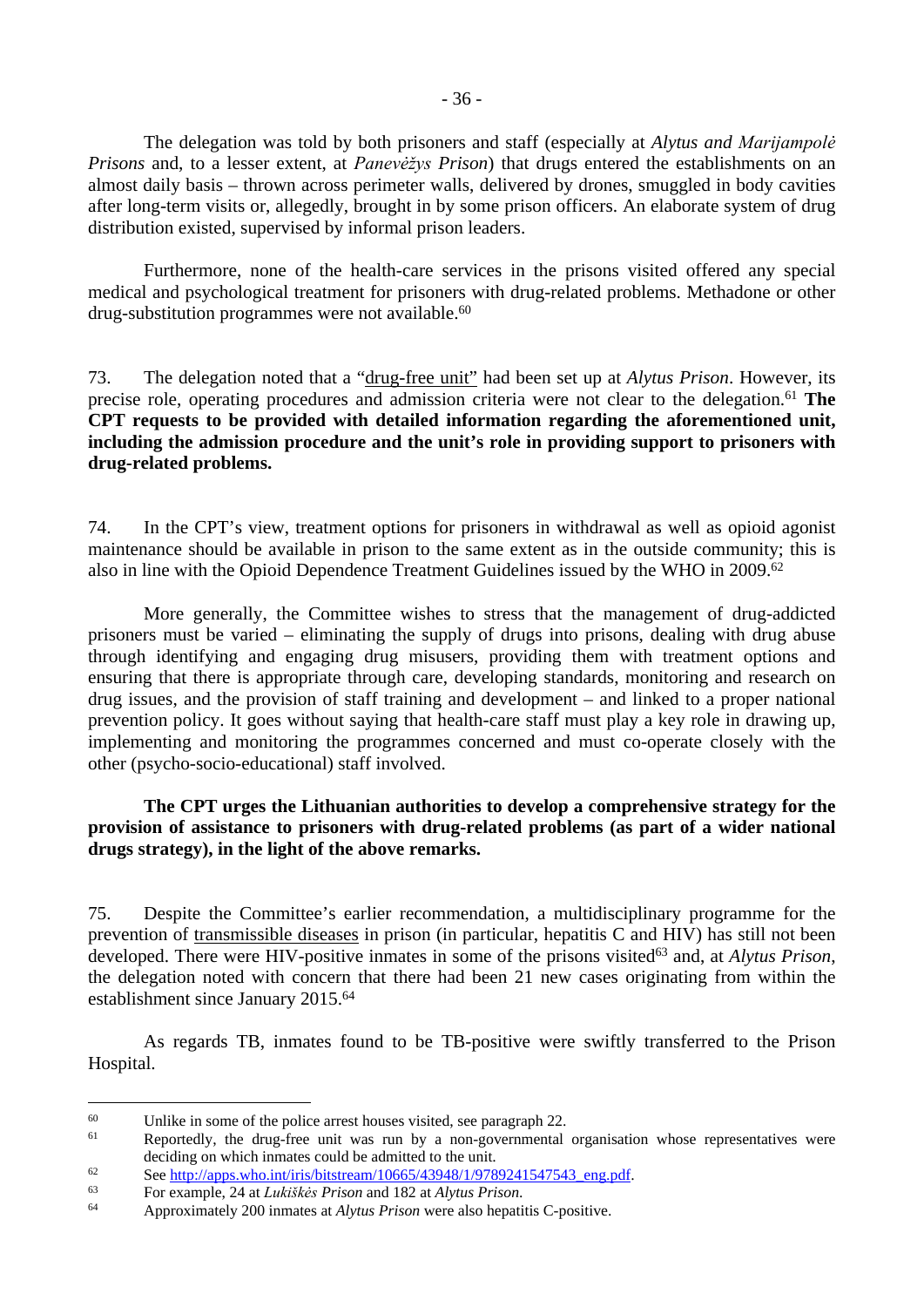**The CPT calls upon the Lithuanian authorities to devise and implement, as a matter of priority, a strategy for the prevention and treatment of transmissible diseases in prisons, with particular attention being paid to** *Alytus Prison***.**

### <span id="page-36-0"></span>**5. Other issues**

<span id="page-36-1"></span>a. prison staff

76. Staffing levels were generally too low in the prisons visited. This was at least partially due to modest staff salaries.<sup>65</sup>

For example, at the time of the visit, there were only 192 custodial officers<sup>66</sup> at *Alytus Prison* (accommodating 1,210 inmates) and 165 at *Marijampolė Prison* (population: 991). In both prisons, there were only some 15 custodial officers present at night. It is noteworthy in this context that inmates were not locked in their dormitories during the night and that custodial staff checked the situation in the accommodation area only once during their night shift. Unsurprisingly, many inmates told the delegation that the night time was used by prisoners to make and receive telephone calls using their (prohibited) mobile phones, consume self-made alcohol or take drugs, and intimidate and/or physically assault more vulnerable fellow inmates.

The situation was somewhat better in the other prisons visited but even at *Lukiškės Prison*, with a relatively generous staff complement,<sup>67</sup> there were no more than 36 custodial officers present at any given shift. Further, there were numerous vacancies for custodial officers at the aforementioned establishment and at *Kaunas and Panevėžys Prisons.*

**The CPT calls upon the Lithuanian authorities to take urgent steps to increase both custodial staff levels and presence at** *Alytus and Marijampolė Prisons.* **Similar efforts should be made in the other establishments visited (and, as applicable, in other Lithuanian prisons) in order to ensure that there is an adequate presence of staff at all times; for this, a recruitment strategy should be developed based on proper funding and enhanced conditions of service, including attractive salaries.** Further, **the Committee recommends that efforts be stepped up to fill all the vacant posts, especially as regards custodial staff.**

77. As during previous visits, the delegation observed that custodial staff at *Alytus, Lukiškės and Marijampolė Prisons* worked on 24-hour shifts followed by 3 days off. The CPT can only reiterate its opinion that such a shift pattern has an inevitable negative effect on professional standards; noone can perform in a satisfactory manner the difficult tasks expected of a prison officer for such a length of time. **The Committee calls upon the Lithuanian authorities to discontinue this practice.**

<sup>&</sup>lt;sup>65</sup> The delegation was informed that the starting salary of a junior custodial officer was the equivalent of approximately 450 EUR.

<sup>&</sup>lt;sup>66</sup> I.e. only one custodial staff more than during the visit in 2012.<br><sup>67</sup> 266 posts for the population of 651

<sup>67</sup> 366 posts for the population of 651.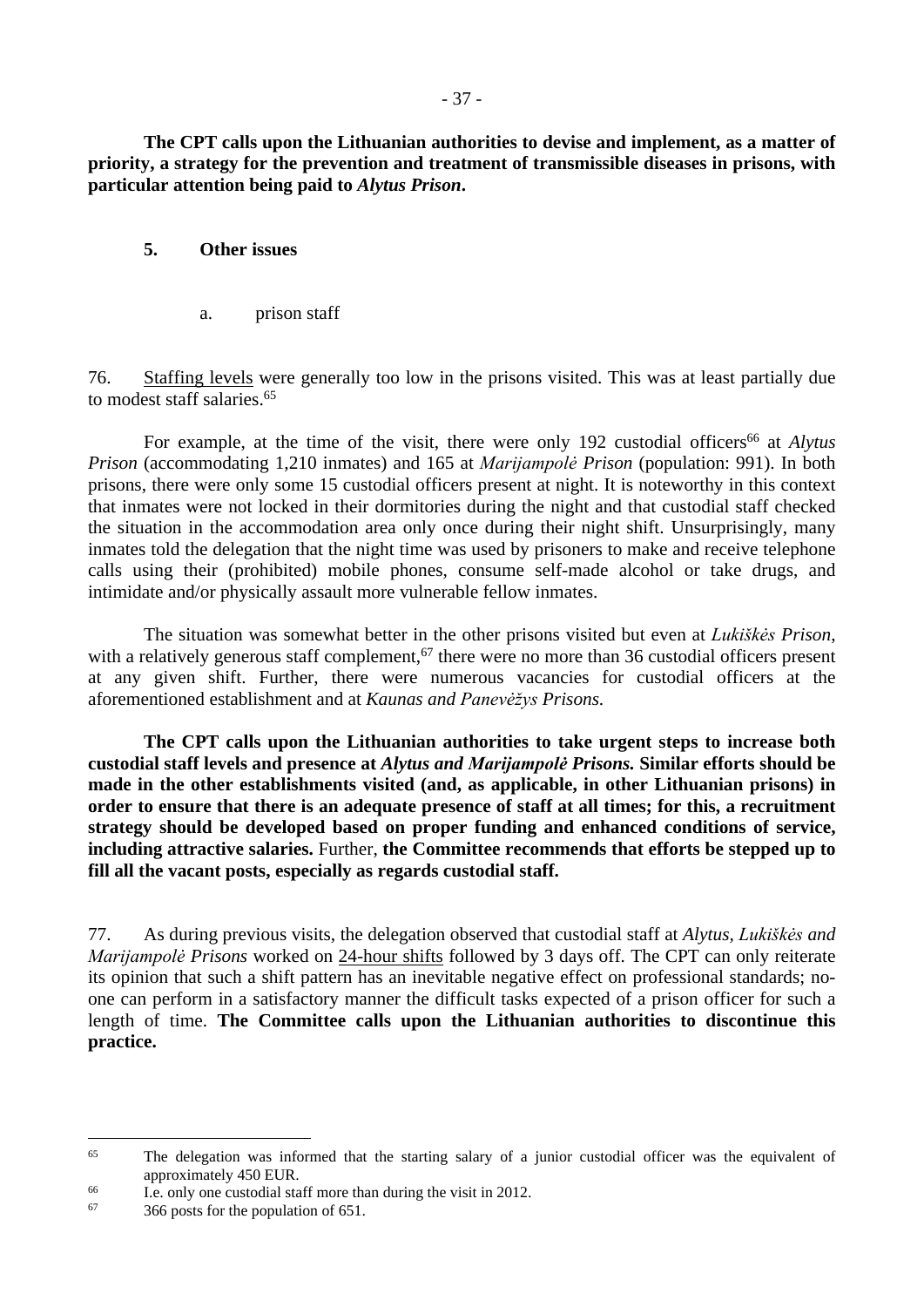#### <span id="page-37-0"></span>b. contact with the outside world

78. The CPT welcomes recent (June 2015) amendments to the Enforcement of Detention Act which have granted remand prisoners the right to receive short-term visits<sup>68</sup> and to make telephone calls<sup>69</sup> unless there is a written instruction to the contrary from the prosecutor or the criminal court dealing with the case.<sup>70</sup>

The Committee also takes note of the amendments to the Criminal Code (in force as from April 2016) that entitle prisoners subjected to strict regime to one short-term visit every 4 months (previously prisoners subjected to strict regime were not entitled to receive any short-term visits).<sup>71</sup>

However, the CPT wishes to stress that the present visiting entitlements for sentenced prisoners are still not sufficient for safeguarding prisoners' relationships with their families and friends. In this regard it should be recalled that the Committee considers that, as a minimum, all prisoners should be entitled to the equivalent of at least one hour of visiting time per week. **The CPT recommends that the Lithuanian authorities amend the relevant legislation accordingly.**

79. Furthermore, the Committee has serious misgivings regarding the amendments to the Criminal Code according to which long-term visits are now only allowed with a spouse, a partner or a person who has a child with the prisoner concerned. The issue was a matter of great concern for all sentenced prisoners interviewed by the delegation but most of all by female prisoners whose opportunities to see their children were now limited to short-term visits only.<sup>72</sup> **The CPT recommends that the Lithuanian authorities take steps to remedy this** *lacuna***.** 

80. The delegation noted that the above-mentioned amendments of the Criminal Code had not resulted in any changes to visiting arrangements, i.e. short-term visits as a rule still took place in premises that did not allow any physical contact between inmates and their visitors (except for additional short-term visits that could be granted to a prisoner as a reward).

While acknowledging that it may be necessary for certain inmates to be subjected, for a given period of time, to restrictions concerning the manner in which visits take place, the Committee is of the opinion that visits prohibiting any physical contact should be an exception and only applied in individual cases where there is a clear security concern.

<sup>&</sup>lt;sup>68</sup> The number of visits (each no longer than three hours) is not limited.<br> $\frac{69}{26}$  As recently access to a talenthana (and correspondence) in general the

As regards access to a telephone (and correspondence) in general, the delegation did not have an impression that it was a particular problem at any of the prisons visited.

<sup>&</sup>lt;sup>70</sup> Such an instruction can be issued only in order to prevent any other criminal acts, to protect the rights and freedoms of other persons and/or to avoid jeopardising the pre-trial investigation. The administration of the remand prison and the prisoner concerned should be informed of the duration of such a restriction, the persons in respect of whom it is applied and other circumstances leading to such a restriction.

 $^{71}$  For prisoners on lenient regime, the entitlement is two short-term (3 hours) and two long-term (24 hours) visits every 2 months; for prisoners on ordinary regime - one short-term and one long-term visit every 2 months; for prisoners on strict regime - one short-term visit every 4 months (none previously).

<sup>&</sup>lt;sup>72</sup> It is also noteworthy that such limitations run contrary to the UN Rules for the Treatment of Women Prisoners and Non-custodial Measures for Women Offenders ("Bangkok Rules"), especially Rule 26 which reads: "Women prisoners' contact with their families, including their children, and their children's guardians and legal representatives shall be encouraged and facilitated by all reasonable means."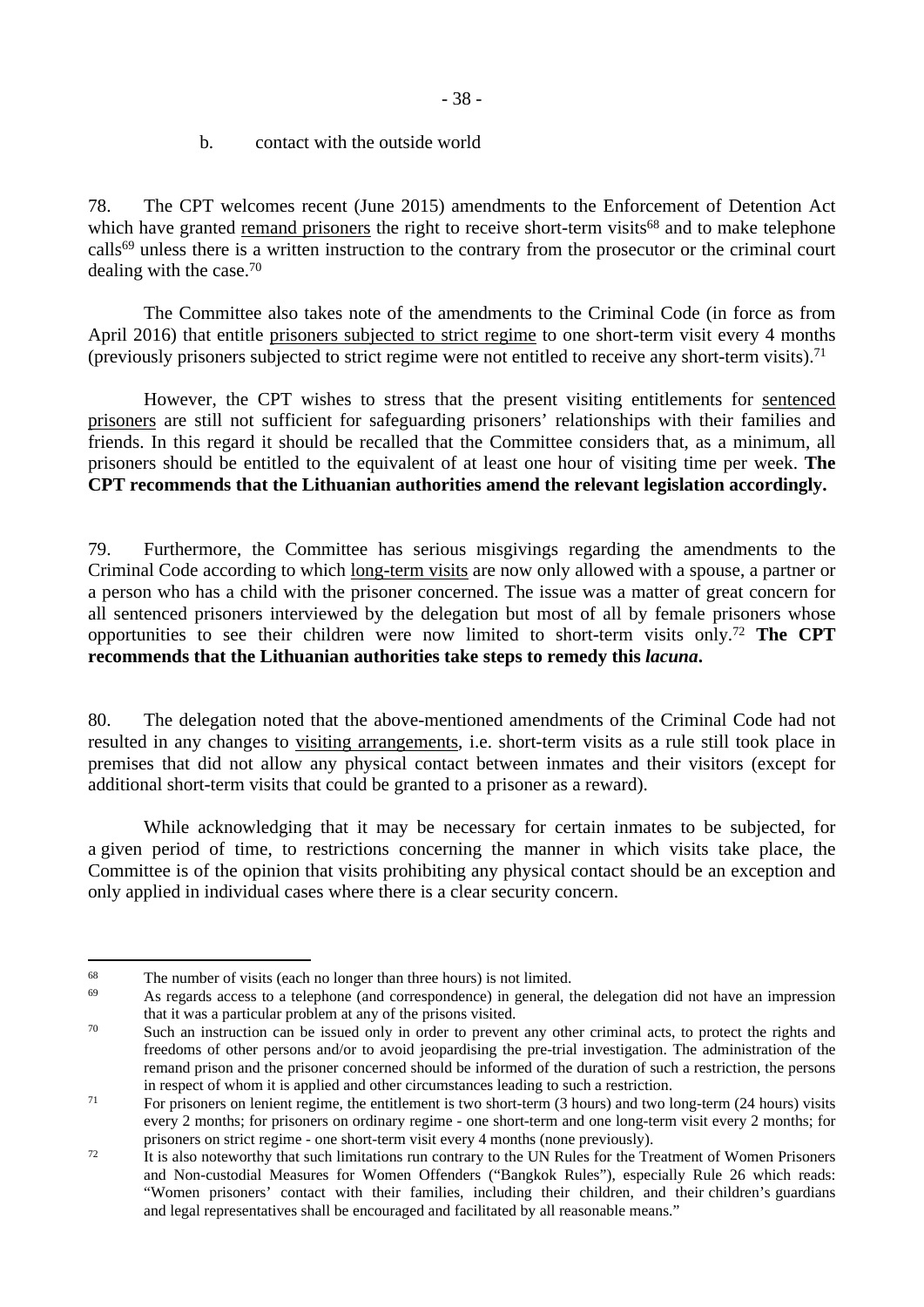**The CPT recommends that the Lithuanian authorities take measures to ensure that all remand and sentenced prisoners are able to receive visits under reasonably open conditions, except when there is a specific and clear security concern.**

<span id="page-38-0"></span>c. discipline and security

81. As regards the rules on placement in disciplinary punishment cells, the relevant provisions had remained unchanged i.e. the maximum period of placement was 10 days for remand prisoners and 15 days for sentenced prisoners. The delegation gathered no evidence which would suggest excessive recourse to the above-mentioned sanction at any of the establishments visited, although placements were relatively frequent at *Panevėžys Prison.*<sup>73</sup>

82. That said, the CPT has concerns about some aspects of the disciplinary procedure: inmates were not systematically heard prior to the imposition of sanction, access to legal assistance was purely theoretical and prisoners were not allowed to call witnesses. **The Committee recommends that these deficiencies be remedied.**

83. Further, at *Panevėžys Prison*, the delegation observed the practice of the doctor certifying that an inmate was fit for punishment prior to a decision on placement in a disciplinary punishment cell.

The CPT has repeatedly stressed that obliging prison doctors to certify that prisoners are fit to undergo punishment is scarcely likely to promote a positive doctor-patient relationship; moreover, it is unethical. Medical personnel should never participate in any part of the decisionmaking process resulting in any type of solitary confinement, except where the measure is applied for medical reasons.<sup>74</sup> **The Committee recommends that this practice be discontinued.** 

84. The disciplinary unit in *Panevėžys Prison* was undergoing renovation at the time of the visit. The cells in use (accommodating three prisoners at the time) were clean and in a satisfactory state of repair. The recently renovated disciplinary cells at *Lukiškės Prison* offered acceptable conditions (they measured 8 m² and were clean, well lit and ventilated, and adequately equipped) although incell toilets were only partially screened. On this issue, **reference is made to the recommendation in paragraph 53 above.**

By contrast, material conditions were unacceptable in several of the disciplinary cells at *Alytus and Marijampolė Prisons*. The cells were dilapidated and filthy, dark, and lacked efficient ventilation. Further, some of the single disciplinary cells at *Marijampolė Prison* measured only 4 m<sup>2</sup> and were too narrow (less than 2 metres between the walls). **The CPT calls upon the Lithuanian authorities to take immediate steps to remedy the above-mentioned deficiencies at**  *Alytus and Marijampolė Prisons***.** 

<sup>&</sup>lt;sup>73</sup> 126 placements between 1 January and 12 September 2016.<br><sup>74</sup> See also the 21st General Banert on the CDT's estimities (CDT/L

See also the 21st General Report on the CPT's activities (CPT/Inf (2011) 28, <http://rm.coe.int/doc/09000016806cccc6>), paragraphs 62 and 63.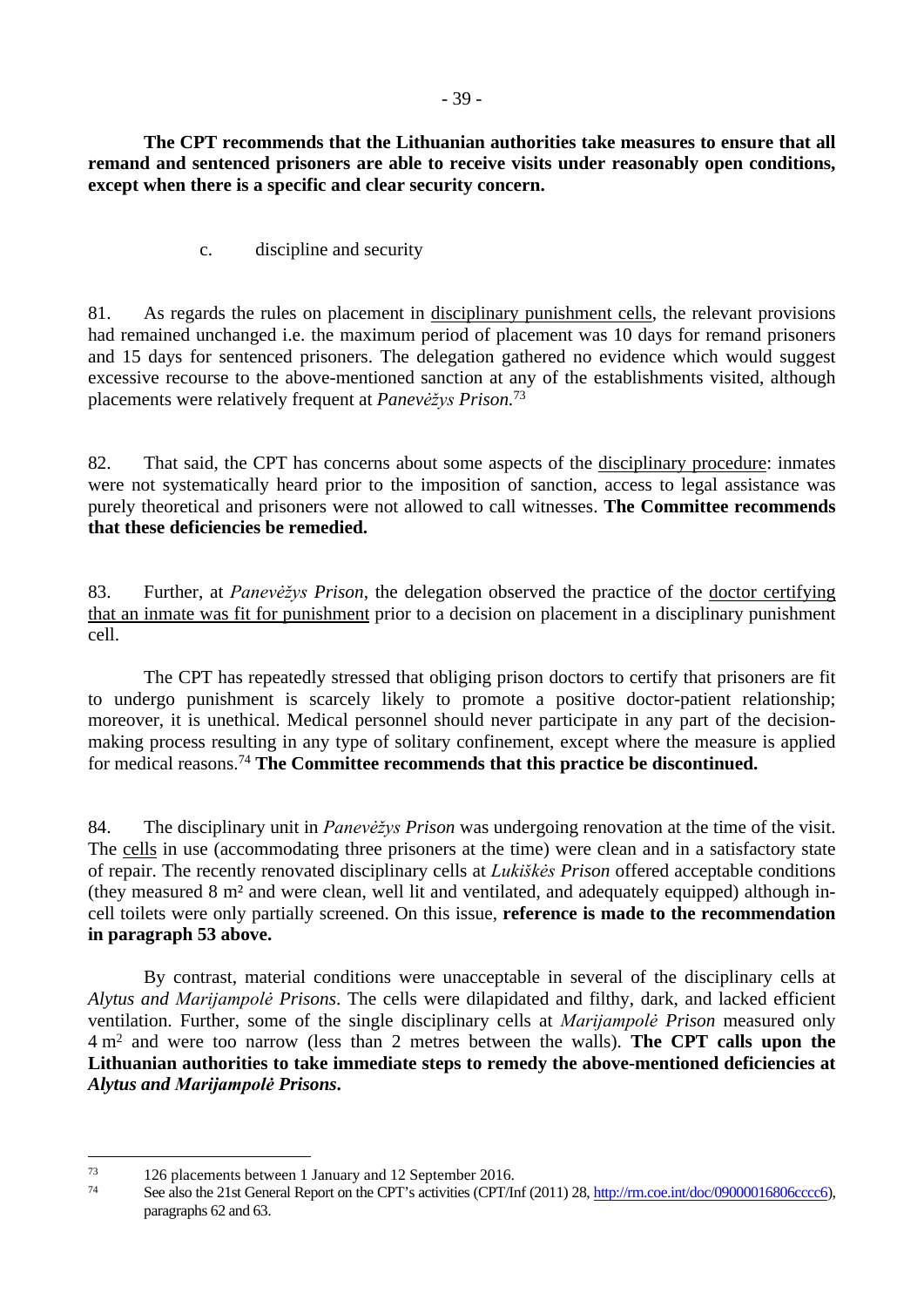In this context, **any cells measuring less than 6 m² should either be withdrawn from service or enlarged and it should be ensured that cells are sufficiently wide (at least two metres between opposite walls).**

85. Despite the CPT's repeated earlier recommendations, the regime for prisoners placed in disciplinary cells had improved only very slightly i.e. they were now allowed daily outdoor exercise (one hour) and access to reading matter. However, they were still denied visits and telephone calls. **The Committee calls upon the Lithuanian authorities to remedy the above failings.**

86. The delegation noted that penitentiary establishments had recently been supplied with restraint beds (with 8-point belt fixation) located in designated separate cells; however, the extent to which these beds were used varied in each establishment visited (for example, the beds had not yet been used in *Alytus and Marijampolė*).

In the absence of written instructions on the use of restraint beds issued at the Ministerial level, the use of these beds in *Lukiškės, Panevėžys and Kaunas Prisons* was left at the discretion of local management and staff and appeared to be not in conformity with the CPT's standards. In particular, decisions were taken by custodial staff, there was no limitation as to the duration of restraint (e.g. cases of restraint lasting up to 15 hours were noted at *Lukiškės Prison*), no continuous direct supervision and no proper recording. In a few cases, inmates at the last-mentioned establishment had had to comply with the needs of nature while being restrained and attached to the bed; this could be considered as degrading treatment and is, therefore, totally unacceptable.

In the light of the above observations, **the CPT calls upon the Lithuanian authorities to stop using restraint beds in prisons. Agitated inmates who pose a serious danger to themselves or to others could be temporarily isolated in a calming down cell until they restore behavioural control, only as a last resort when all other reasonable options (such as talking to the inmates in question) have failed to satisfactorily contain these risks. If the inmate does not calm down, he/she should be transferred to a suitable health-care facility, given that restraint beds should not be used in a non-medical setting.**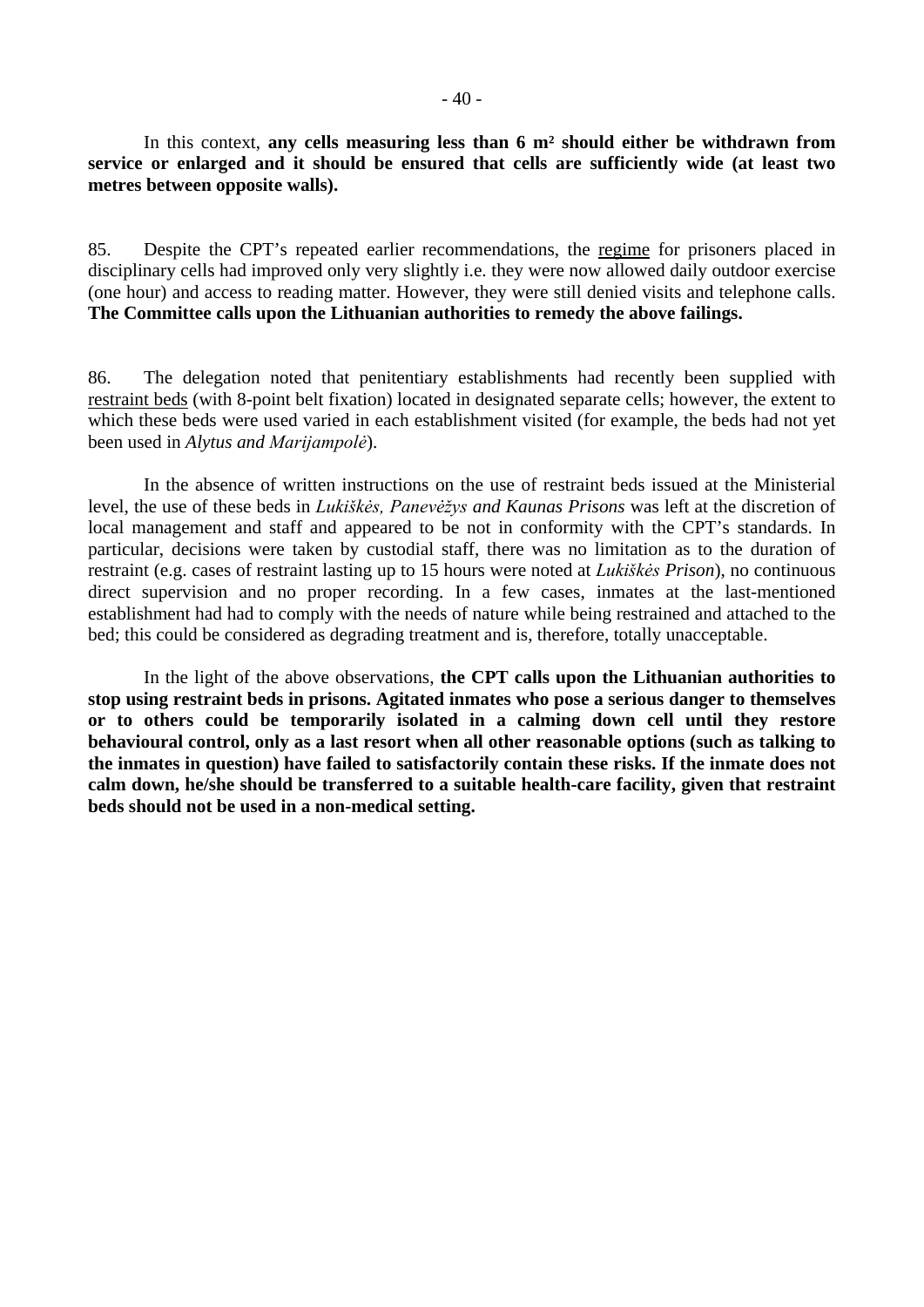### <span id="page-40-0"></span>**C. Psychiatric establishments**

### <span id="page-40-1"></span>**1. Preliminary remarks**

87. The CPT's delegation carried out a follow-up visit to Rokiškis Psychiatric Hospital and visited, for the first time, Vilnius Mental Health Centre.

Rokiškis Psychiatric Hospital had previously been visited in 2008.<sup>75</sup> It is the only psychiatric establishment in Lithuania for forensic patients (those subject to compulsory medical treatment ordered by a criminal court). In addition, the hospital provides treatment to civil psychiatric patients (both voluntary and involuntary) and also has an occupation and rehabilitation centre serving both in- and out-patients. With an official capacity of 440 beds,<sup>76</sup> the hospital was accommodating 325 forensic patients<sup>77</sup> (including 39 women and a male juvenile aged 17) and 49 civil involuntary patients (both men and women) at the time of the visit. In addition, there were some 60 voluntary civil patients in the general psychiatry unit serving the needs of the population of Rokiškis and the surrounding region. The main diagnosis among forensic patients was schizophrenia in its various forms; according to the Director, persons with learning disabilities only stayed in the hospital for short periods and were transferred to social care homes.

Vilnius Mental Health Centre is located in a hilly and leafy district (Antakalnis) close to the city's historical centre. Composed of several buildings (the oldest dating back to late 1920s, the most recent to the 1980s) spread over a large territory, it has 168 in-patient beds, 140 day-care places and an outpatient clinic catering for the needs of the capital's population. The delegation's focus was on the closed wards for men and women (each with a capacity of 35 beds, and with a total combined population of 61 patients at the time of the visit<sup>78</sup>) and the mixed-gender psychogeriatric ward with 23 beds. The delegation was informed that patients, 80% of whom came from the Vilnius region, would usually stay on the closed wards for between two weeks and four months, the average being 25 days for men and 31 days for women; that said, hospitalisation periods were much longer for elderly patients in the psycho-geriatric ward. As for the diagnoses, they comprised mainly various types of schizophrenia as well as affective disorders (including severe depression) and different forms of dementia (mainly as concerns the elderly patients). Only a few of the patients were formally involuntary<sup>79</sup> although the three wards visited were locked all the time (see also paragraph 107).

<sup>&</sup>lt;sup>75</sup> See paragraphs 92, 97 to 103, 106 – 107, 109 to 111, 114 and 117 to 132 of CPT/Inf (2014) 18, <http://rm.coe.int/doc/0900001680697367>.

<sup>&</sup>lt;sup>76</sup> Spread among five accommodation buildings: women, juveniles, low-security forensic patients (and patients with an additional somatic pathology) in Building A (80 beds); maximum and medium security units for male forensic patients in Building B (80 beds); two buildings (C and D) for male forensic patients on low security regime (each with 80 beds); and Building E (120 beds) for male forensic patients on low security regime and civil patients (both voluntary and involuntary).

<sup>&</sup>lt;sup>77</sup> The average stay of such patients was (according to the data compiled at the end of 2015) 119 days in the maximum security unit (in Building B), 285 days in medium security units and 1,200 days in low security units, but some patients had spent up to  $16 - 20$  years in the establishment (albeit usually with interruptions, patients having been meanwhile accommodated in general psychiatric hospitals, social care homes or even at their homes).

<sup>78</sup> 29 female and 32 male patients.

Four women and two men, none of whom accommodated on the psycho-geriatric ward.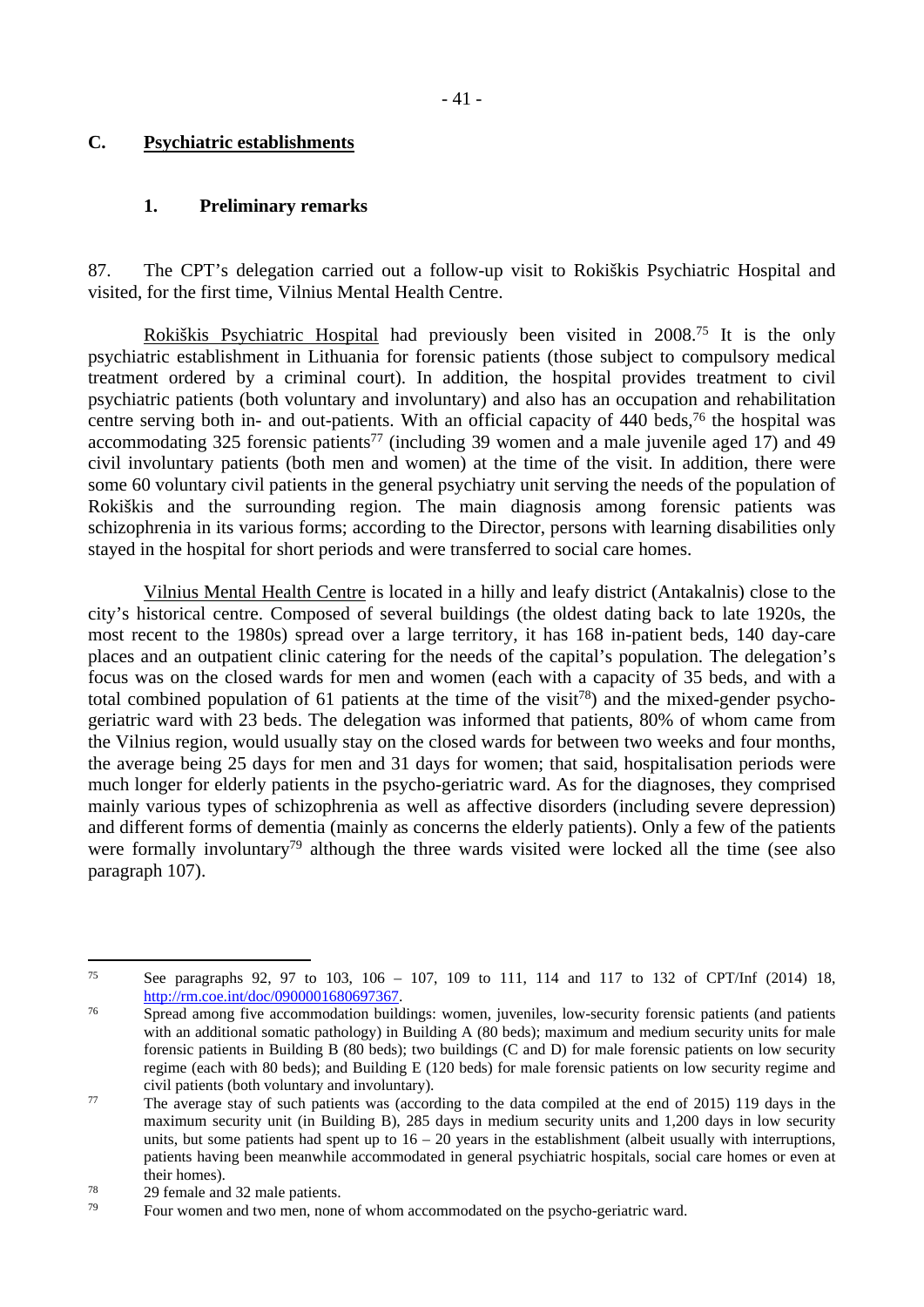88. There had been no significant changes to the legislative framework governing both civil involuntary and forensic psychiatric hospitalisation and treatment since the  $2008$  visit $80$  and thus most (if not all) recommendations made by the CPT after that visit remain unimplemented.<sup>81</sup>

At the outset of the 2016 visit, senior officials from the Ministry of Health provided the delegation with updated information on the draft new Mental Health Act which, as the delegation was told would, once adopted, permit to implement the bulk of the above-mentioned recommendations.<sup>82</sup> At the time of the visit, the draft (or rather its newest version) was still undergoing expert review (including an assessment by the WHO) and it was planned, once the review completed, to submit it for inter-agency consultations, following which it would be sent to the Seimas (Parliament).

While welcoming the above-mentioned efforts by the Lithuanian authorities to improve the legal framework for involuntary psychiatric hospitalisation and treatment, the Committee must note that progress remains painfully slow, given that it refers to *lacunae* that have, in part, already been described by the Committee in its report on the 2004 visit. Having this in mind, **the CPT calls upon the Lithuanian authorities to speed up the pace of legislative reform and ensure that the new Mental Health Act enters into force as soon as possible.** 

89. The delegation was also informed about ongoing efforts to reform and modernise the psychiatry sector, with the number of large in-patient establishments being reduced, providing more beds and services at primary level (112 primary mental health services have been established in the period from 1996 to 2015) and hiring more multi-disciplinary staff (adult, adolescent and child psychiatrists, clinical psychologists, addictologists, social workers and other staff qualified to provide psycho-social rehabilitation). Using EU funds, 40 new day-care centres and 5 crisis centres were set up, thus furthering the objective of de-institutionalisation and community care. In the light of the information the delegation received at Rokiškis Psychiatric Hospital<sup>83</sup> and, to a lesser extent, at Vilnius Mental Health Centre,<sup>84</sup> **the Committee can only encourage the Lithuanian authorities to pursue these efforts, also in the context of the country's obligations stemming from the UN Convention on the Rights of Persons with Disabilities.<sup>85</sup>**

<sup>&</sup>lt;sup>80</sup> See detailed description of these provisions in paragraph 94 of the report on the 2008 visit (CPT/Inf (2014) 18, <http://rm.coe.int/doc/0900001680697367>) and paragraphs 115 and 129 of the report on the 2004 visit, <http://rm.coe.int/doc/0900001680697333>).<br>See, in particular, paragraphs 120,

<sup>81</sup> See, in particular, paragraphs 120, 121 and 129 of the report on the 2008 visit [\(http://rm.coe.int/doc/0900001680697335](http://rm.coe.int/doc/0900001680697335)) and paragraphs 98 and 101 of the report on the 2012 visit [\(http://rm.coe.int/doc/0900001680697367](http://rm.coe.int/doc/0900001680697367)). Further details in paragraphs 108 to 109 below.

<sup>82</sup> Among others, the latest version of the draft contained an enlarged catalogue of patients' rights in the context of involuntary hospitalisation (e.g. right to choose a person of trust, not necessarily a lawyer, to help and represent the patient; right to informed consent to treatment including for incompetent patients; right to seek a second opinion by a psychiatrist independent from the hospital; right to complain against the placement to an outside authority, etc.), required the patient's presence during court hearings (unless the patient's condition prevented him/her from being brought to the court, in which case it would be the judge's obligation to come to the hospital) and reinforced the protection of incompetent patients whose placement by decision of the guardian would require confirmation by court within three days.

<sup>&</sup>lt;sup>83</sup> Where there were patients who no longer required hospitalisation but whose release had been refused by court because of the lack of available places in appropriate outside structures such as social homes.

<sup>&</sup>lt;sup>84</sup> Where some patients had had to wait for several months before obtaining a place in a social home (or another outside structure).

<sup>85</sup> Ratified by Lithuania on 18 August 2010.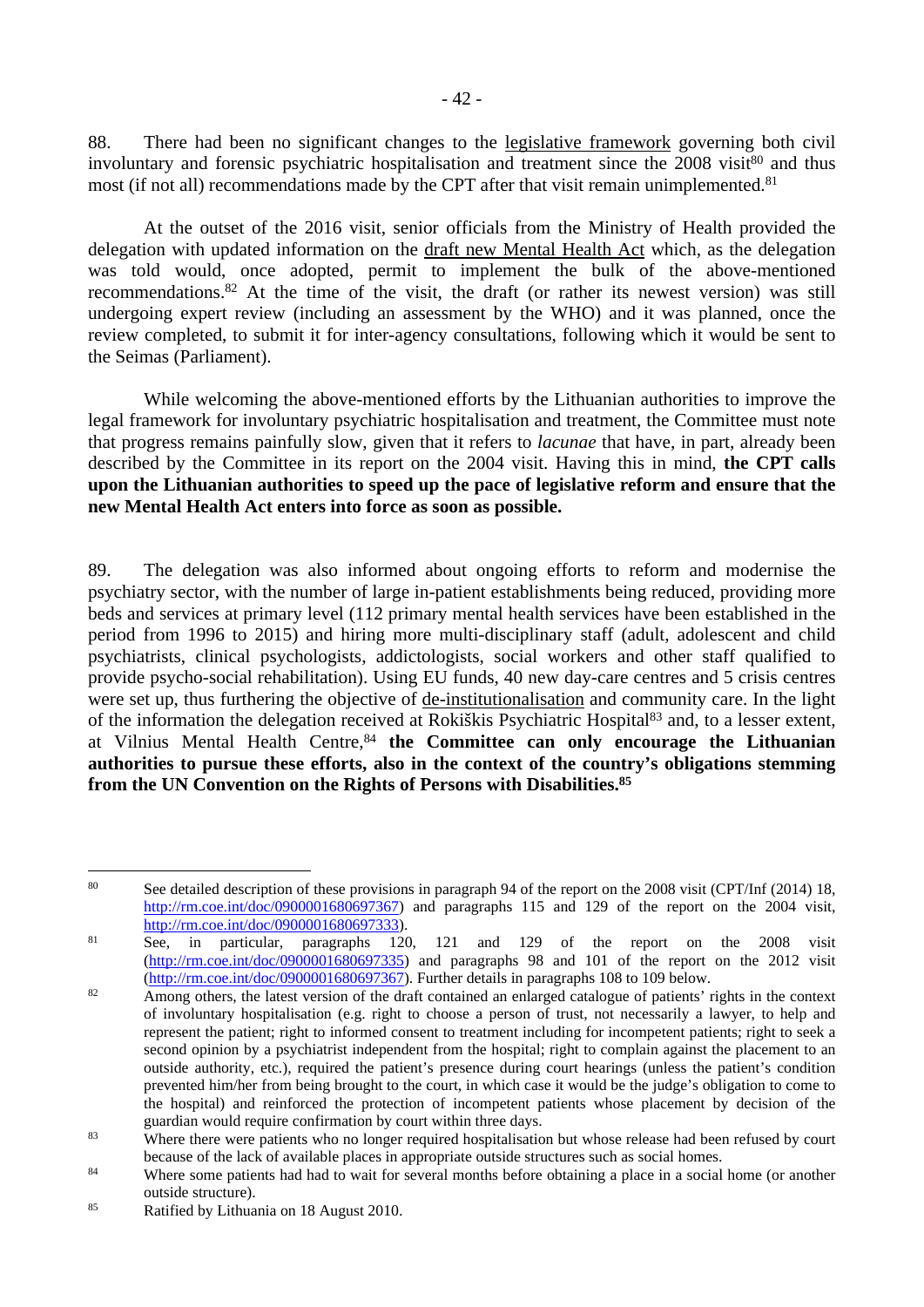#### <span id="page-42-0"></span>**2. Ill-treatment**

90. Most of the patients interviewed by the delegation in both establishments visited spoke positively about the staff, especially the doctors and nurses.

However, a few recent allegations were received at *Vilnius Mental Health Centre* according to which one of the nursing assistants (orderlies) working on the closed male ward occasionally punched patients in the toilet and the smoking room (where there was no CCTV coverage),<sup>86</sup> as well as in the context of restraint episodes.<sup>87</sup> The establishment's Director stated that he was aware of the problem and assured the delegation that adequate steps were being taken to address it.<sup>88</sup> While welcoming this, **the CPT recommends that continued vigilance be exercised in this respect. In particular, all staff at Vilnius Mental Health Centre (especially the orderlies) should be reminded at regular and frequent intervals that any form of ill-treatment of patients, whether physical or verbal, is totally unacceptable and will be punished adequately.<sup>89</sup>**

As for *Rokiškis Psychiatric Hospital*, the delegation received no complaints of physical illtreatment by staff and only some allegations of sporadic verbally rude attitude of certain orderlies. **The Committee invites the Hospital's management to remind all the staff that they should treat patients in a polite and respectful manner.**

91. Inter-patient violence was recognised as a problem by the management and staff in both psychiatric establishments visited,<sup>90</sup> but the delegation gained the impression that such episodes were responded to swiftly and appropriately.<sup>91</sup> The CPT welcomes this.

<sup>&</sup>lt;sup>86</sup> CCTV was installed in communal areas (except for toilets and showers) and in observation rooms.

<sup>&</sup>lt;sup>87</sup> See also paragraph 104 below.

<sup>88</sup> E.g. after a similar incident 6 months prior to the visit (when an orderly had punched a patient), the staff member concerned received an official reprimand and was transferred to another ward. Previously, according to the Director, some orderlies had been released from their duties after having punched a patient being restrained.

 $\frac{89}{20}$  See also paragraph 104 below.

<sup>90</sup> According to doctors with whom the delegation spoke at *Vilnius Mental Health Centre*, physical confrontations between patients occurred  $2 - 3$  times per year on the closed wards, with verbal altercations being more frequent.

<sup>91</sup> E.g. at *Rokiškis Psychiatric Hospital*, patients would be separated from each other and temporarily placed in observation rooms – not as a form of punishment but as a security measure.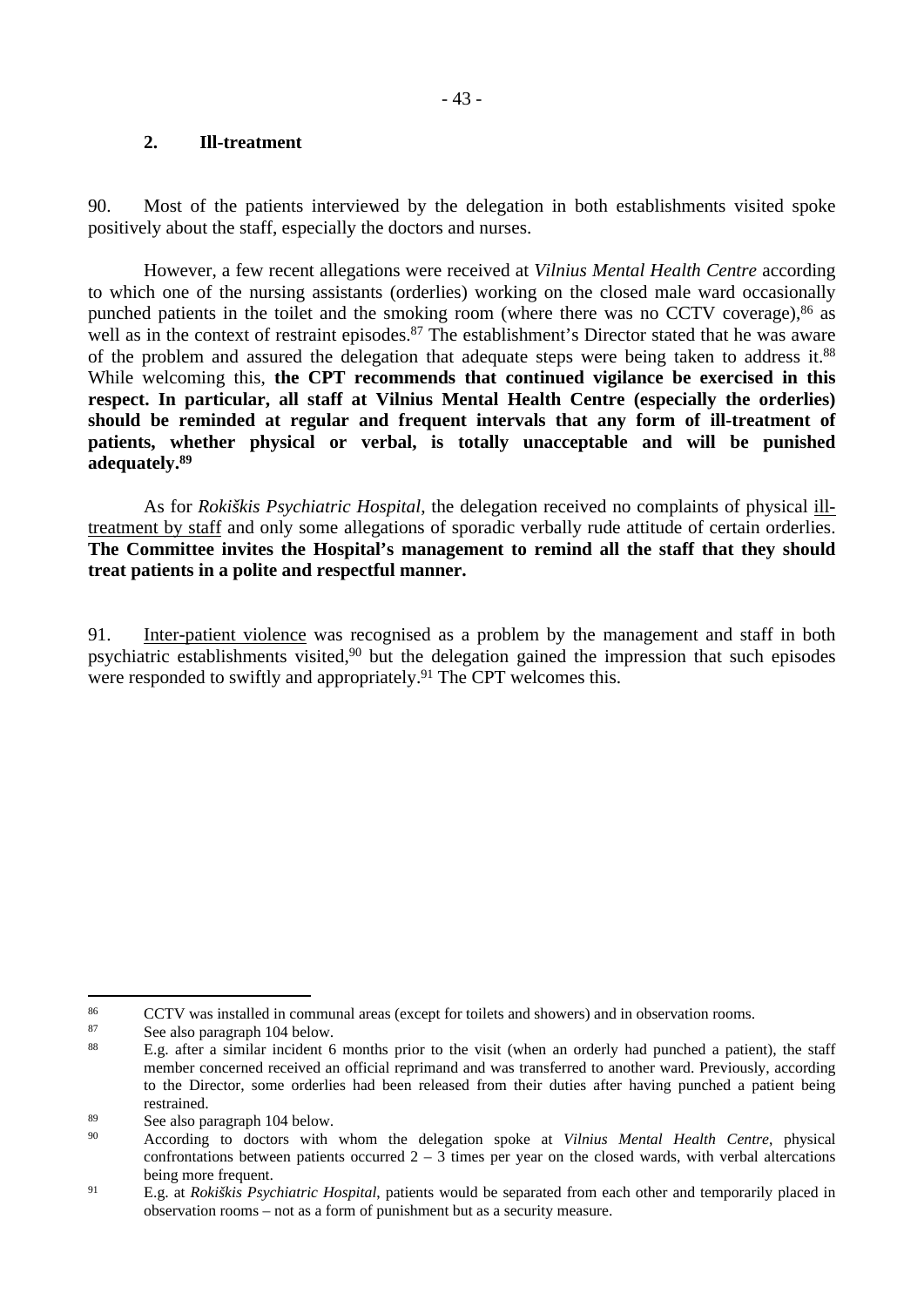## <span id="page-43-0"></span>**3. Living conditions**

### <span id="page-43-1"></span>a. follow-up visit to Rokiškis Psychiatric Hospital

92. The delegation was impressed by the high standard of refurbishment in all the buildings of Rokiškis Psychiatric Hospital, representing indeed a huge improvement as compared with the situation observed during the 2008 visit.<sup>92</sup> All rooms were bright and airy, adequately furnished (beds with full bedding, bedside tables, a desk, shelves, a wardrobe, a washbasin, TV and radio sets<sup>93</sup>), and in a very good state of repair and cleanliness.<sup>94</sup> Patients were able to keep their personal belongings in centralised lockers on each ward, to which they could have access on request.<sup>95</sup> Conditions in the communal sanitary facilities (toilets and showers) $96$  were also very good. That said, several patients told the delegation that access to the shower was only granted once a week;<sup>97</sup> **the CPT recommends that steps be taken to ensure that all patients have unrestricted access to a shower**.

93. Further, conditions in some of the patient accommodation (especially in the rooms for  $4 - 5$ ) patients, measuring some 25 m<sup>2</sup>) were rather cramped.<sup>98</sup> Moreover, patients in Building B (i.e. forensic patients on maximum and medium security regime) continued to spend the bulk of their time (in fact, at times more than 23 hours per day) locked up in their rooms.<sup>99</sup>

In this context, the Committee must stress once again that there should be a move away from the current policy of keeping patients locked up in their rooms; this should be accompanied by further development of recreational, psychosocial and occupational therapeutic activities (see paragraph 99 below). **The CPT reiterates its recommendation that steps be taken at Rokiškis Psychiatric Hospital to progressively abolish lock-up periods during the day for patients in maximum and medium security units.** 

<sup>&</sup>lt;sup>92</sup> See the description of living conditions in paragraphs 97 to 101 of the report on the 2008 visit [\(http://rm.coe.int/doc/0900001680697335](http://rm.coe.int/doc/0900001680697335)). The renovation programme had been completed some 2 months before the CPT's visit. It is worth mentioning that the establishment's Director assured the delegation that the Hospital faced no budgetary problems, and added that the daily budget per forensic patient was the equivalent of 41,50 EUR.

<sup>&</sup>lt;sup>93</sup> One TV set (possibly also a DVD player) and one radio set was permitted per room. These were patients' own sets and not every room was equipped with them.

<sup>&</sup>lt;sup>94</sup> It should also be mentioned as a positive point that the additional inner doors in patients' rooms in Building B (in the form of metal bars) had been removed, in line with the CPT's recommendation made after the 2008 visit.

Patients in Building E could keep personal items in their rooms, in small lockers to which they had the keys.<br>On these words where netiants were looked in their rooms (conocially in Building B) the rooms were fitted.

<sup>96</sup> On those wards where patients were locked in their rooms (especially in Building B) the rooms were fitted with (fully partitioned) in-cell toilets.

<sup>97</sup> Although other patients said that it was possible to take a shower more often on request.

<sup>98</sup> Most rooms were for two or three patients and measured 12 to 18 m², whilst Building D also possessed a few larger rooms (for up to 8 patients).

<sup>&</sup>lt;sup>99</sup> The main differences between security regimes were as follows: patients in the maximum security unit were locked in their rooms and had to be accompanied (1:1) each time they left the rooms including during outdoor exercise (which took place room by room) and any activities; those in medium security were also locked in their rooms but had one staff member per group of  $5 - 6$  patients as well as more activities and some group association; those in low security units could move freely during the day within the unit and adjoining exercise areas.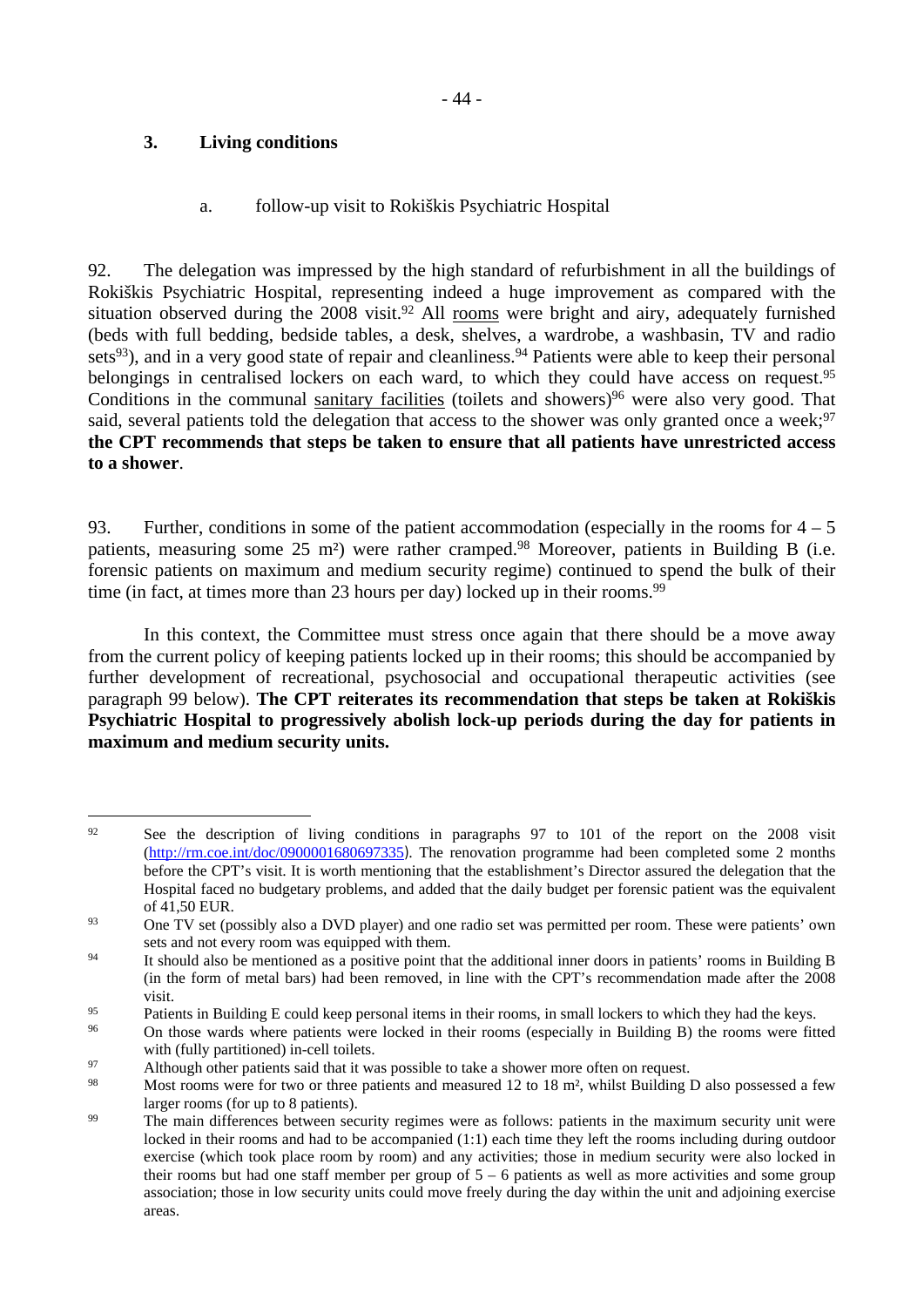**The Committee also invites the Lithuanian authorities to seek ways to provide more living space for patients accommodated in larger rooms, e.g. by ensuring a more even allocation throughout the available accommodation.**

94. Almost all patients interviewed by the delegation complained about the poor quality and insufficient quantity of the food provided at the Hospital. The delegation raised this issue with the Director who promised to discuss it with the catering company. **The CPT would like to be informed of the outcome of these discussions.**

95. The delegation also noted that the privacy of female patients in Building A was not protected sufficiently. In particular, male patients from other units could observe female patients in their rooms (as the windows had no privacy screens) and during outdoor exercise. Some of the women interviewed by the delegation felt uncomfortable about this situation. **The Committee recommends that steps be taken to address this problem.**

## <span id="page-44-0"></span>b. Vilnius Mental Health Centre

96. Living conditions were relatively poor on the closed wards of Vilnius Mental Health Centre, located in old and dilapidated buildings.<sup>100</sup> Patients lived in austere, impersonal and rather cramped dormitories (for five to nine patients each, measuring from approximately 25 m² to some 50 m², and equipped with beds with bedding and some lockers) offering no privacy (especially in the observation rooms); further, the delegation noted that many male patients walked the whole day in pyjamas. Communal toilets and showers (to which access was not restricted) were also run down though clean and in a working order.

On the positive side, all dormitories were well lit and ventilated and patients had access, during the day, to common TV and dining rooms which offered acceptable conditions. Conditions in the psycho-geriatric ward were somewhat better than in the closed male and female wards, in that rooms were smaller (for two to five patients); further, the ward was equipped with adapted toilets and bathrooms and, despite the presence of several incontinent patients, the rooms and the ward in general were impeccably clean.<sup>101</sup>

It is also noteworthy that all interviewed patients praised the food, which was said to be varied, tasty and sufficient in quantity.

<sup>97.</sup> The delegation was informed by the Centre's Director of the existence of well-advanced plans for new purpose-built premises<sup>102</sup> for the closed and psycho-geriatric wards (with sufficient space for activities).<sup>103</sup>

<sup>&</sup>lt;sup>100</sup> By contrast with the open wards, which had recently been thoroughly refurbished using EU funds.

The delegation was told that there were no problems with the supply of diapers and washable mattresses and bed sheets.

<sup>102</sup> Reportedly, the new premises would have accommodation based on smaller rooms (measuring 18 m² each) for one or two patients, with en-suite toilets and showers.

<sup>&</sup>lt;sup>103</sup> The plan was to sell the old buildings to a private investor and use the proceeds to construct new premises. All the relevant procedures were reportedly completed and the Director hoped the sale and subsequent construction could go ahead in the course of 2017.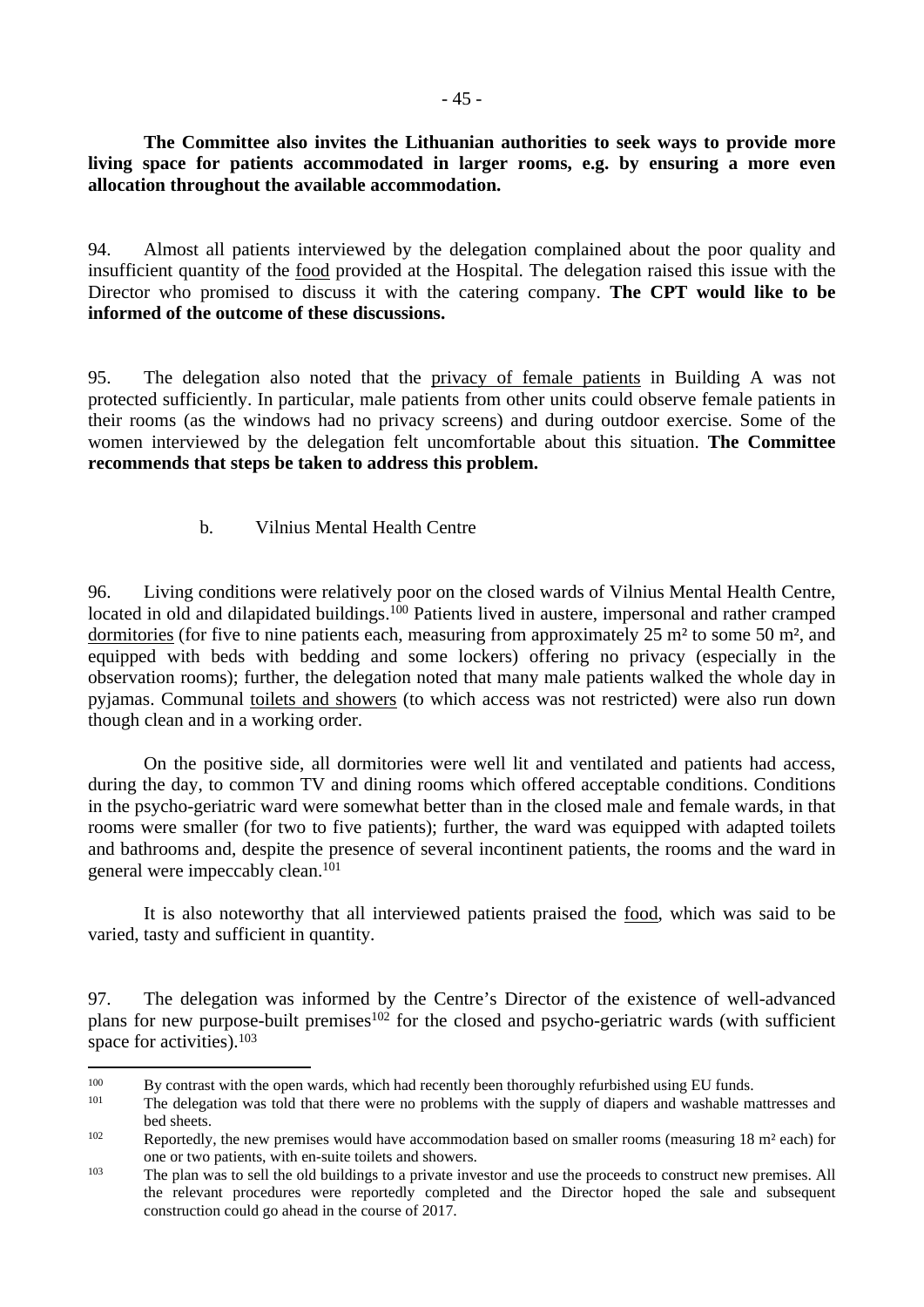In the light the delegation's findings, **the CPT recommends that the Lithuanian authorities implement these plans as a matter of priority. Pending this, efforts should be made to offer a more congenial and personalised surroundings for patients. To the extent this is economically justified, some redecoration of the existing premises should be carried out.**  Further, **male patients on the closed ward should be encouraged to wear their own clothes during the day or be provided with appropriate non-uniform garments.** 

#### <span id="page-45-0"></span>**4. Treatment**

98. Psycho-pharmacotherapy appeared adequate (including newer generation drugs) in both psychiatric establishments visited and the delegation saw no signs of overmedication. The range, access to and quality of somatic treatments appeared adequate too.

99. Despite the existence of individual treatment and rehabilitation plans (reviewed at regular intervals)<sup>104</sup> and some elements of multi-disciplinary team work,<sup>105</sup> patients on both closed wards in Vilnius and those on maximum and medium security units in Rokiškis were not sufficiently involved in psycho-social rehabilitation activities;<sup>106</sup> further, clinical psychologists were mainly engaged in risk assessment and evaluation, and only occasionally in some treatment.<sup>107</sup>

This was particularly regrettable as both hospitals possessed impressive and generally wellstaffed (see paragraph 101 below) occupation and rehabilitation centres. The ones at Rokiškis offered activities such as woodwork, sewing, weaving, cooking, gardening, computer classes, music, art, theatre, sports, life skills training, etc. Some patients (essentially those on low security) benefited from vocational training (builder, caretaker, leader work). However, only a few patients from the maximum and medium security units attended activities in the occupation and rehabilitation centres. In practice, all that most of them had at their disposal was a limited (once or twice per week) access to the gym, table tennis (according to a schedule), reading, watching TV/DVD, listening to the radio and playing board games.

**The CPT recommends that efforts be made to involve more patients on closed wards at Vilnius Mental Health Centre and those on maximum and medium security units at Rokiškis Psychiatric Hospital in psycho-social rehabilitation activities, in the light of the above remarks. As regards, more specifically, the latter establishment, more focus is required on needs assessment and on reducing the risk to society posed by forensic patients.** 

<sup>&</sup>lt;sup>104</sup> At least every six months (in Rokiškis the initial review was after  $2 - 3$  months). There were also individual nursing plans (in Vilnius) and individual plans of social work (in Rokiškis).

<sup>&</sup>lt;sup>105</sup> Including psychiatrists, psychologists and social workers. However, psychologists appeared less involved, especially in Vilnius – there were for example no notes by them in patients' medical files seen by the delegation.

<sup>&</sup>lt;sup>106</sup> E.g. only one female patient from the closed ward (and no male) attended such activities when the delegation visited Vilnius Mental Health Centre.

<sup>107</sup> At Vilnius Mental Health Centre, patients' access to activities also depended on the level of supervision (irrespective of their legal status): level 1 (upon arrival, and always the default level for involuntary patients) with patients being confined to the observation room (adjoining the nurses' office and with a window permitting ongoing supervision); level 2 (patients free to move inside the ward); level 3 (patients free to move inside the hospital grounds but only if accompanied by staff or visiting relatives); level 4: patients free to move around the territory of the hospital and allowed to go to town provided they informed the staff beforehand and returned within the agreed time.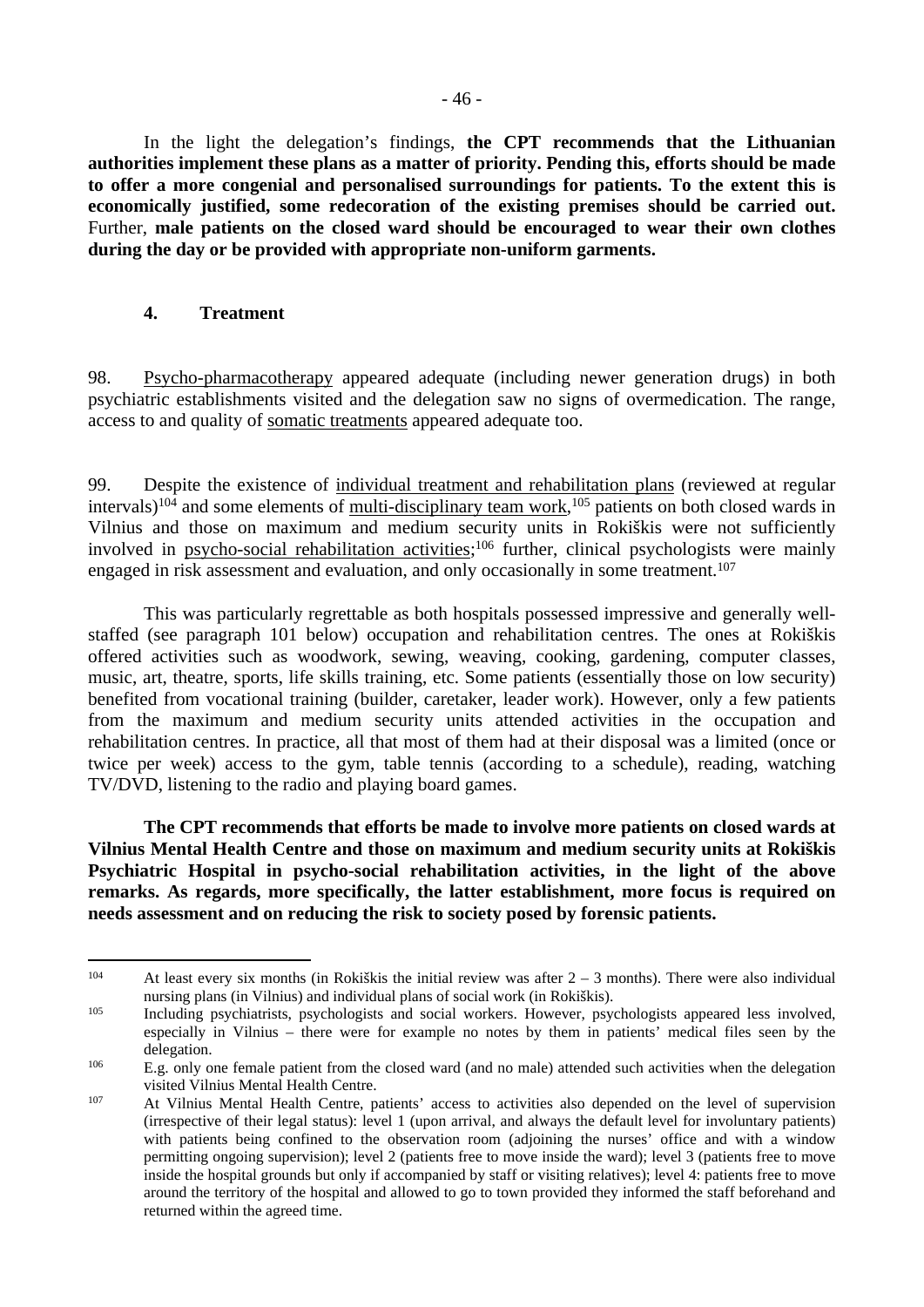In this context, **the Committee recommends that the Lithuanian authorities take steps to separate completely the risk assessment and therapeutic functions of the psychologists.**

Further, **long-term patients should be involved in more activities preparing them for independent life or return to their families, providing for motivation, development of learning and relationship skills, acquisition of specific competences and improvement of self-image. As far as possible, this should happen in coordination with the existing community care structures.**

Admittedly, space for any ward-based activities (i.e. inside the accommodation building) was scarce on the closed male and female wards in Vilnius. In this respect, **reference is made to paragraph 97 above**.

100. Further, access to outdoor exercise<sup>108</sup> was clearly inadequate at Building B of *Rokiškis Psychiatric Hospital* (where patients could reportedly only go to the exercise yards for 50 to 75 minutes per day)<sup>109</sup> and the delegation gained the impression that patients from the female closed ward at *Vilnius Mental Health Centre*, too, could benefit from more access to the outdoor yard.<sup>110</sup> **The Committee recommends that all patients (female and male) in both establishments benefit in fact from unrestricted access to outdoor exercise during the day unless treatment activities require them to be present on the ward.** 

### <span id="page-46-0"></span>**5. Staff**

101. The staffing was, in principle, sufficient in terms of numbers and available specialities in both establishments visited.<sup>111</sup> However, as already mentioned in paragraph 100 above, **staff should be encouraged to engage more with the patients on closed wards at Vilnius Mental Health Centre and those on maximum and medium security units at Rokiškis Psychiatric Hospital, and stimulate them to participate in psycho-social rehabilitation activities.** 

<sup>108</sup> Every building had at least one own secure outdoor exercise area which was spacious and well equipped (including some sports equipment, benches and shelters against inclement weather). There were also smaller indoor gyms with exercise equipment on the wards.

<sup>&</sup>lt;sup>109</sup> The Hospital's Director initially told the delegation that outdoor exercise was offered for 4 hours per day in the summer and 2 hours per day in the winter, but most of the interviewed patients said it was more like  $15 - 25$ minutes twice or three times per day.

<sup>&</sup>lt;sup>110</sup> The vard being at the ground level (adjacent to the male ward) and in principle freely accessible throughout the day, it tended to be "monopolised" by male patients and some women felt uncomfortable using it at the same time as the males.

<sup>111</sup> Vilnius Mental Health Centre employed 42 doctors (including 35 psychiatrists, GPs and several somatic specialists such as neurologists), 88 nurses and 65 orderlies. In addition, the psycho-social rehabilitation team included 25 clinical psychologists, six work therapists, a physiotherapist, a music therapist, an art therapist and four social workers. All worked full time but most were involved in work on open and outpatient wards. At night and on weekends, there was one duty doctor and ward-based staff present, e.g. a nurse and two orderlies on the closed male ward (32 patients at the time of the visit). During day time, each closed ward could have up to three doctors and four nurses. As for Rokiškis Psychiatric Hospital, it employed 24 full-time doctors including 15 psychiatrists and several somatic doctors (GPs, a specialist in internal diseases, a specialist in infectious diseases, a dermatologist, a dentist, two radiologists), 146 full-time nurses and 178 full-time orderlies. Other therapeutic staff included nine clinical psychologists (there were also six vacant posts), 25 work therapists and teachers, and five social workers. At night (i.e. after 4 p.m.) and on weekends, there was one duty doctor and ward-based staff (two or three nurses and two or three orderlies per floor). Staffing was reinforced in Building B (six nurses and six orderlies).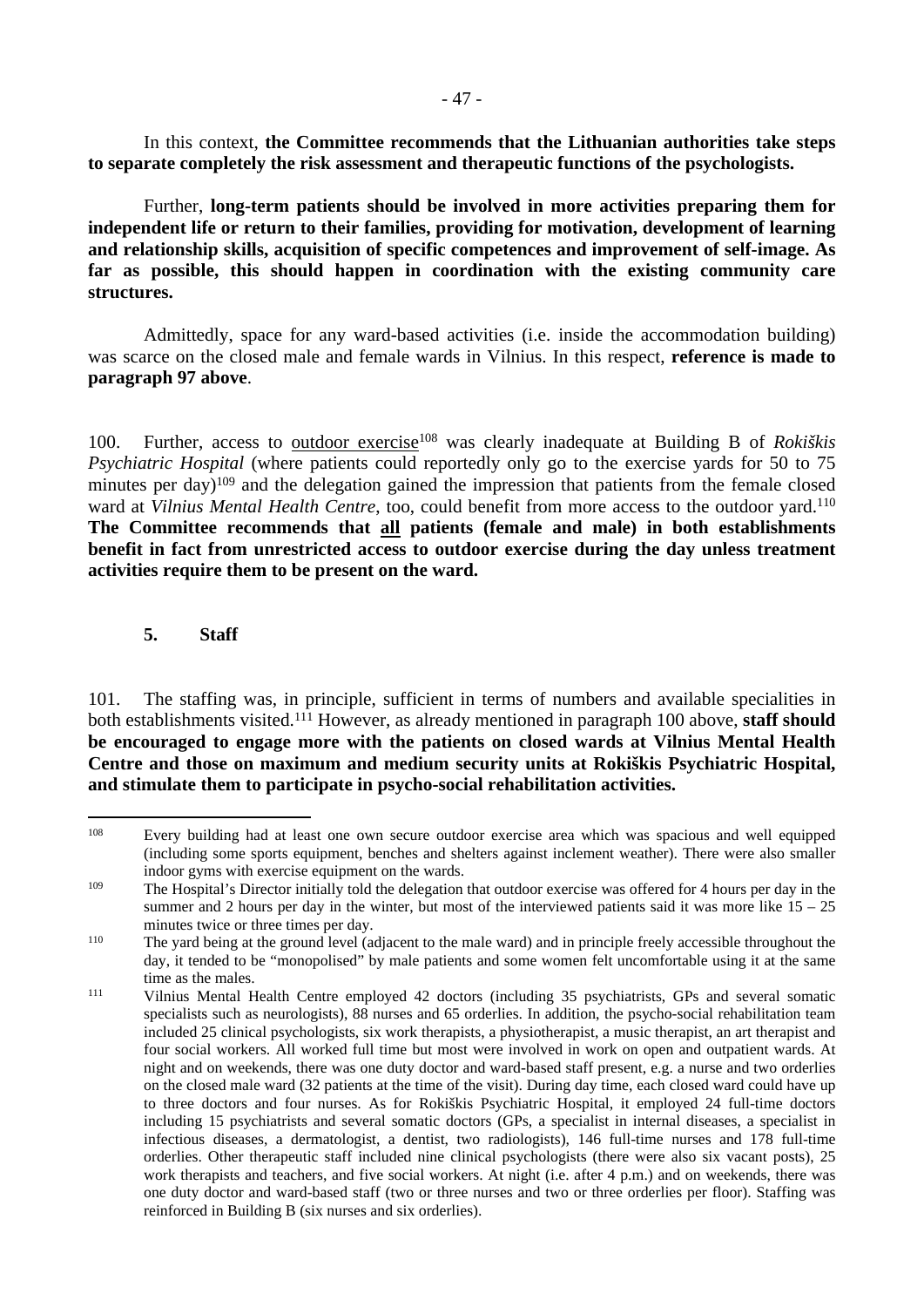Further, in order to implement fully the CPT's recommendation in paragraph 100 above, **employing more qualified staff may well be necessary in both establishments visited.** 

102. The Director of *Rokiškis Psychiatric Hospital* was concerned that many of his doctors were of relatively advanced age (some were already in their 70s) and thus likely to retire in the near future. The delegation also observed (especially at *Vilnius Mental Health Centre*) that a lot of the nurses and orderlies were obviously close to their retirement age. **The Committee invites the Lithuanian authorities to reflect upon ways to address this problem by creating conditions that would render work at Rokiškis Psychiatric Hospital and Vilnius Mental Health Centre more attractive to younger health-care staff. Efforts should also be made to fill the vacant posts of clinical psychologists in Rokiškis.**

103. Both establishments had contracts with private companies to ensure general security. In exceptional cases, doctors could ask security guards to enter the premises and assist nurses and orderlies in restraining particularly violent and/or agitated patients; in such situations, the guards would act exclusively upon instructions of health-care staff.

The CPT has no concerns as regards the manner in which the private security guards operated at *Rokiškis Psychiatric Hospital* and *Vilnius Mental Health Centre* (and no complaints regarding them were heard from any of the interviewed patients). Having said that, **the Committee wishes to reiterate its view that, as a matter of principle, means of restraint should only be applied by adequately trained health-care staff** (see also paragraph 104 below).

## <span id="page-47-0"></span>**6. Means of restraint**

104. Seclusion was not practiced in either of the psychiatric establishments visited. As for mechanical restraint (i.e. fixation to a bed with magnetic belts),<sup>112</sup> it was each time accompanied by the administration of tranquillising medication<sup>113</sup> (chemical restraint<sup>114</sup>) and was not resorted to excessively.<sup>115</sup> Its application was always ordered by a doctor and limited to 2 hours at a time.<sup>116</sup> At *Rokiškis Psychiatric Hospital*, health-care staff (nurses and orderlies) received every 6 months training (by trainers coming from outside) on de-escalation, coping with aggression and restraint techniques; however, no such regular specialised training was apparently provided at *Vilnius Mental Health Centre*, especially as regards orderlies.

<sup>112</sup> Staff at Vilnius Mental Health Centre also sometimes resorted to "semi-fixation" i.e. applying a vest allowing to use one's hands but not to walk fast or run.

<sup>113</sup> Usually (at least in Vilnius) olanzapine or midazolam by injection.

<sup>114</sup> That said, Directors and doctors at both establishments did not use the term "chemical restraint" and were of the view that the use of medication in the context of restraint episodes was a part of therapeutic process for each patient concerned.

<sup>115</sup> E.g. on the male closed ward in Vilnius, once-twice per month. More frequently in Building B at Rokiškis although, in practice, this only concerned a small group of patients (up to five) who were restrained frequently (one of them 25 times since 2012) but for a brief period (usually up to an hour).

<sup>116</sup> There were written internal guidelines for the use of restraints in both establishments.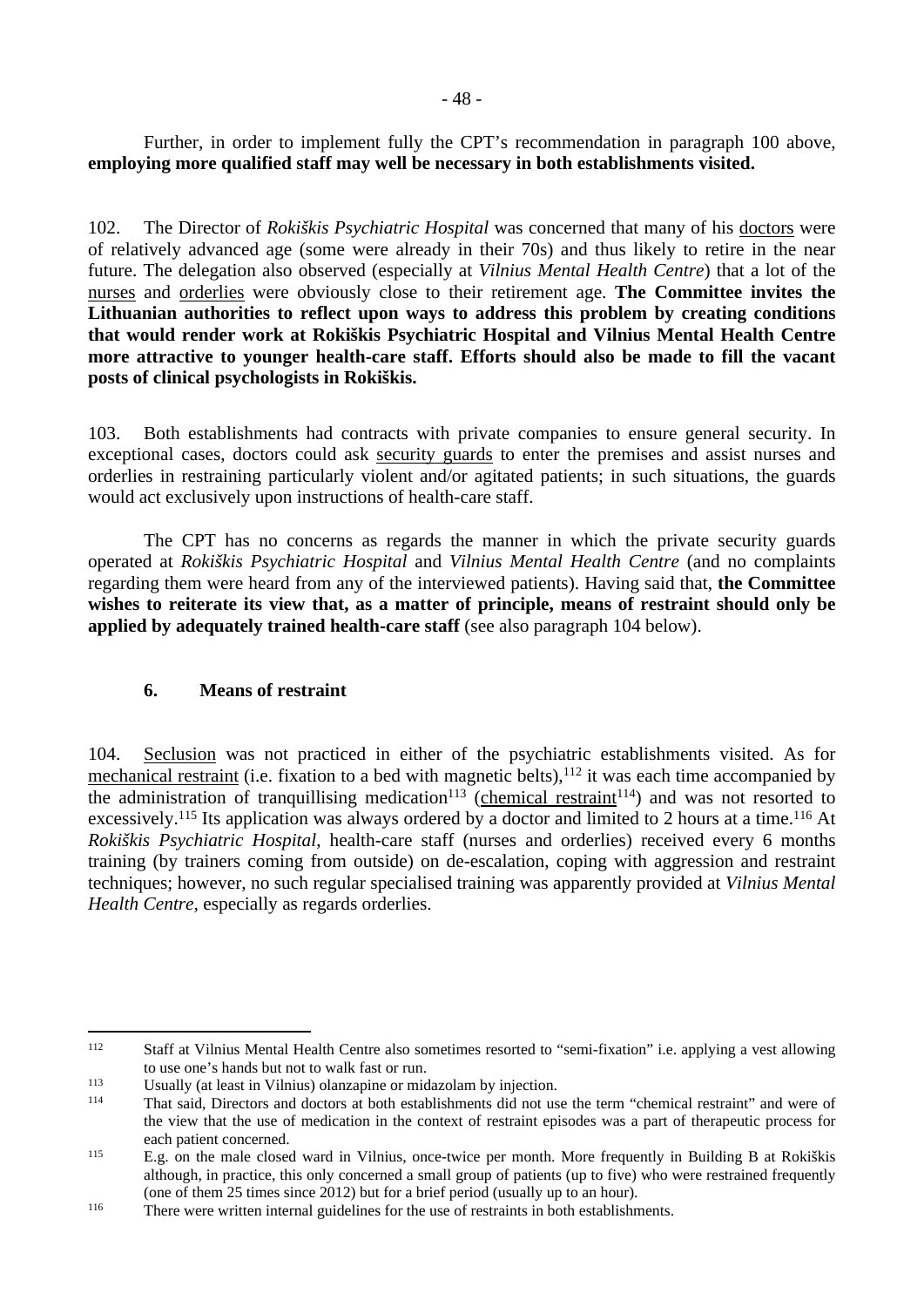The CPT is concerned by the non-implementation of some of its long-standing recommendations on the resort to means of restraint: in particular, there were still no dedicated restraint registers<sup>117</sup> (instances of chemical restraint were not recorded at all) and restraint continued to be applied in full view of other patients.<sup>118</sup>

The Committee must reiterate its view that means of restraint are security measures which should not be considered as having any therapeutic basis. Mechanical restraint should only be carried out in a separate room and out of view of other patients, and be coupled with a continuous, direct and personal supervision by a designated member of staff (which is not always the case at present).<sup>119</sup> The CPT would also like to stress that, as a rule, the task of restraining patients should be performed by adequately trained health-care staff.<sup>120</sup>

105. **The CPT thus reiterates its recommendation that the current practice with respect means of restraint be amended (at Rokiškis Psychiatric Hospital, Vilnius Mental Health Centre and, as applicable, in all other psychiatric establishments in Lithuania) so as to ensure that:**

- all types of restraint and the criteria for their use are regulated by law;
- **every instance of recourse to means of mechanical or chemical restraint is recorded in a** *dedicated register* **as well as in the patient's file. The entry should include the times at which the measure began and ended, the circumstances of the case, the reasons for resorting to the measure, the means and/or medication used, the name of the doctor who ordered or approved it, the names of the staff who participated in the application of the restraint measure, and an account of any injuries sustained by patients or staff. This will greatly facilitate both the management of such incidents and oversight into the extent of their occurrence;**
- restraint is always performed by duly trained health-care staff;
- patients subjected to mechanical restraint are not medicated without consent, **except in situations where they may be in danger of suffering serious health consequences if medication is not administered;**
- **whenever a patient is subject to restraint, a qualified health-care staff member is** *continuously present* **in order to regularly record the patient's situation, maintain the therapeutic alliance and provide assistance. Such assistance may include escorting the patient to a toilet facility or helping him/her to drink/consume food. Contact is to be maintained in an appropriate way aiming at de-escalating the situation and discontinuing the measure. Video surveillance cannot replace such a continuous staff presence;**

<sup>&</sup>lt;sup>117</sup> Restraint was only recorded (including the time at which the measure was applied and terminated, the name of the doctor ordering it, the reason for restraining the patient, and a description of what happened during the restraining procedure) in the patient's medical file.

<sup>118</sup> Restrained patients were placed in observation rooms (equipped with large windows) which were occasionally shared with patients who were not fixated. See also paragraph 96 above.

<sup>119</sup> Instead, nurses were checking on restrained patients every 15 to 30 minutes.<br>120 See personship 00 and 103 above

See paragraphs 90 and 103 above.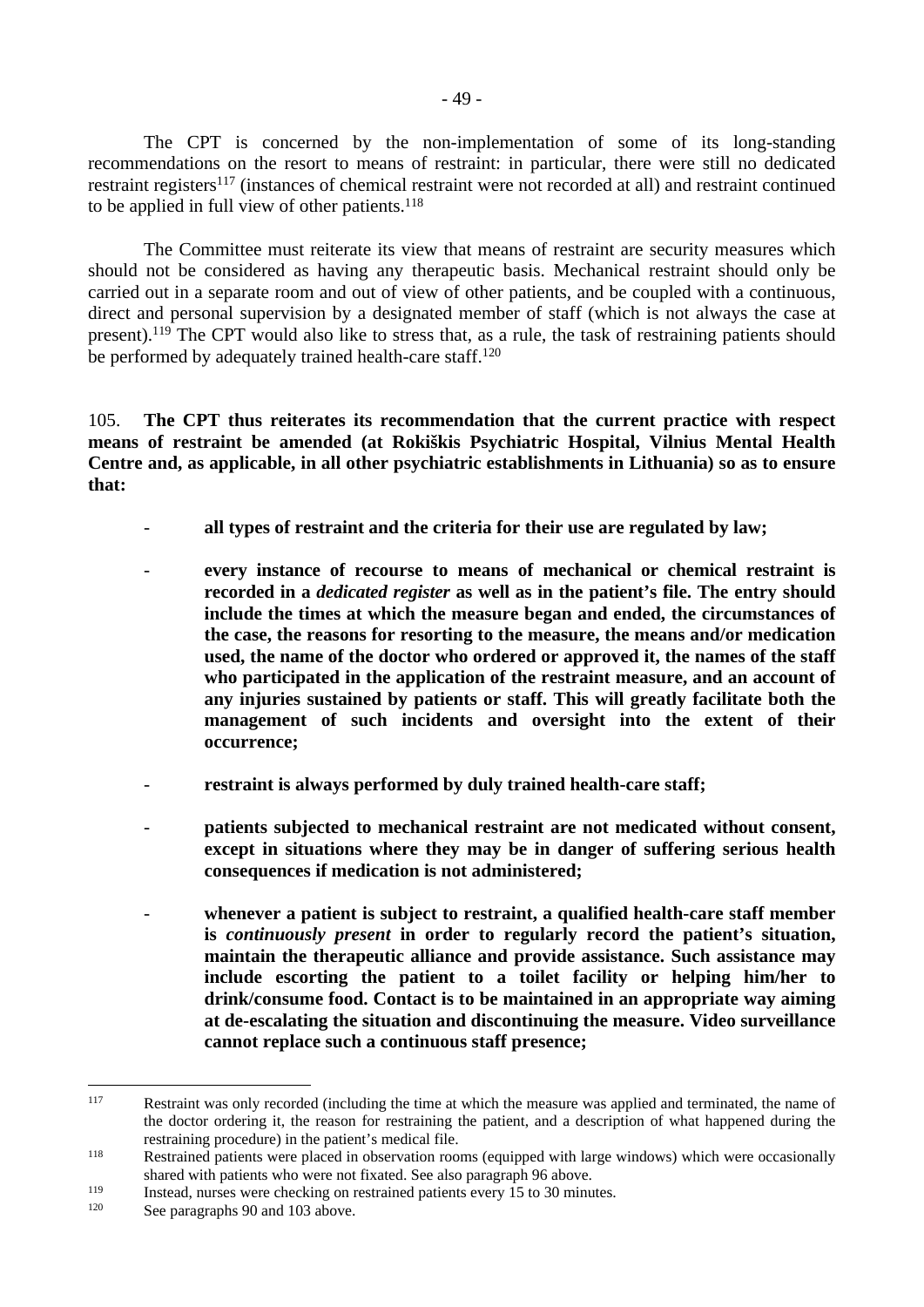- restrained patients are *not exposed to other patients*, unless they explicitly **express a wish to remain in the company of certain fellow patients;**
- **a** *debriefing* **with the patient takes place at the end of the application of any means of restraint.<sup>121</sup>**

**The Committee invites the Ministry of Health to issue such rules in the form of nationwide guidelines for all psychiatric establishments, pending the adoption of the new Mental Health Act;<sup>122</sup>** at present, this is left to every establishment's own initiative and the coherence of such rules and adequate supervision of their implementation cannot be ensured.

### <span id="page-49-0"></span>**7. Safeguards in the context of involuntary hospitalisation**

106. In the reports on previous visits, $123$  the CPT had made a number of specific recommendations concerning the legal safeguards surrounding involuntary psychiatric hospitalisation and treatment. Regrettably, given the virtual absence of changes in the legal framework (and the implementation practice which, as a rule, followed the existing rules), the findings made by the delegation during the 2016 visit suggest that most of those recommendations have remained unimplemented.

The main issues of the CPT's concern are as follows: the patients' presence during court review hearings remains highly exceptional in practice,<sup>124</sup> there is (in practice) no involvement of external psychiatric expertise<sup>125</sup> and no effective legal assistance,<sup>126</sup> and (in the case of civil involuntary patients) consent to treatment is not always sought separately from consent to hospitalisation.<sup>127</sup>

As already mentioned in paragraph 88 above, all these issues are supposed to be addressed in the new Mental Health Act; **reference is thus made to the recommendation in paragraph 88 above.** 

<sup>&</sup>lt;sup>121</sup> This debriefing will provide an opportunity for the doctor to explain the need for the measure and thus help relieve uncertainty about its rationale. For the patient, such debriefing provides an occasion to explain his/her emotions prior to the restraint, which may improve both the patient's own and the staff's understanding of his/her behaviour. Although Directors and doctors with whom the delegation spoke were adamant that such debriefing took place in both establishments, not all the interviewed patients confirmed it.

<sup>&</sup>lt;sup>122</sup> The delegation was told at the Ministry of Health that the new Mental Health Act would contain such detailed provisions, thus eliminating the *lacunae* of the existing law. See also paragraph 88 above.

<sup>&</sup>lt;sup>123</sup> See paragraph 88 above.<br><sup>124</sup> It was said to bannen se

<sup>124</sup> It was said to happen sometimes at Rokiškis Psychiatric Hospital (where most of the patients interviewed confirmed having been at least offered the possibility to be taken to court, unless the doctors considered them to be too sick for this) but hardly ever at Vilnius Mental Health Centre; furthermore, judges never came to either of the establishments.

<sup>&</sup>lt;sup>125</sup> Judges were not required to (and in practice hardly ever did) seek an opinion from a psychiatrist outside the establishment concerned during involuntary placement procedures.

<sup>&</sup>lt;sup>126</sup> *Ex officio* lawyers rarely met patients at the establishments, and their participation in court hearings appeared to be a mere formality in most cases.

<sup>127</sup> Though patients interviewed at Rokiškis generally knew their diagnosis and what medication they were receiving. It is also noteworthy that, at Vilnius Mental Health Centre, the management had taken the initiative to request civil involuntary patients to sign twice, to confirm their consent to hospitalisation and (separately) treatment, using two separate standard entries with the following texts: "I was explained my diagnosis, treatment plan and my rights" and "I agree to being treated in this hospital".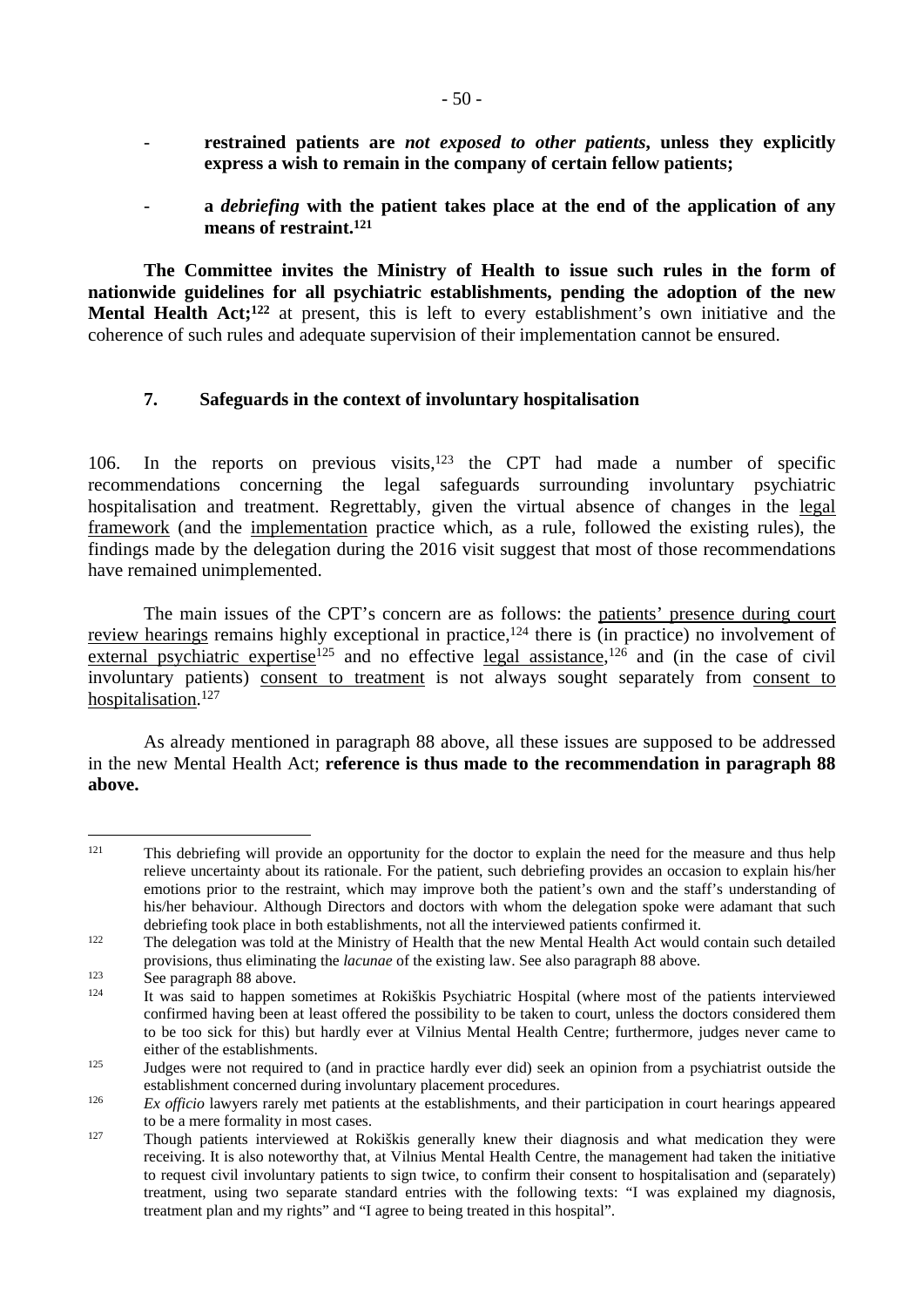107. As indicated in paragraph 87, at the time of the visit to *Vilnius Mental Health Centre*, only six patients were formally considered as involuntary. However, from interviews with staff and patients, it became apparent that a number of "voluntary" patients were in fact not free to leave the hospital premises on their own and were thus *de facto* deprived of their liberty and of the benefit of any of the safeguards which accompany the initial involuntary placement procedure. All patients on the closed wards and on the psycho-geriatric ward were being accommodated in locked units and were only allowed to leave the building when accompanied by staff (or, sometimes, relatives).<sup>128</sup>

As the Committee has made clear in the reports on its previous visits, if it is considered that a given patient, who has been voluntarily admitted and who expresses a wish to leave the hospital, still requires in-patient care, then the involuntary civil placement procedure provided by the law should be fully applied.

### **The CPT calls upon the Lithuanian authorities to review the legal status of patients at Vilnius Mental Health Centre, in the light of the above remarks.**

108. On the positive side, in both establishments visited patients had adequate opportunities to maintain contact with their families and friends (there were no restrictions on visits, which took place in pleasant dedicated facilities,<sup>129</sup> and patients could make telephone calls<sup>130</sup> using their own mobile telephones, office or pay phones), and were provided with some information on the establishments' routines and their rights, including the right to complain to an outside authority.<sup>131</sup> Having said that, it appeared that the complaints procedure at *Vilnius Mental Health Centre* prevented patients from sending confidential written complaints.<sup>132</sup> **The CPT would welcome the Lithuanian authorities' clarification of this point.**

As regards independent monitoring, see paragraph 7 above.<sup>133</sup>

109. Unlike in the case of the rules on involuntary hospitalisation (and treatment), there had been some changes in the legal framework concerning guardianship. In particular, new provisions in the Civil Code and the Code of Civil Procedure<sup>134</sup> require courts to be more specific and proportional when deciding on legal incapacity of persons with mental disorders, so as to avoid full incapacity as much as possible. Further, the new procedure foresees annual review of incapacitation decisions (first by municipal commissions, then by court) and grants fully incapacitated persons the right to request review once a year (and for those partially incapacitated, any time).

<sup>&</sup>lt;sup>128</sup> Some of them told the delegation that they did not wish to stay at the establishment any longer, but felt prevented from leaving.

<sup>&</sup>lt;sup>129</sup> At least at Rokiškis. In Vilnius, visits took place either in the common room or, security regime permitting, in the outside yard or in the surrounding park.

<sup>&</sup>lt;sup>130</sup> Save in exceptional cases when access to a telephone was restricted by doctor's order due to the history of previous abuse of this right by the patient, in which case there were detailed rules to regulate it (any restriction had to be decided by the doctor, specific as to duration and numbers concerned, explained to the patient and recorded in his/her medical file).

<sup>&</sup>lt;sup>131</sup> Including to the Seimas Ombudsmen. Patients interviewed by the delegation were generally aware of these procedures and, according to the information provided by the Directors, were making frequent use of them.

<sup>&</sup>lt;sup>132</sup> Patients submitted such complaints in an open form to the doctors on the ward, and the latter screened and filed them before transmitting them further to the addressee.

<sup>133</sup> The last NPM visit at Rokiškis Psychiatric Hospital was said to have taken place in June 2016, but the Director at Vilnius Mental Health Centre could not remember a visit in recent years although he did say that he was in frequent written contact with the Ombudsmen's Office following patients' individual complaints.

<sup>&</sup>lt;sup>134</sup> In force as from 1 January 2016.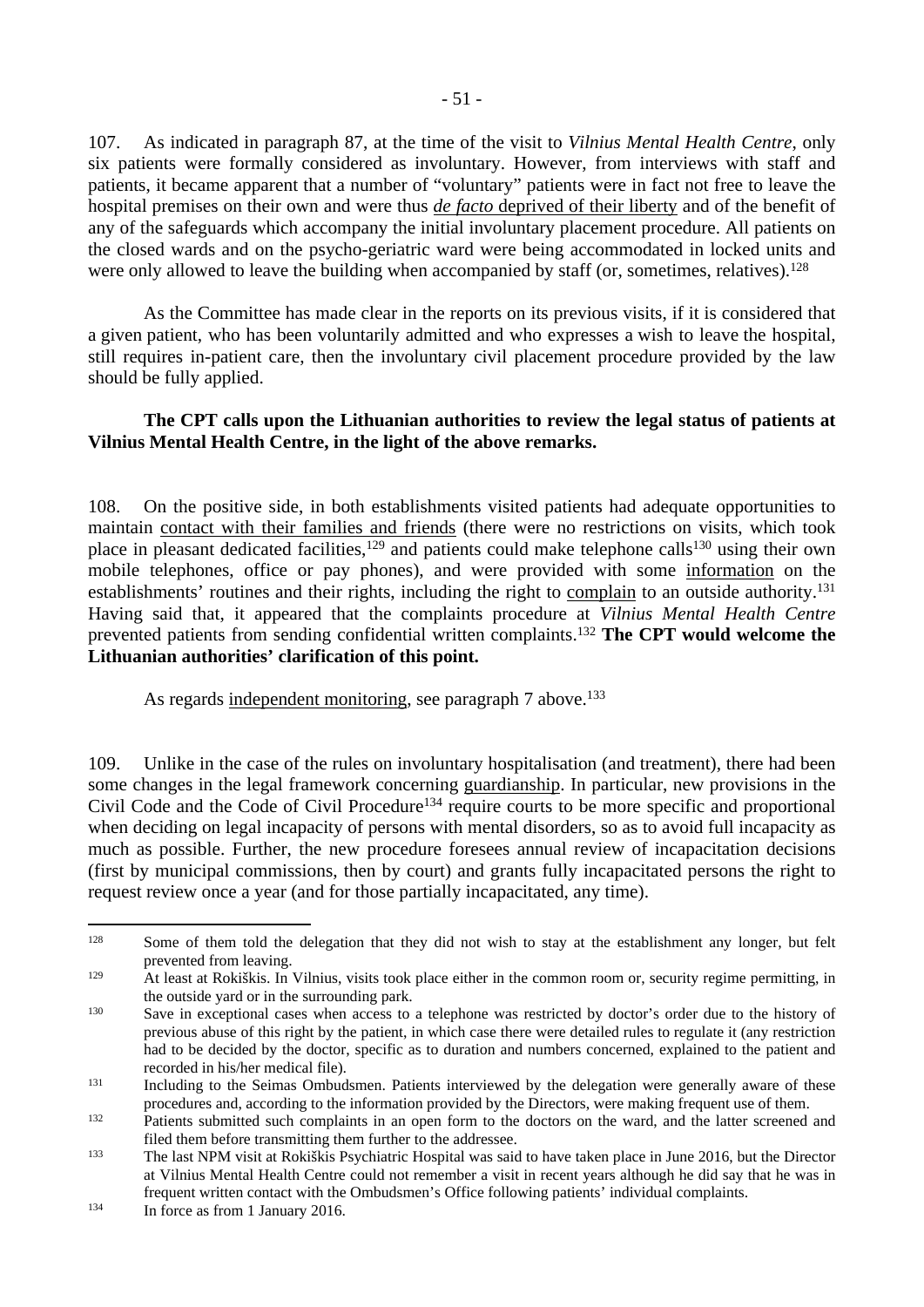While welcoming these positive legislative developments, the Committee regrets to note the persisting practice (as observed in both psychiatric establishments visited) of Directors being appointed as guardians for incompetent patients. It should be stressed in this context that one aspect of the role of a guardian is to defend, if necessary, the rights of incapacitated patients vis-à-vis the hosting institution. Obviously, granting guardianship to the staff of the very same institution may easily lead to a conflict of interest and compromise the independence and impartiality of the guardian. **The CPT calls upon the Lithuanian authorities to find alternative solutions which would better guarantee the independence and impartiality of guardians.**

At the outset of the visit, the delegation was informed of the ongoing review of all incapacitation decisions for persons placed in psychiatric (and social care) institutions. **The Committee would like to be informed of the outcome of this review and, in particular, whether it has resulted in a change of legal status for any of the persons currently accommodated at Rokiškis Psychiatric Hospital and Vilnius Mental Health Centre.**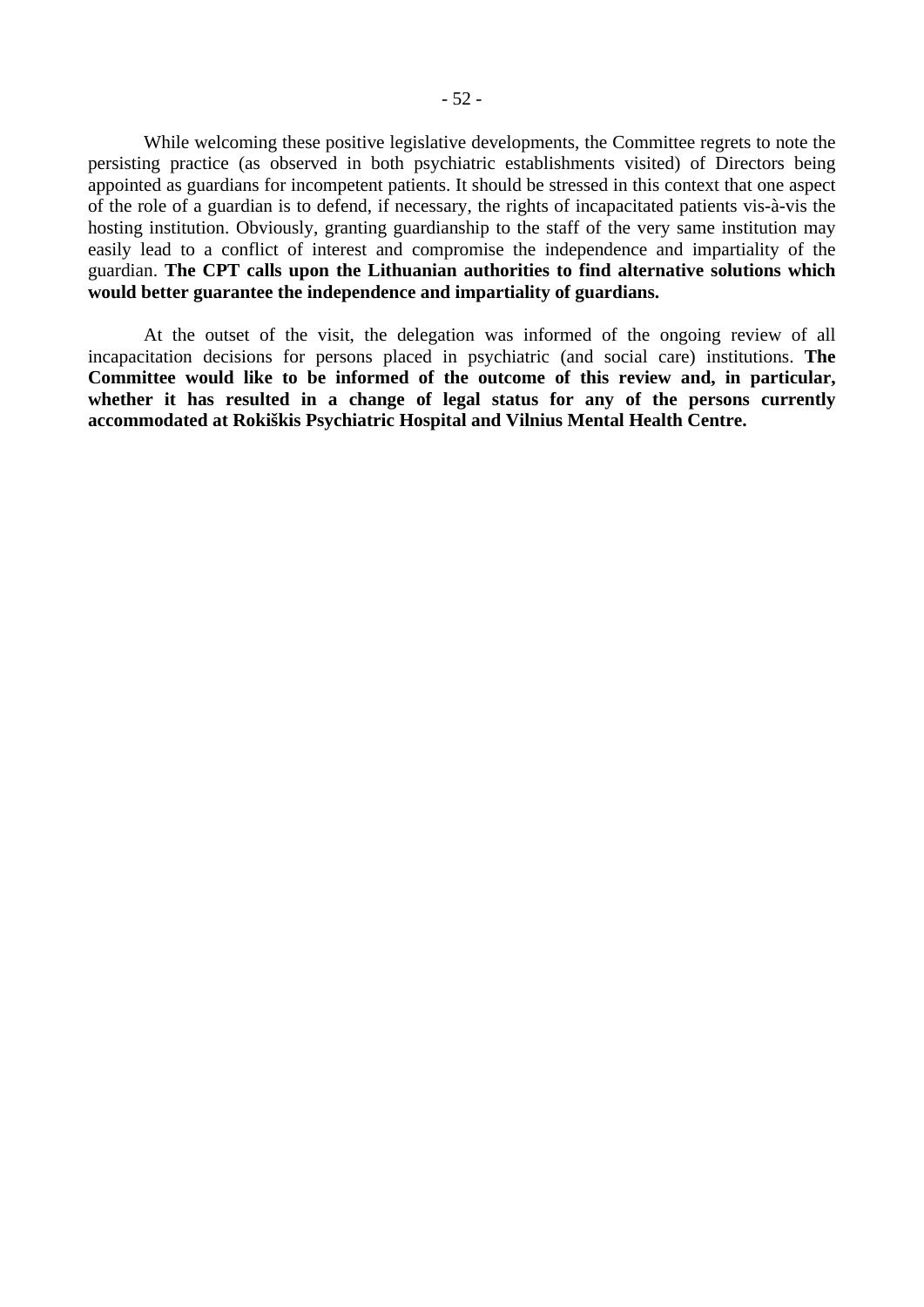## <span id="page-52-0"></span>**D. Social care establishments**

## <span id="page-52-1"></span>**1. Preliminary remarks**

110. The delegation visited, for the first time, Suvalkijos Social Care Home (hereafter – Social Care Home), an establishment under the responsibility of the Ministry of Social Security and Labour. The Social Care Home, located in the village of Katiliškiai on the outskirts of the town of Marijampolė, comprises two residential buildings of two levels each (the original building and a newer one opened in 2003) and an administrative/technical building, outdoor sports and recreation areas, workshops, as well as laundry and kitchen facilities.

Opened in 1945 as a home for physically disabled persons, the establishment was transformed into a social care home in 1979. Since then it has served mainly as a long-term care establishment for adult residents (male and female) who have learning disabilities of medium to serious degree, often combined with various mental disorders<sup>135</sup> and, sometimes, physical disabilities. With an official capacity of 211, at the time of the visit, the Social Care Home was accommodating 208 adults (120 males and 88 females) aged from 18 to 85.<sup>136</sup>

# <span id="page-52-2"></span>**2. Ill-treatment**

111. No allegations of physical ill-treatment of residents by staff were received at Suvalkijos Social Care Home. On the contrary, staff appeared to be polite, respectful, committed and dedicated to providing residents with the best possible care. Further, inter-resident violence did not appear to be a major problem and whenever such incidents occurred, staff intervened promptly and professionally.

# <span id="page-52-3"></span>**3. Residents' living conditions**

112. Living conditions at the Social Care Home were mostly very good, especially in the newer building where residents' rooms were spacious, well-lit and ventilated, properly furnished (beds with full bedding, lockers, tables, chairs, wardrobes, TV sets, etc.), clean and pleasantly decorated. Residents were accommodated in units of two rooms (for two or three persons each) with a shared bathroom comprising a toilet, a washbasin and a shower. In addition there were communal bathrooms on each floor, equipped with baths adapted for persons with limited mobility. Bedridden residents were provided with special beds and mattresses; further, their rooms (located on the ground level) were equipped with call bells.

Each level had a few well-equipped recreation rooms where residents could associate, watch TV, play board games and cook meals. Notice boards on the walls of the recreation rooms contained *inter alia* information on house rules, daily menus, suggestions for future activities and trips.

<sup>&</sup>lt;sup>135</sup> The establishment's Director told the delegation that many residents suffered from psycho-neurological diseases such as cerebral paralysis with organic depression, different forms of schizophrenia, mood disorders, dementia, etc.

<sup>&</sup>lt;sup>136</sup> Three other residents were temporarily hospitalised in a psychiatric hospital at the time of the visit.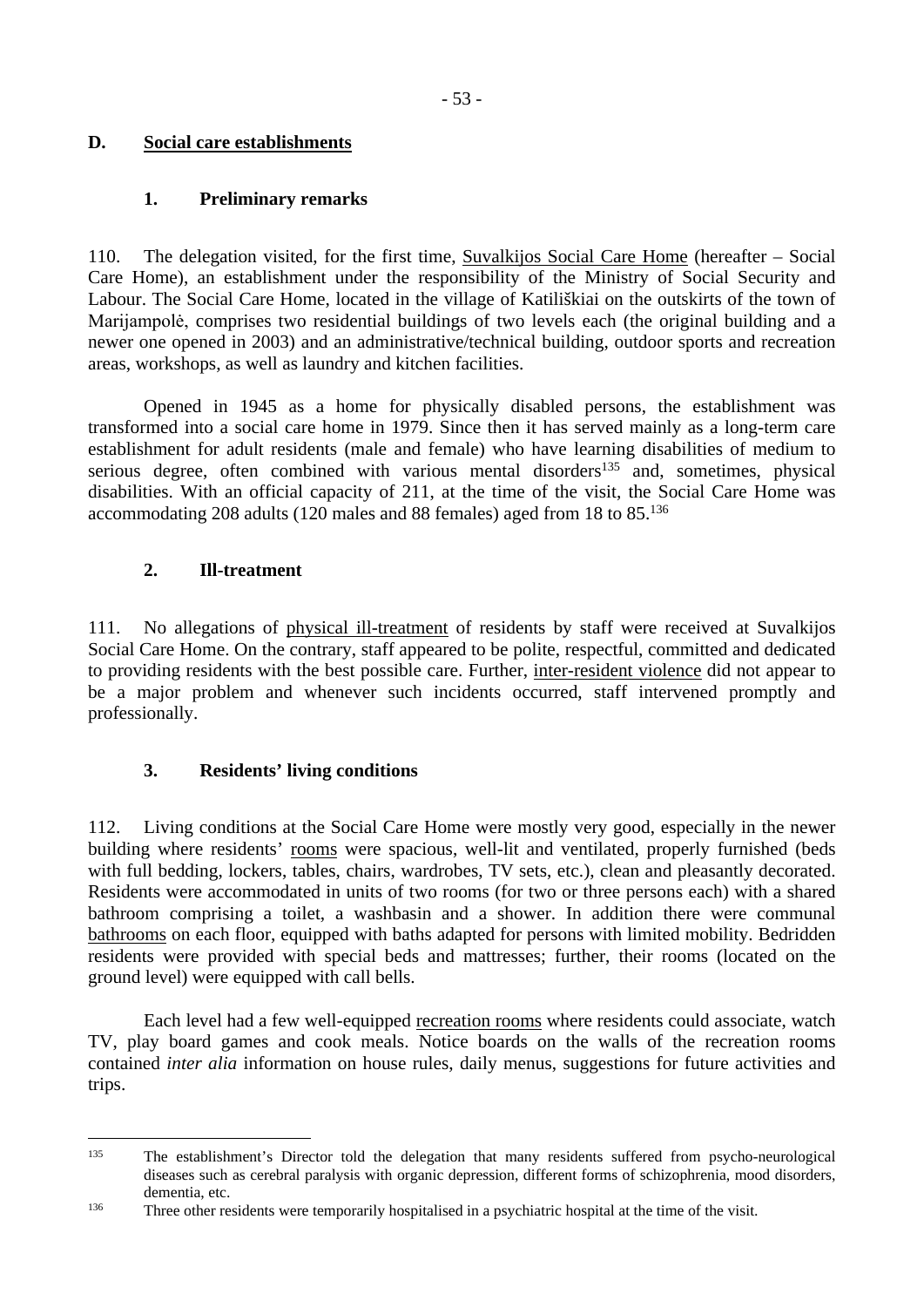113. That said, the older accommodation building could benefit from some refurbishment. Indeed, the delegation saw signs of dilapidation, both in residents' rooms (equipped with old furniture) and in the dark corridors; more generally, the atmosphere was not as home-like as in the newer building. **The CPT recommends that the Lithuanian authorities improve living conditions in the older accommodation building, in the light of the above remarks.**

## <span id="page-53-0"></span>**4. Staff and care of residents**

114. The staff of the Social Care Home comprised *inter alia* a general practitioner who examined all newly-arrived residents within 24 hours and also attended on demand.<sup>137</sup> The establishment also employed a physiotherapist, eight full-time nurses and 14 assistant nurses. As regards multidisciplinary clinical staff, there was one occupational therapist, ten social workers and 41 social worker assistants.

The delegation noted that the day shift was sufficient for the establishment's needs as it comprised a senior nurse, two nurses, six nurse assistants and several social worker assistants. By contrast, the night shift (from 3.30 p.m. to 8.00 a.m.) comprised only one nurse, a nurse assistant and two social worker assistants. In the Committee's view, such a presence of health-care staff is inadequate for over 200 of often needy and highly dependent residents, spread across two quite distant accommodation buildings. **The CPT trusts that the Lithuanian authorities will review night-time staff presence at Suvalkijos Social Care Home, in the light of these remarks.**

115. Overall though, the care provided to the residents appeared to be adequate to their needs and health conditions. Every resident had an individual care plan, which was established after a detailed assessment, and regularly reviewed. At least once per year, the resident's care and treatment was evaluated by a social worker, an allocated nurse and a psychiatrist (see paragraph 117 below).

116. Efforts were being made to involve as many residents as possible in occupational and rehabilitative activities – there were several workshops for music, drama, carving, handicrafts, art, ceramics, a room with computers connected to the internet, and a small gym.<sup>138</sup>

All residents whose state of health permitted it were free to move around the establishment and had access to outdoor areas during the day; assistance was provided to residents in wheelchairs and other residents with physical impairments so that they could benefit from the open air.

117. Psychiatric care was provided by a part-time psychiatrist occupying the equivalent of a quarter of a full-time post. Bearing in mind that (with the exception of eight to ten residents diagnosed with Down's syndrome) approximately 200 residents suffered from serious mental disorders<sup>139</sup> and were receiving psychotropic medication, this level of input is too low. **The Committee recommends that steps be taken to increase the presence of a psychiatrist at Suvalkijos Social Care Home.**

<sup>137</sup> Residents were screened for TB; further, gynaecological screening and mammograms were arranged annually for female residents.

<sup>&</sup>lt;sup>138</sup> On the day of the visit, the delegation saw a group of residents returning from a bicycle trip.<br><sup>139</sup> See persons 110 ebove

See paragraph 110 above.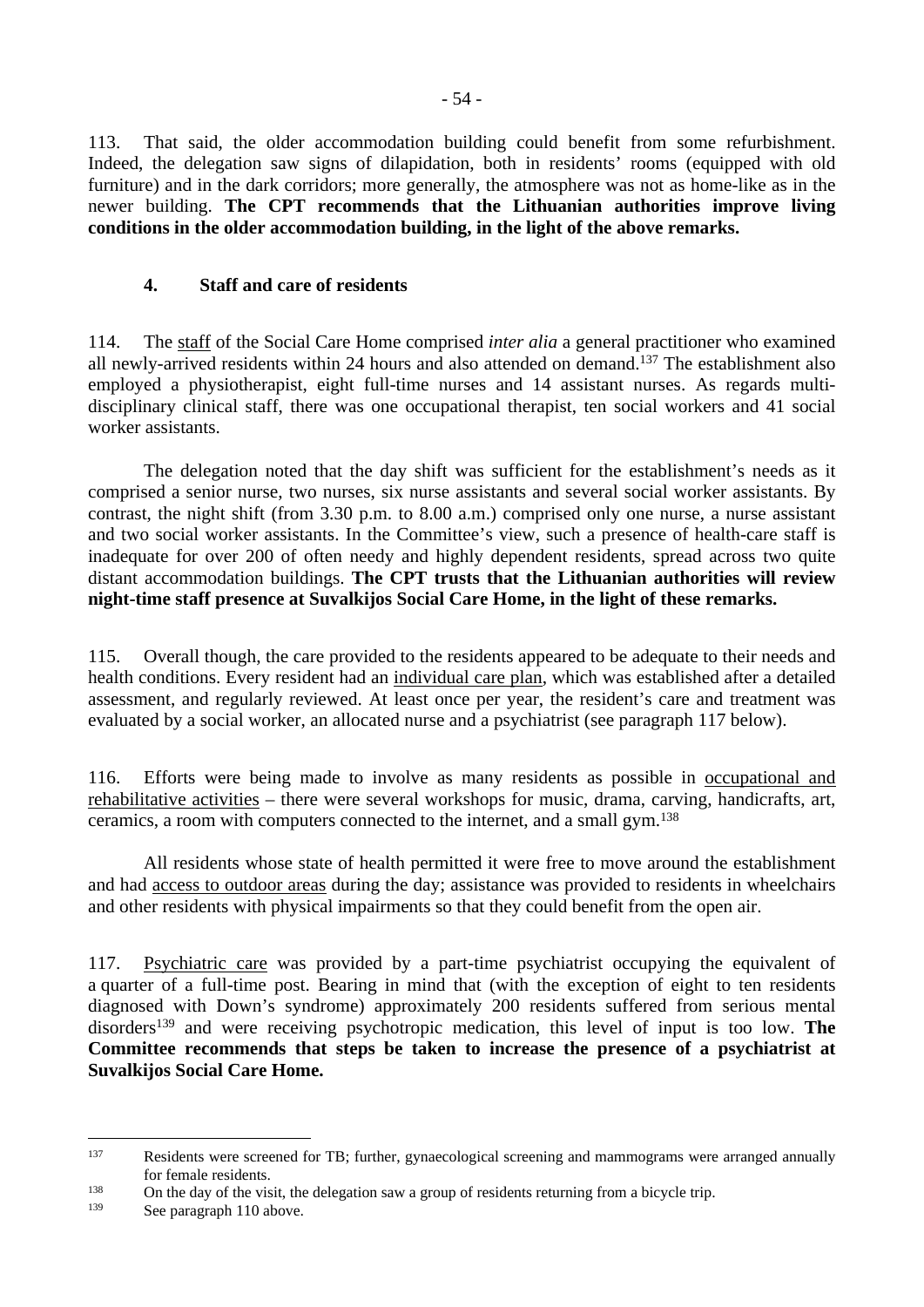## <span id="page-54-0"></span>**5. Means of restraint**

118. As regards mechanical restraint<sup>140</sup> (fixation), according to the establishment's internal guidelines, a doctor or a nurse could take the decision to restrain a resident to prevent him/her from falling, to protect the physical treatments applied (IV drips, catheters, etc.) or to calm down an agitated resident. The resident could be restrained on a bed in his/her room or in an intensive observation room with a glass safety door (and, thus, in full view of other residents) using fourpoint magnetic belts, but for no longer than four hours at a time.

The above-mentioned guidelines did not require continuous and direct observation by the health-care staff, apart from the need to check the resident's blood pressure every 15 minutes and reassess the necessity for restraint every two hours. Further, in the absence of a dedicated register, instances of fixation were recorded in the residents' personal files only.

119. The CPT understands that, on occasion, there may be a need to restrain residents to protect them or others and, exceptionally, to resort to instruments of mechanical restraint. However, it is essential that all types of restraint and the criteria for their use are regulated by law, and that the restraint of residents be the subject of a clearly-defined and detailed policy.

Resort to mechanical restraint will only very rarely be justified and must always be either expressly ordered by a doctor or immediately brought to the attention of a doctor with a view to seeking his/her approval. If, exceptionally, recourse is had to instruments of mechanical restraint, they should be removed at the earliest opportunity. Every immobilised resident should, at all times, have his/her mental and physical state continuously and directly monitored by an identified member of the health-care staff, who can offer immediate human contact to the person concerned, reduce his/her anxiety, communicate with the individual and rapidly respond, including to the individual's personal needs. Further, mechanical restraint should be applied exclusively by care staff (nurses or orderlies) and should never take place in the presence of other residents unless the resident explicitly expresses a wish to remain in the company of a certain fellow residents.

The adoption of a policy on the use of restraints should be accompanied by practical training, which must involve all staff concerned (doctors, nurses, assistant nurses, etc.) and be regularly updated. Residents should also be duly informed of the establishment's restraint policy as well as the existing complaints mechanisms in this respect. Further, every instance of restraint of a resident should be recorded in a specific register established for this purpose (as well as in the resident's file).

The entry should include the times at which the measure began and ended, the circumstances of the case, the reasons for resorting to the measure, the name of the doctor who ordered or approved it, and an account of any injuries sustained by residents or staff. This will greatly facilitate both the management of such incidents and an oversight as to the frequency of their occurrence.

**The Committee recommends that steps be taken at Suvalkijos Social Care Home (and, as appropriate, in other social care institutions in Lithuania) to ensure that means of restraint are applied in strict compliance with the requirements set out in this paragraph.** 

<sup>140</sup> Chemical restraint was not used at the establishment.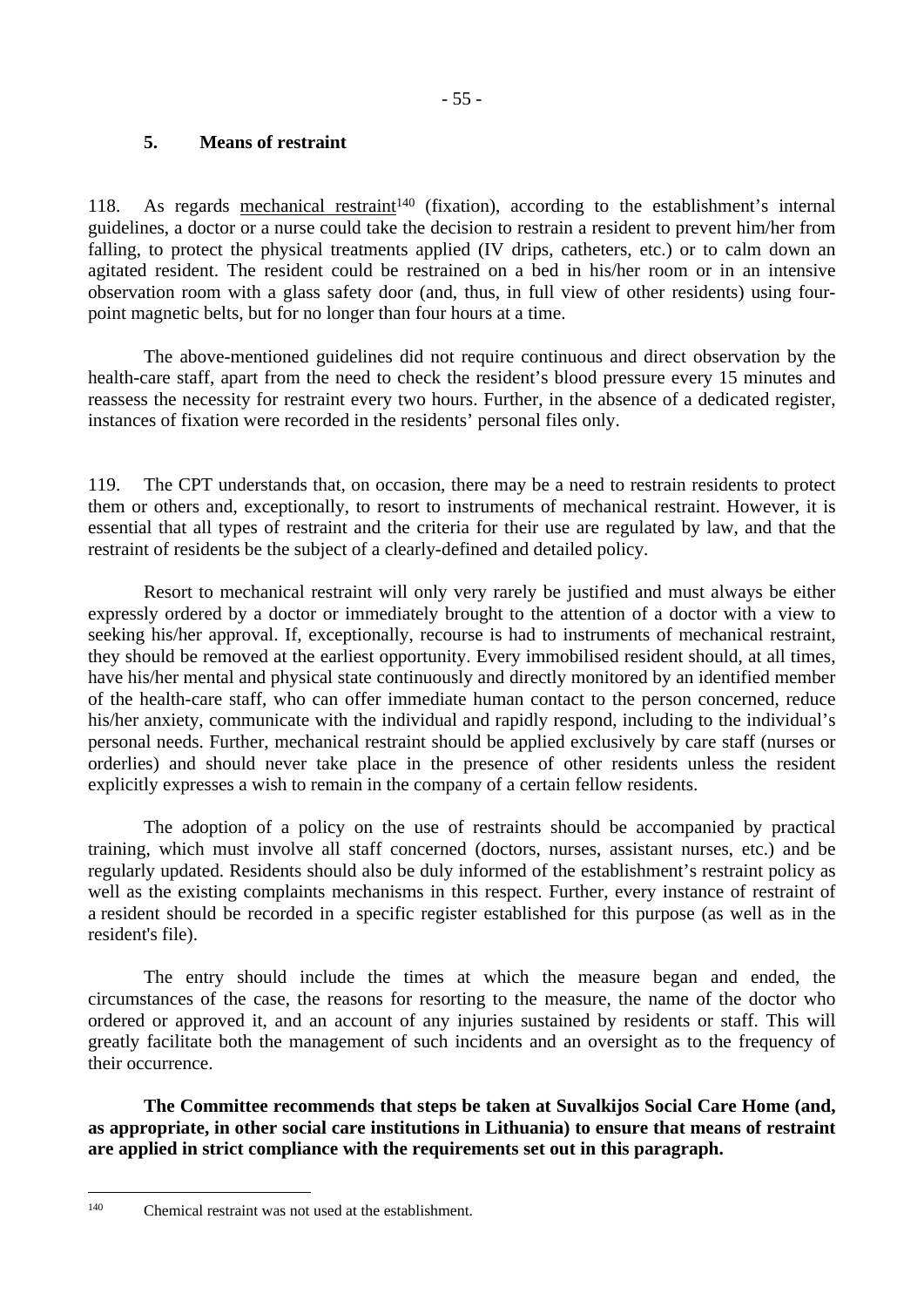120. Resort to seclusion appeared to be rare (four cases since 2012) and its use was well recorded in the dedicated register and complied with internal written instructions. Seclusion was only decided by the psychiatrist or – in his absence – by a nurse who would immediately report to a doctor. The resident placed in seclusion in the intensive observation room had to be able to see and hear healthcare staff.

Conditions in the dedicated intensive observation rooms (one in each building), where the maximum period of placement authorised by the instruction was 8 hours, were satisfactory. Measuring some 6 m<sup>2</sup> and equipped with a bed, the rooms were clean, well lit and ventilated. However, there were no in-room toilets.

**The CPT recommends that steps be taken to ensure that residents placed in intensive observation rooms at Suvalkijos Social Care Home have ready access to a proper toilet facility at all times. Further, as regards general safeguards relating to seclusion, reference is made to the precepts enumerated in paragraph 105 above, which apply** *mutatis mutandis***.**

#### <span id="page-55-0"></span>**6. Safeguards**

121. The Lithuanian legislation does not provide for an involuntary placement procedure in a social care establishment. Residents are thus supposed to be admitted upon their own application or that of their guardian, by decision of the competent municipality. An agreement, valid for an indefinite period, is then signed between the applicant and the social care establishment. Consequently, legally speaking, all residents at Suvalkijos Social Care Home were considered to be voluntary.

However, according to the Social Welfare Standards approved by Order No. A1-46 of the Minister of Social Security and Labour of 20 February 2007, a legally competent person may permanently leave a social care home on his/her own free will only once the administration of the social care home makes sure that the person will be provided with adequate living conditions and services in the community and that he/she will be able to live on his/her own. In order to do this, 3 months prior to the departure of a resident, the social care home requests the municipality to initiate the drafting of a plan on the resident's social adaptation (re-adaptation) within the community; the establishment is supposed to be actively involved in the drafting and implementation of that plan, in order to ascertain that discharged residents have a place and means for them to live in the community. Pending the implementation of the above-mentioned plan, the residents concerned are *de facto* deprived of their liberty.

122. Specific reference should also be made to the situation of residents deprived of their legal capacity. As noted above, such persons can be admitted to a social care establishment solely on the basis of the application of their guardian; however, they are considered as "voluntary" residents even when they expressly oppose such a placement. Further, according to the current legislation, residents who are legally incapacitated (fully or partially) are only allowed to leave the social care establishment permanently if they stay with their guardian appointed by court.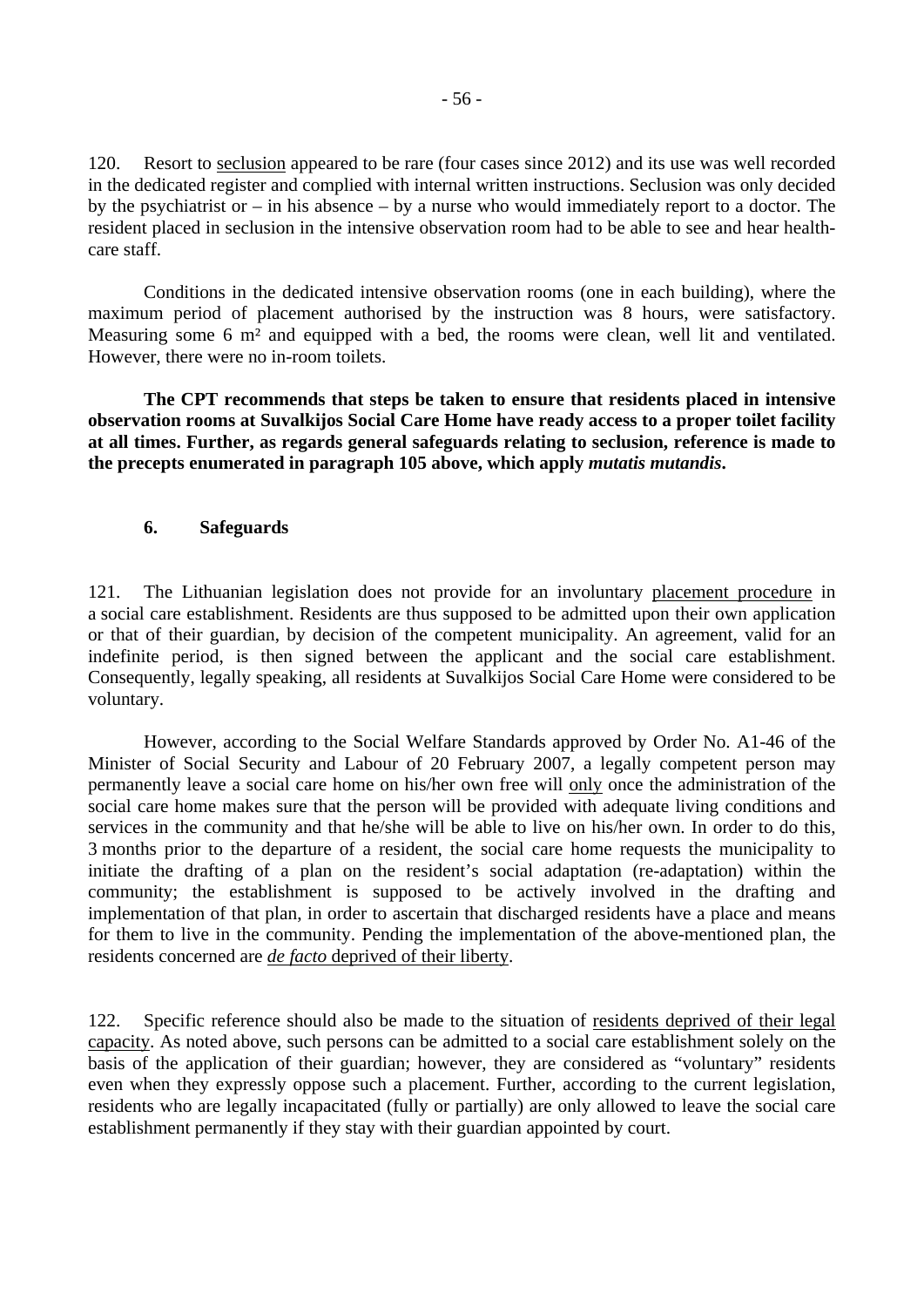In the Committee's view, placing legally incompetent persons in a specialised establishment based on the request of the guardian must be surrounded by appropriate safeguards. In particular, the persons concerned should have the right to bring proceedings by which the lawfulness of their placement can be decided speedily by a court. It is also crucial that the need for placement be regularly reviewed and that this review afford the same guarantees as those surrounding the placement procedure.

123. In the light of the remarks in paragraphs 121 and 122 above, **the CPT recommends that the relevant legislation be amended so as to introduce appropriate safeguards for persons placed in social care establishments in Lithuania. In particular, steps should be taken to ensure that:** 

- residents of social care establishments have the effective right to bring **proceedings to have the lawfulness of their placement decided by a court, that they are duly informed of this right, and that in this context, they enjoy the rights to a lawyer and to be heard by the judge concerned;**
- **the need for continued placement of legally incompetent persons is automatically reviewed by a court at regular intervals or residents themselves are able to request at reasonable intervals that the necessity for continued placement be considered by a judicial authority.**

124. Further, the Committee wishes to raise once again the issue of guardianship arrangements in social care establishments. At Suvalkijos Social Care Home, 48 of the 82 residents deprived of their legal capacity were placed under the establishment's guardianship. The CPT must reiterate its view that granting guardianship to the very same establishment in which the resident concerned is accommodated may easily lead to a conflict of interest. **The Committee calls upon the Lithuanian authorities to search for alternative solutions which would better guarantee the independence and impartiality of guardians.<sup>141</sup>**

125. The existing arrangements for contact with the outside world were generally satisfactory at Suvalkijos Social Care Home. Residents were able to send and receive correspondence, had access to a telephone and internet, and could receive visits without limitations. The CPT welcomes this.

<sup>141</sup> See also paragraph 109 above.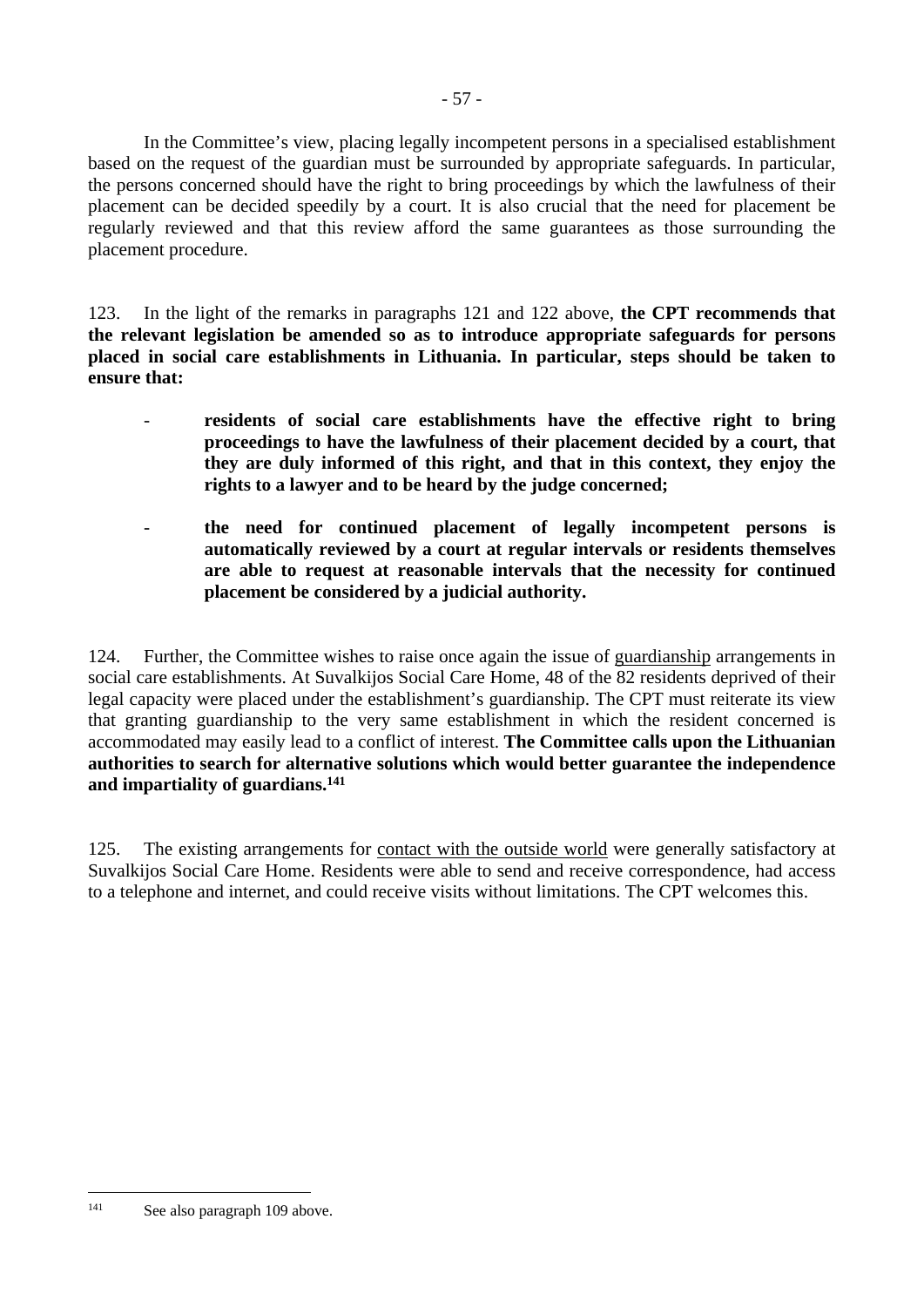# <span id="page-57-0"></span>**APPENDIX**

## **LIST OF NATIONAL AUTHORITIES AND NON-GOVERNMENTAL ORGANISATIONS WITH WHICH THE CPT'S DELEGATION HELD CONSULTATIONS**

#### **A. National authorities**

Ministry of the Interior

Tomas ŽILINSKAS Minister Artūras NORKEVIČIUS Deputy Minister

Darius VASARIS Head of Public Security and Public Order Unit of the Public Security Policy Department

Police Department under the Ministry of the Interior

| Saulius GAGAS    | Head of Public Police Board               |
|------------------|-------------------------------------------|
| Rolandas ŠTAUPAS | Chief Investigator of Public Police Board |

#### State Border Guard Service under the Ministry of the Interior

| Antanas MONTVYDAS    | <b>Deputy Commander</b>                    |
|----------------------|--------------------------------------------|
| Aleksandras KISLOVAS | Head of the Foreigners Registration Centre |

**Ministry of Justice** 

| Paulius GRICIŪNAS   | Deputy Minister                                          |
|---------------------|----------------------------------------------------------|
| Vainius ŠARMAVIČIUS | Advisor to the Minister of Justice                       |
| Simona MESONIENĖ    | Director of the Administrative and Criminal Justice      |
|                     | Department                                               |
| Marius RAKŠTELIS    | Head of Penitentiary and Probation System Unit of the    |
|                     | Administrative and Criminal Justice Department           |
| Tauras RUTKŪNAS     | Advisor of Penitentiary and Probation System Unit of the |
|                     | Administrative and Criminal Justice Department           |

### Prison Department under the Ministry of Justice

| Živilė MIKĖNAITĖ   | Director                |
|--------------------|-------------------------|
| Donatas MATUIZA    | Deputy Director         |
| Antanas LAURINĖNAS | Advisor to the Director |